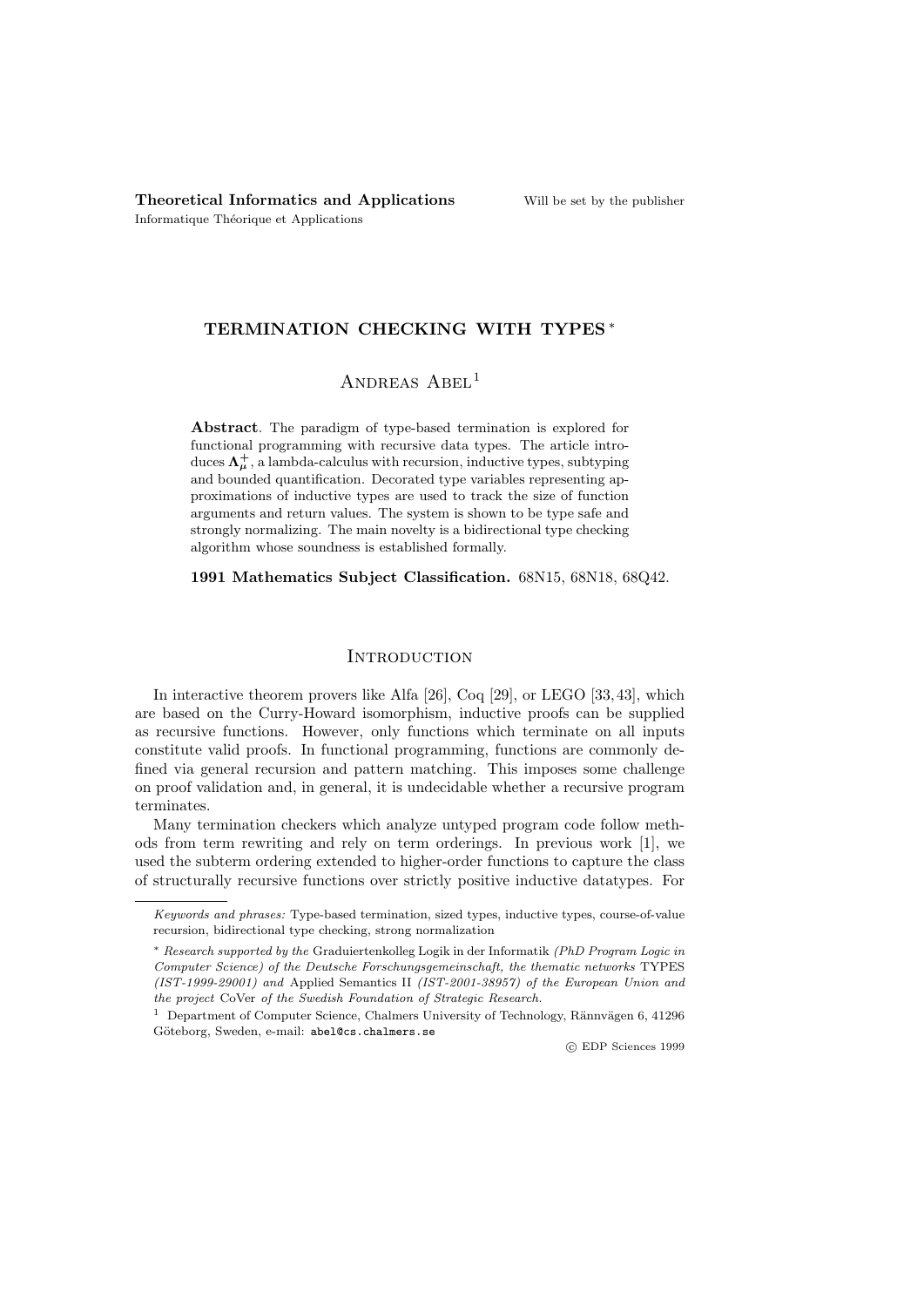polynomial inductive types, a greater class of functions is accepted in Telford and Turner's ESFP [46]. Their termination checker also incorporates a limited form of size-change and dataflow analysis which recognizes certain functions as reducers or preservers. Functions in these classes—first described by Walther [48]—have the property that the size of their output is bounded by the size of some input argument (strictly smaller in the case of reducers). Finally, Pientka [40] has implemented termination and reduction checking for higher-order logic programs based on the subterm ordering.

Such termination checkers, using syntactical conditions, have some drawbacks. First, for non-strictly positive inductive types it is not clear how a syntactic criterion should look like (see Section 7). Secondly, the acceptance of a program is often sensitive to small changes in the code (introduction of redexes, substitution of expressions by others of equal value).

Termination checking should abstract from the precise syntactical formulation of an algorithm; therefore Giménez  $[23]$  advocates a type-based termination method. The idea is to equip the types of recursive data structures with size information. A recursive function is only accepted if the sizes of arguments to recursive calls are bounded by the size of its inputs. Being an abstract property like type, the size information is insensitive to small reformulations of expressions. A nice feature of sized types is that function types can express whether functions are size-preserving. Hence, termination checking scales to higher-order languages which are problematic for purely syntactic methods.

Giménez was not the first to describe type-based termination; Hughes, Pareto and Sabry [28] described sized types for reactive functional programming, also in combination with region types [27, 37]. Amadio and Coupet-Grimal [7] used guarded types to ensure productivity of infinite structures like streams. Although these ideas have been around for some time, people are reluctant to pick up on them, probably because they shun changes in their type theories.

The aim of this article is to provide a gentle access to sized types for termination in order to increase their popularity. Therefore we restrict  $G$ iménez [23] proposal sized types for the Calculus of Constructions—to a simply-typed setting, ignore coinductive types for now and confine subtyping to the necessary minimum. Once type-based termination is understood at this simple level, one can go ahead and upgrade to rich type theories with full subtyping, polymorphism or even dependent types.

For the system presented, we show type safety syntactically and termination semantically, by modeling types as set of strongly normalizing terms. Independently, Barthe *et al.* [9] have defined a similar restriction of Giménez original proposal and proven subject reduction and strong normalization. Relative to their work, the novel contributions of this article are:

- (1) An informal introduction into type based termination, starting with its simplest form, Mendler's rule for recursion [35], and ending with our restriction of Giménez' system.
- (2) A bidirectional type checking algorithm for our calculus. This is the main technical novelty.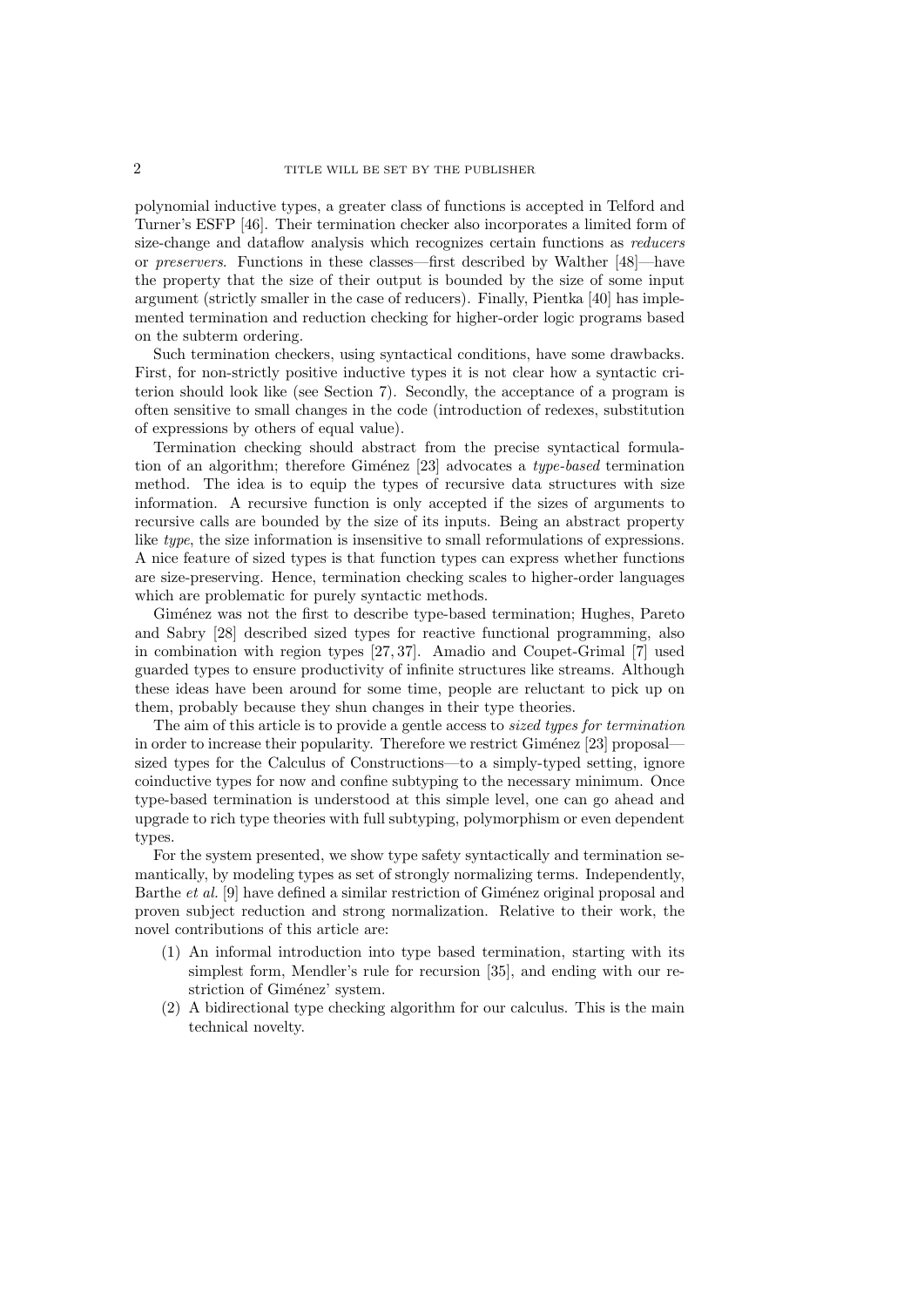(3) A motivation why the result type of a recursive function can only monotonically depend on the type of its input. This side condition was missing in Giménez original formulation  $[23]$ . We give an example of a nonterminating function which is accepted by the type system if the side condition is dropped.

The article is structured as follows. In Section 1, we introduce a core language  $\Lambda_{\mu}$  with recursive datatypes and non-termination functions and show that it has the strong type soundness property. By restricting the type of the fixed-point combinator, one can force recursive functions to be total. In Section 2, we start with Mendler's recursion rule [35], "the mother of type-based termination", and refine it step by step, enlarging the class of accepted functions, until we reach Giménez' rule. The formal presentation of the type system  $\Lambda^{\dagger}_{\mu}$  is given in Section 3, together with a type-checking algorithm in Section 4. A proof of strong normalization follows in Section 5. In Section 6, we first discuss the above mentioned side condition. Secondly, we show how to represent productive streams in our type system as functions over natural numbers. Thus, we motivate, form the perspective of inductive types, the rules for sized coinductive types given by Giménez  $[23]$  and Barthe *et al.* [9]. Several applications for type-based termination are sketched in Section 7, before we conclude with an summary of related work in Section 8.

#### 1. A Core Language with Recursion

We consider termination in the setting of simply-typed functional programming with recursive datatypes. Table 1 shows the core language  $\Lambda_{\mu}$ , a lambda-calculus with finite sums and products and positive recursive types. By the latter we mean recursive types  $\mu X.\sigma$  such that on each walk from the binding site to an occurrence of the variable  $X$  we choose the left component of an arrow type an even number of times (see itypes in Section 3). The particular selection of type and term formers is inspired by category theory [25].

Throughout the paper we consider  $\alpha$ -equivalent terms or types as identical. In all contexts we consider the variable names to be unique. Both properties can be ensured by considering the variable names as just a sugar for de Bruijn indices, which we shall do for the whole of this article. We write  $[N/x]M$  resp.  $[\rho/Y]\tau$  (or  $\tau(\rho)$ ) for capture-avoiding substitution in terms resp. types. We take the liberty to drop the dot in a binder if the expression after a binding consists of a single symbol (e.g.,  $\lambda x M$ ,  $\mu X \sigma$ ).<sup>1</sup>

Table 1 lists the rules of the static semantics, the typing judgement  $\Gamma \vdash M : \tau$ , and the axioms of the dynamic semantics, the computation relation  $M \longrightarrow_{\beta} M'$ . In our terminology, a  $\beta$ -redex, *i.e.*, the left hand side of a reduction axiom, shall denote any elimination of a matching introduction. This notion is a generalization of β-redexes in simply-typed  $\lambda$ -calculus to richer type systems. The full reduction

<sup>&</sup>lt;sup>1</sup>This goes well with the definition of "." which denotes an "opening parenthesis which closes as far to the right as syntactically possible".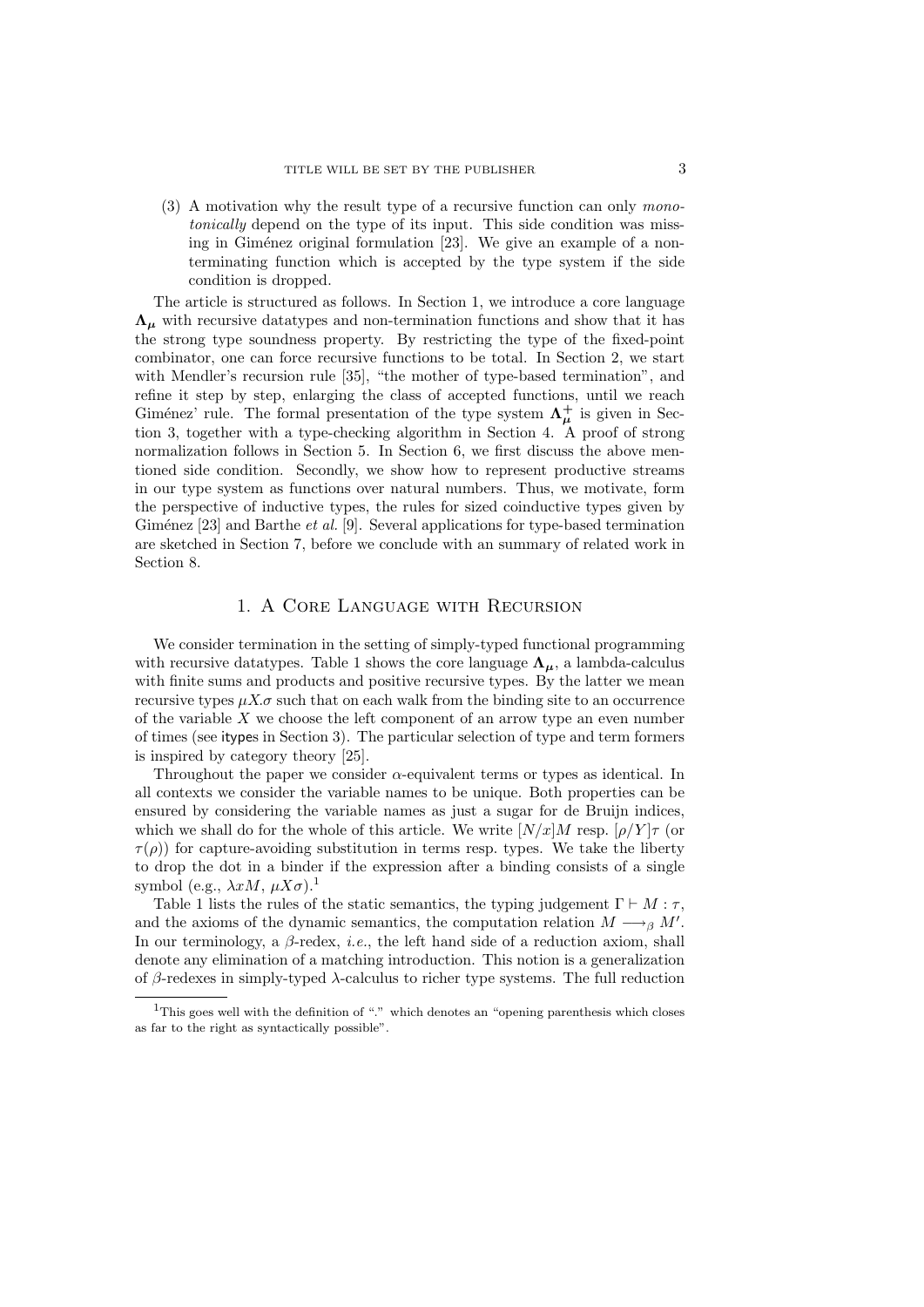#### Types:

 $\rho, \sigma, \tau ::= X \mid 1 \mid \sigma + \tau \mid \sigma \times \tau \mid \sigma \rightarrow \tau \mid \mu X. \rho$  (where X appears only positively in  $\rho$ )

Terms:

 $\Lambda_{\mu} \ni M, N ::= x \mid \lambda x.M \mid M_1 M_2 \mid \text{inl } M \mid \text{for } M \mid (\text{case } M \text{ of } \text{inl } x_1 \Rightarrow M_1 \mid \text{inr } x_2 \Rightarrow M_2)$  $|( ) | (M_1, M_2) |$  fst  $M |$  snd  $M |$  fold  $M |$  unfold  $M |$  fix  $g(x) . M$ 

Contexts (all variables distinct):

|                                                    | $\Gamma ::= \cdot   \Gamma, x : \tau$ |
|----------------------------------------------------|---------------------------------------|
| Typing ( $\tau$ and all types in $\Gamma$ closed): |                                       |
|                                                    | $\Gamma \vdash M : \tau$              |

Lambda-calculus:

$$
\frac{x:\tau\in\Gamma}{\Gamma\vdash x:\tau} \qquad \frac{\Gamma,x:\sigma\vdash M:\tau}{\Gamma\vdash \lambda x.M:\sigma\to\tau} \qquad \frac{\Gamma\vdash M_1:\sigma\to\tau\qquad\Gamma\vdash M_2:\sigma}{\Gamma\vdash M_1\,M_2:\tau}
$$

Sum types:

| $\Gamma \vdash M : \sigma$               | $\Gamma \vdash M : \tau$                        | $\Gamma \vdash M : \sigma + \tau$ $\Gamma, x_1 : \sigma \vdash M_1 : \rho$ $\Gamma, x_2 : \tau \vdash M_2 : \rho$ |  |
|------------------------------------------|-------------------------------------------------|-------------------------------------------------------------------------------------------------------------------|--|
| $\Gamma$ $\vdash$ in $M : \sigma + \tau$ | $\Gamma \vdash \mathsf{inr}\,M : \sigma + \tau$ | $\Gamma \vdash$ case M of inl $x_1 \Rightarrow M_1 \perp$ inr $x_2 \Rightarrow M_2 : \rho$                        |  |

Product types:

$$
\frac{\Gamma \vdash M : \sigma \qquad \Gamma \vdash M_2 : \tau \qquad \Gamma \vdash M : \sigma \times \tau}{\Gamma \vdash (M_1, M_2) : \sigma \times \tau} \qquad \frac{\Gamma \vdash M : \sigma \times \tau}{\Gamma \vdash \mathsf{fst} M : \sigma} \qquad \frac{\Gamma \vdash M : \sigma \times \tau}{\Gamma \vdash \mathsf{snd} M : \tau}
$$

Recursive types and terms:

| $\Gamma \vdash M : \sigma(\mu X. \sigma)$ | $\Gamma \vdash M : \mu X. \sigma$                  | $\Gamma, g: \sigma \to \tau, x: \sigma \vdash M: \tau$     |
|-------------------------------------------|----------------------------------------------------|------------------------------------------------------------|
| $\Gamma \vdash$ fold $M : \mu X. \sigma$  | $\Gamma \vdash$ unfold $M : \sigma(\mu X. \sigma)$ | $\Gamma \vdash$ fix $g(x)$ . $M : \sigma \rightarrow \tau$ |

(Neutral) values:

$$
\begin{array}{l} \mathsf{Ne} \ni U ::= x \mid U \mid \mathsf{fst} \ U \mid \mathsf{snd} \ U \mid (\mathsf{case} \ U \ \mathsf{of} \ \mathsf{inl} \ x_1 \Rightarrow V_1 \ \mathsf{linr} \ x_2 \Rightarrow V_2) \mid \mathsf{unfold} \ U \\ \mathsf{Val} \ni V ::= U \mid \lambda x . V \mid \mathsf{inl} \ V \mid \mathsf{irr} \ V \mid (V_1, V_2) \mid \mathsf{fold} \ V \mid \mathsf{fix} \ g(x) . V \end{array}
$$

Reduction axioms:

$$
(\lambda x.M) N \longrightarrow_{\beta} [N/x] M
$$
  
\n
$$
\cose(\text{in } N) \text{ of } \text{in } x_1 \Rightarrow M_1 \mid \text{in } x_2 \Rightarrow M_2 \longrightarrow_{\beta} [N/x_1] M_1
$$
  
\n
$$
\cose(\text{in } N) \text{ of } \text{in } x_1 \Rightarrow M_1 \mid \text{in } x_2 \Rightarrow M_2 \longrightarrow_{\beta} [N/x_2] M_2
$$
  
\n
$$
\qquad \qquad \text{fst}(M_1, M_2) \longrightarrow_{\beta} M_1
$$
  
\n
$$
\qquad \qquad \text{snf}(M_1, M_2) \longrightarrow_{\beta} M_2
$$
  
\n
$$
\qquad \qquad \text{unfold}(\text{fold } M) \longrightarrow_{\beta} M
$$
  
\n
$$
(\text{fix } g(x).M) N \longrightarrow_{\beta} [\text{fix } g(x).M/g][N/x] M
$$

Reduction relations:

- $\beta$ -reduction (only axioms)
- → one-step reduction: closure of → β under all term constructors<br>
→+ transitive closure of →<br>
→ \* treflexive-transitive closure of →<br>
→ ∞ −→ \* or divergence
- 
- −→<sup>∗</sup>
	-

TABLE 1. The Core Functional Language  $\Lambda_{\mu}$ .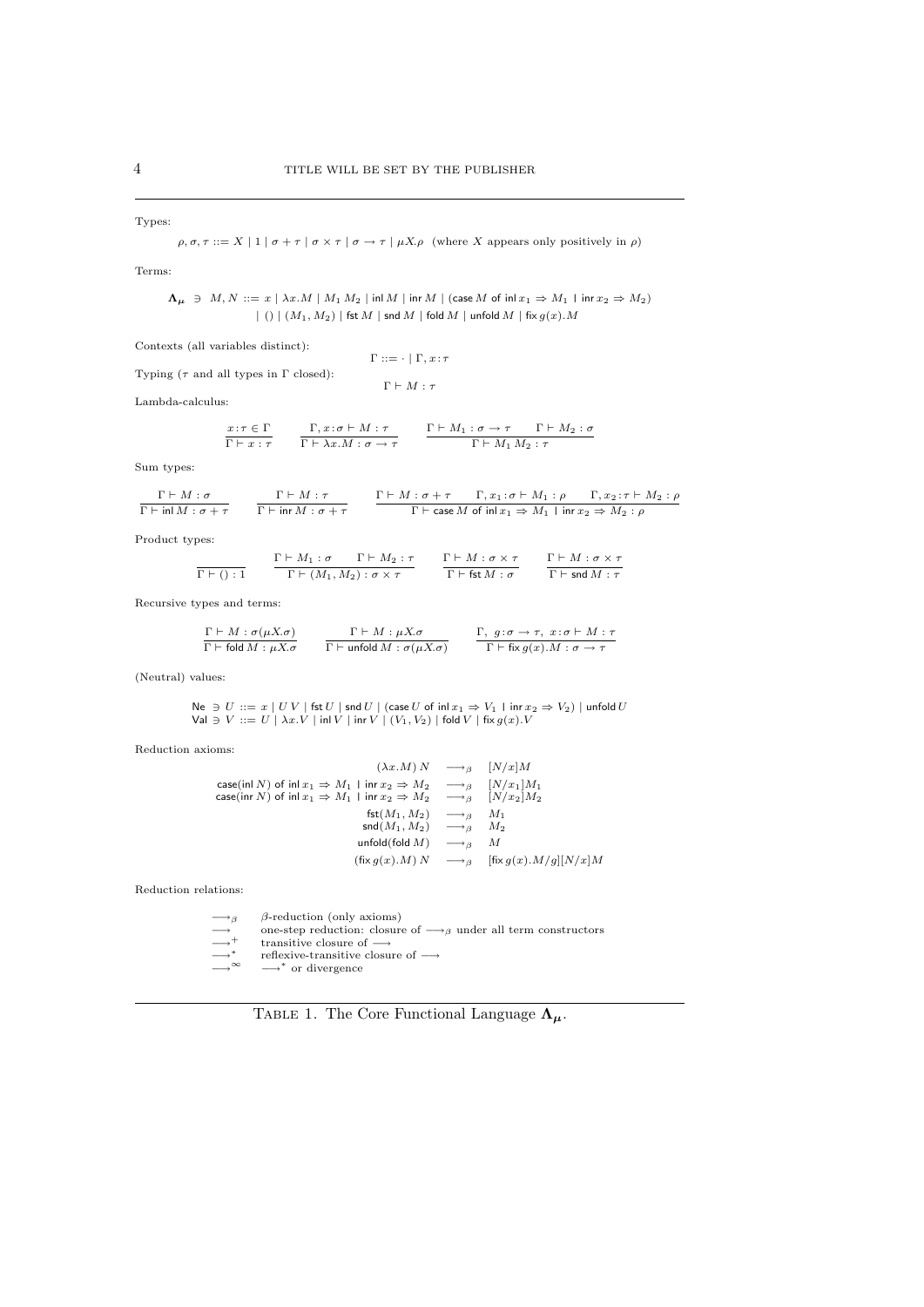relation  $\longrightarrow^*$  is obtained by closing the relation  $\longrightarrow_{\beta}$  under all term constructors, reflexivity and transitivity. The proposition  $M \longrightarrow^{\infty} M'$  shall denote that either  $M \longrightarrow^* M'$  or M diverges, combining finite and infinite reduction sequences.

Recursive functions can be defined via the general fixed-point combinator fix. Note that fix  $g(x)$ . M binds the two variables g (which stands for the recursively defined function) and  $x$  (which denotes the argument to that function) in  $M$ . The fixed-point combinator is the source of non-termination in our language, and in this work we will show a method to restrict its use by typing such that termination is regained.

Some significant subset of a functional language with recursive datatypes can be translated into  $\Lambda_{\mu}$ . For example, consider the following Haskell program which sums up all elements in a list of natural numbers.

| data<br>data ListN | - Nat                       | $=$ Zero   Succ Nat<br>$=$ Nil   Cons Nat ListN |
|--------------------|-----------------------------|-------------------------------------------------|
| sum                | (Nil)<br>sum $(Cons n l)$   | $=$ Zero<br>$=$ sum' $n$                        |
|                    | where sum' (Zero) = sum $l$ | sum' (Succ $n'$ ) = Succ (sum' $n'$ )           |

In  $\Lambda_{\mu}$ , the defined datatypes are represented by the type expressions Nat :=  $\mu X$ . 1 + X and ListN :=  $\mu Y$ . 1 + Nat × Y. We simulate the Haskell constructors by the following term abbreviations.

|  | Zero $:=$ fold $(inl())$                                                                                 | : Nat                   |
|--|----------------------------------------------------------------------------------------------------------|-------------------------|
|  | Succ $:= \lambda x$ fold(inr x)                                                                          | : $Nat \rightarrow Nat$ |
|  | $Nil \quad := \quad \text{fold}(inl())$                                                                  | $:$ ListN               |
|  | Cons := $\lambda x.\lambda xs.$ fold $(\text{inr}(x, xs))$ : Nat $\rightarrow$ ListN $\rightarrow$ ListN |                         |

What our representation of datatypes loses in succinctness, it gains in conceptual clarity: it separates the notion of sum  $(+)$  and product  $(x)$  from recursion  $(\mu)$ , which simplifies both the presentation of typing and the interpretation of types (see Section 5).

The Haskell program translates into the following  $\Lambda_{\mu}$  code which contains two interleaving uses of fix.

$$
\begin{array}{ll}\text{sum} & : & \text{ListN} \rightarrow \text{Nat} \\ \text{sum} & : = \text{fix } f(l). \text{case}(\text{unfold } l) \text{ of} \\ & \text{inl } u \Rightarrow \text{Zero} \\ & | \text{ inr } p \Rightarrow (\text{fix } g(n). \text{case}(\text{unfold } n) \text{ of} \\ & \text{inl } u \Rightarrow f(\text{snd } p) \\ & | \text{ inr } n' \Rightarrow \text{Succ}(g n') ) \\ & (\text{fst } p) \end{array}
$$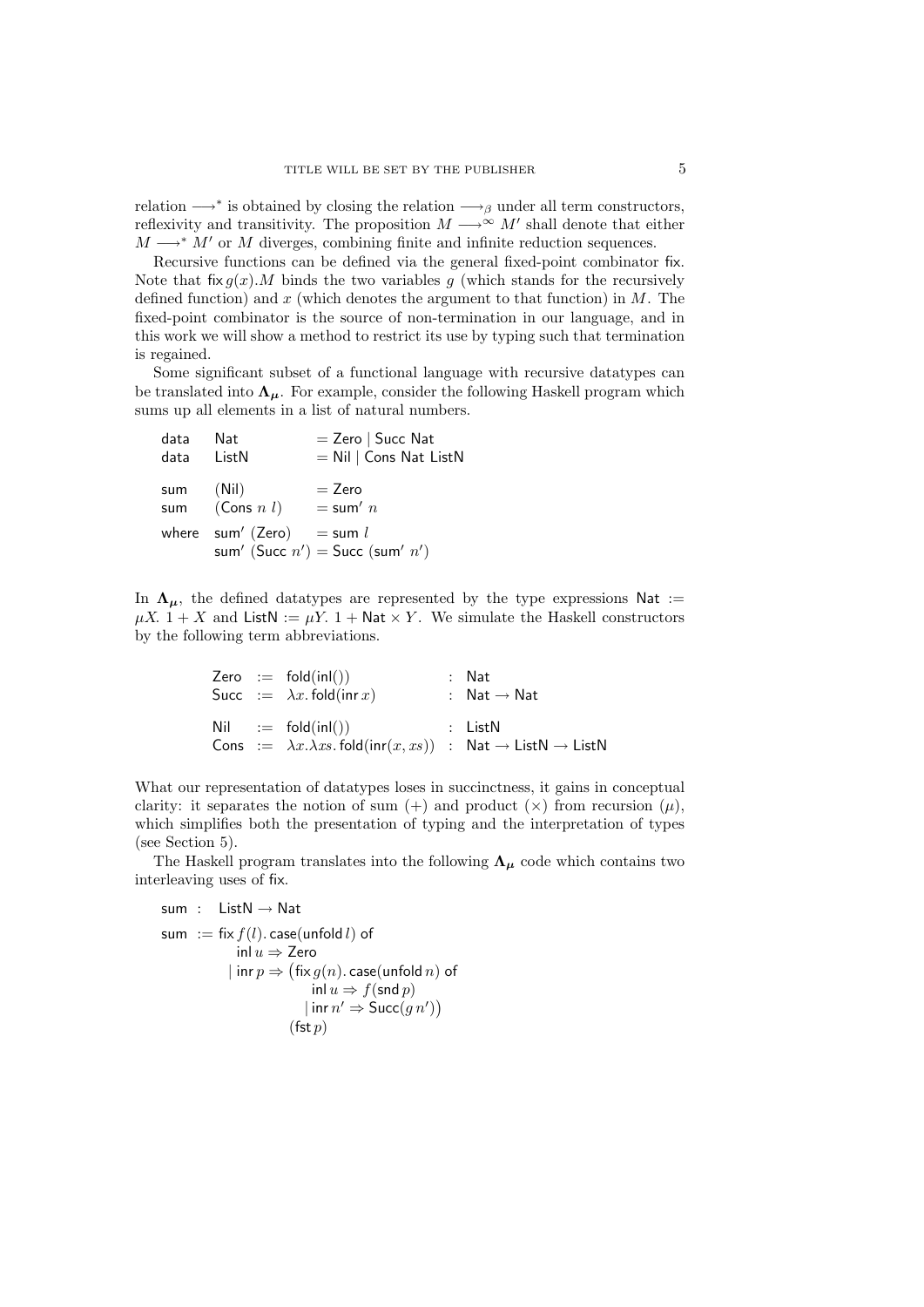We sketch a syntactical proof of type soundness, also called type safety, following the method of Wright and Felleisen [49] which is explained in detail in Pierce [41].

The type system of  $\Lambda_{\mu}$  guarantees that the language is free of junk terms (or faulty terms [49]) such as fst $(\lambda x.x)$  which would cause evaluation to get stuck. By showing that welltypedness is preserved under reduction, we ensure that junk terms never arise during evaluation, and each term  $M$  reaches a value  $V$  or diverges.

**Theorem 1.1** (Type Preservation and Progress). Let  $\Gamma \vdash M : \tau$  be a well-typed term.

- (1) Types are preserved under reduction: If  $M \longrightarrow M'$  then  $\Gamma \vdash M' : \tau$ .
- (2) Evaluation can progress: Either  $M \in \mathsf{Val}$  or  $M \longrightarrow M'$  for some term  $M'$ .

*Proof.* Both properties can be shown by induction on  $\Gamma \vdash M : \tau$ . Preservation and progress are text-book results, see Pierce's Exercise  $20.2.2$  [41].

**Corollary 1.2** (Strong Type Soundness for  $\Lambda_{\mu}$ ). If  $\Gamma \vdash M : \tau$  then  $M \longrightarrow^{\infty} V$ for some value V with  $\Gamma \vdash V : \tau$ .

Proof. By coinduction. At this point, we should put forth a more precise definition of possibly infinite reductions  $M \longrightarrow \infty$  V. The relation  $\longrightarrow \infty$  is obtained as the *greatest* fixed point  $\mathcal R$  of the following rules:

$$
\frac{M}{M \mathrel{{\mathcal R}} \, M} \ \ \text{refl} \qquad \frac{M_1 \longrightarrow M_2 \quad \ \ M_2 \mathrel{{\mathcal R}} \, M_3}{M_1 \mathrel{{\mathcal R}} \, M_3} \ \ \text{step}
$$

Note that if we take the least fixed point, we get  $\longrightarrow^*$ . Taking the greatest fixed point instead of the least adds infinite reduction sequences.

To prove the corollary, we first apply Theorem 1.1(2) to the assumption  $\Gamma \vdash$ M :  $\tau$ . If M is a value, we are done since  $V \longrightarrow^{\infty} V$  by rule refl. Otherwise,  $M \longrightarrow M'$  where  $\Gamma \vdash M' : \tau$  by Theorem 1.1(1). By coinduction hypothesis,  $M' \longrightarrow^{\infty} V$  for some value V with  $\Gamma \vdash V : \tau$ . Thus,  $M \longrightarrow^{\infty} V$  by rule step. The use of the coinduction hypothesis is justified by the fact that we used at least one generating rule of  $\longrightarrow^{\infty}$  to produce the goal  $M \longrightarrow^{\infty} V$  after appealing to the coinduction hypothesis. This principle is called the guardedness condition by  $\Box$   $\Box$ 

Thus, well-typed  $\Lambda_{\mu}$  programs cannot go wrong (Milner [36]). But they can diverge, like the totally undefined function fix  $g(x)$ .g x. In the remainder of the paper, we develop a more restrictive set of typing rules in which only terminating programs are typable.

## 2. From Mendler Iteration to Size-Preserving Recursion

Starting at Mendler's formulation of iteration [35], we stepwise motivate our principle of recursion through size-preserving functions inspired by Giménez [23]. We both give a semantical motivation as well as an interesting application: termination verification of quicksort by our type system.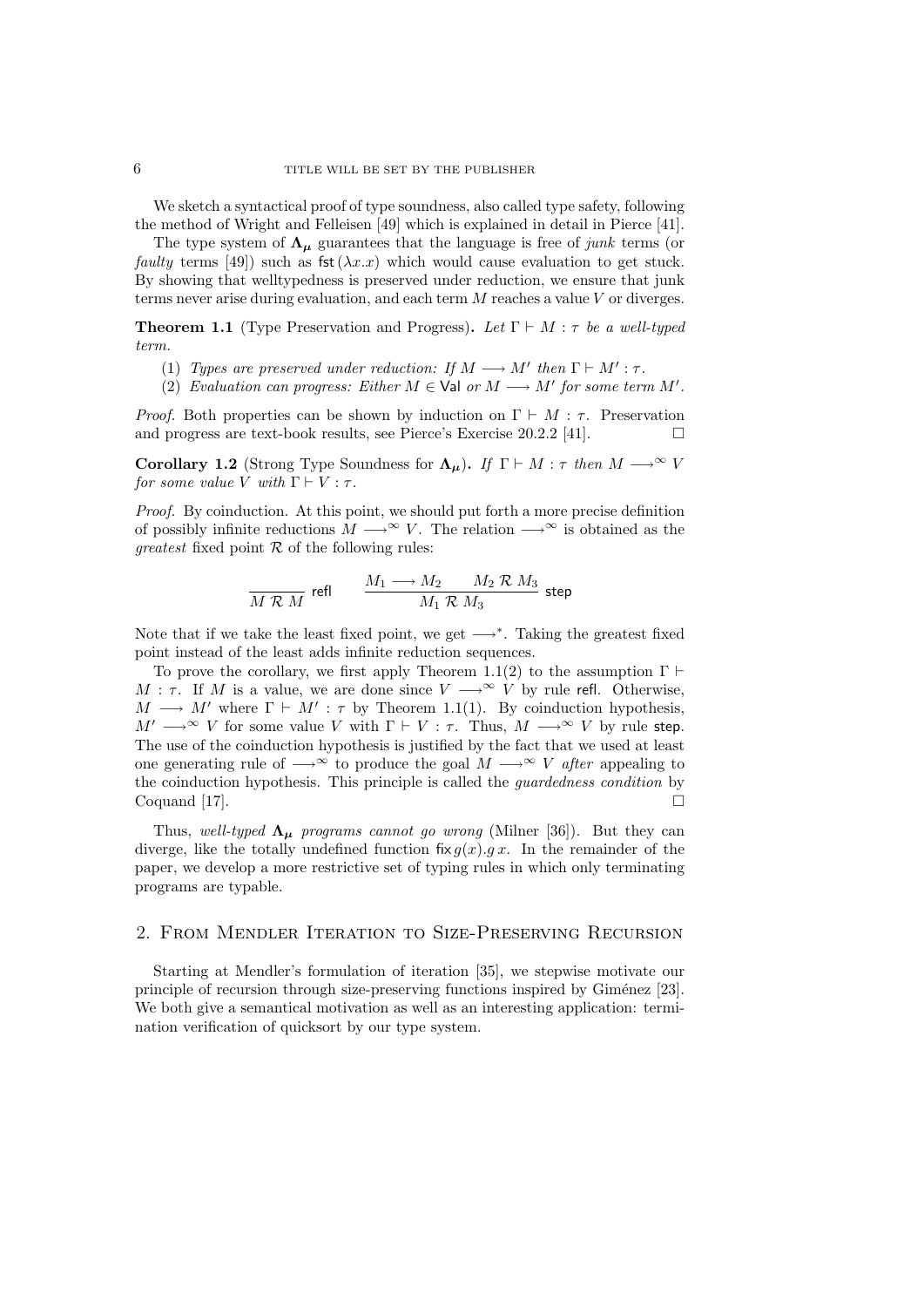#### 2.1. ITERATION À LA MENDLER

Let L denote the set of lists of natural numbers and  $L \to L$  denote the set of all total functions from lists to lists. Let  $f$  be some (possibly partial) function over lists and  $n \in \mathbb{N}$  arbitrary. Assume we can prove that if f is total for lists of length less than n, then f is total for lists of length less than  $n + 1$ . By induction on n, and since there are no lists of length less than 0, if follows that  $f$  is total for all lists. More formally, let  $L_n := \{l \in L : |l| < n\}$  be the nth approximation to the set of all lists L. The proof principle can be expressed via the following natural deduction rule:

$$
[n \in \mathbb{N}][f \in L_n \to L]
$$

$$
\vdots
$$

$$
f \in L_{n+1} \to L
$$

$$
f \in L \to L
$$

Mendler [35] first turned this principle into a typing rule for recursive functions which by their typing are bound to terminate. For the case of functions from lists to lists, his rule reads as follows:

$$
\frac{\Gamma, Y:\text{type}, g:Y \to \text{ListN}, x:1 + \text{Nat} \times Y \vdash M: \text{ListN}}{\Gamma \vdash \text{fix } g(x).M: \text{ListN} \to \text{ListN}}
$$

In the assumptions of the premise, the (fresh) type variable  $Y$  stands for some approximation  $L_n$ . The to-be-defined recursive function g is assumed to be element of  $L_n \to L$ . The premise now shows that the function is in  $L_{n+1} \to L$ . To this end, an argument  $x: 1 + \mathsf{Nat} \times Y$  is assumed; its type denotes  $L_{n+1}$  in unfolded form. Under these assumptions, the body  $M$  of the recursive function is shown to be well-typed. This implies that within  $M$ , recursive calls of  $q$  can only happen with arguments of type Y, which can only arise as subterms of x, since Y is a type variable. During evaluation of a function call via the reduction rule

$$
(\mathop{\rm fix} g(x).M)\,(\mathop{\rm fold} N)\longrightarrow [\mathop{\rm fix} g(x).M/g][N/x]M,
$$

the type variable Y gets instantiated by ListN, q by the recursive function, and x by the unfolded argument.

A closer look on the general form of Mendler's rule, given in the following, reveals that it types exactly the *iterative* programs  $(cf.$  Matthes  $[32]$ , Sp lawski and Urzyczyn [44]):

$$
\frac{\Gamma, Y: \text{type}, g: Y \to \tau, x: \sigma(Y) \vdash M: \tau}{\Gamma \vdash \text{fix } g(x).M: \mu X \sigma \to \tau}
$$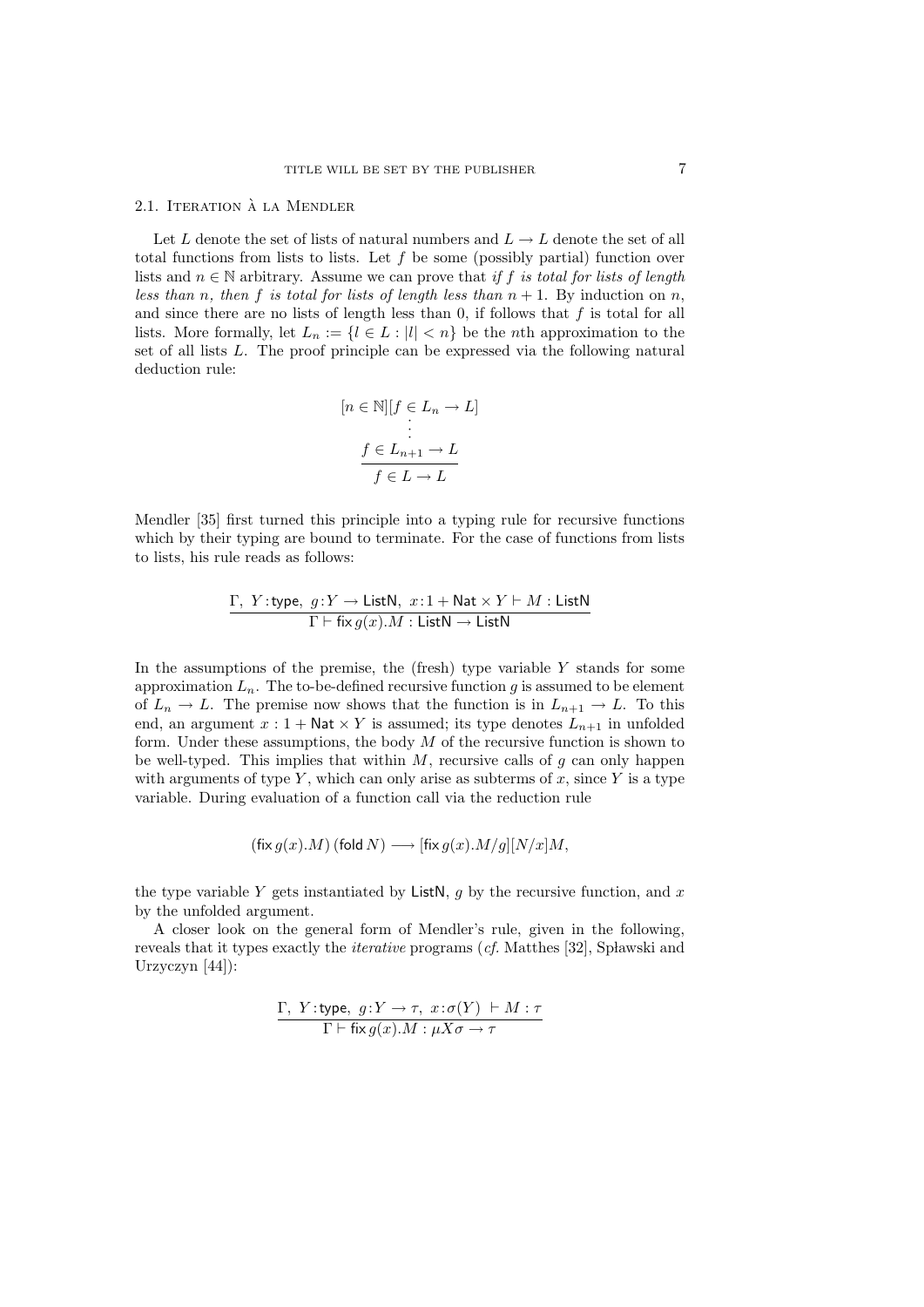Above, we used an instance of this rule with  $\mu X\sigma = \tau =$  ListN. Some numbertheoretic functions which have a very natural iterative implementation are addition, multiplication and exponentiation. For instance:

$$
add : Nat \rightarrow Nat \rightarrow Nat
$$
  
\n
$$
add := \lambda y. fix add(x). case x of
$$
  
\n
$$
in u \Rightarrow y
$$
  
\n
$$
in x' \Rightarrow Succ(add x')
$$

The definition is well-typed with the following type assignments to the bound variables:  $y : \mathsf{Nat}, \, \mathit{add} : Y \to \mathsf{Nat}, \, x : 1 + Y, \, u : 1 \text{ and } x' : Y.$ 

From now, since we interpret  $\mu X\sigma$  as the least fixed-point of the type operator  $\sigma(X)$ , and since we allow  $\mu X\sigma$  only in the domain of total functions, we speak of inductive types instead of recursive types.<sup>2</sup>

#### 2.2. Primitive Recursion a la Mendler `

Mendler also gave a more expressive rule which types all primitive recursive programs [34]. The premise of the recursion rule has an additional hypothesis  $i: Y \to \mu X \sigma$  which can be used to convert a predecessor  $r: Y$  of the input x into the inductive type  $\mu X\sigma$ . After conversion, it can either become part of the output or be used as argument to previously defined functions. During reduction,  $i$  gets instantiated with the identity  $\lambda xx$ . We achieve the same gain of expressivity by making Y a *subtype* of  $\mu X\sigma$  in the iteration rule.

$$
\frac{\Gamma, Y \leq \mu X \sigma, g: Y \to \tau, x: \sigma(Y) \vdash M : \tau}{\Gamma \vdash \text{fix } g(x).M : \mu X \sigma \to \tau}.
$$

The reduction rule remains unchanged—but we need to add subsumption to our typing judgement. The following axiom and rule have to be added.

$$
\frac{(Y \le \mu X \sigma) \in \Gamma}{\Gamma \vdash Y \le \mu X \sigma} \qquad \frac{\Gamma \vdash M : \rho \qquad \Gamma \vdash \rho \le \sigma}{\Gamma \vdash M : \sigma}
$$

To equip subtyping with the standard properties of transitivity and reflexivity (in our case only for types  $\rho \leq \mu X \sigma$ , we add the following axioms:

$$
\frac{(Y \le \mu X \sigma) \in \Gamma}{\Gamma \vdash Y \le Y} \qquad \frac{\Gamma}{\Gamma \vdash \mu X \sigma \le \mu X \sigma}
$$

<sup>2</sup>There is a Curry-Howard-correspondence of—on the programming side—elimination schemes for  $\mu X\sigma$  and—on the logical side—induction axioms for inhabitants of  $\mu X\sigma$ , hence the name "inductive types". For more details on this correspondence, the reader is referred to Spławski and Urzyczyn [44].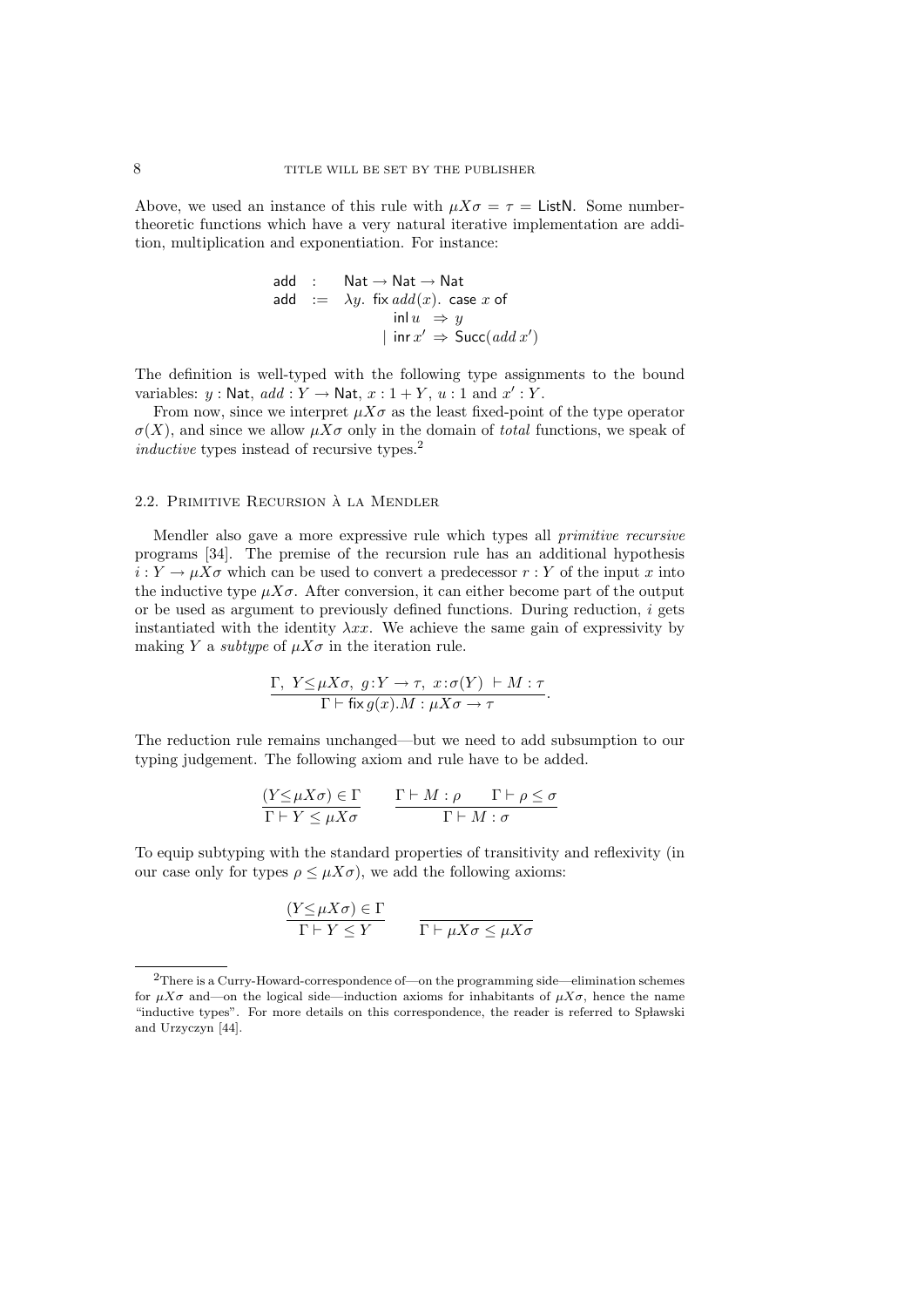Examples of number-theoretic functions which have a natural primitive recursive implementation are predecessor, subtraction and factorial. For instance,

$$
\begin{array}{rcl}\n\text{pred} & : & \text{Nat} \rightarrow \text{Nat} \\
\text{pred} & : = & \text{fix } pred(x). \text{ case } x \text{ of } \\
& \text{inl } u \Rightarrow \text{Zero} \\
& | \text{inr } x' \Rightarrow x'\n\end{array}
$$

with types  $pred : Y \to \text{Nat}, x : 1 + Y, u : 1 \text{ and } x' : Y$ . Observe that this definition would not have type-checked using the Mendler iteration rule, since we need to make use of subtyping to convert  $x': Y$  to type Nat.

#### 2.3. Course-of-Value Recursion

In our introductory example, type variable Y denotes some approximation  $L_n$ of the set of number lists. The next stage of approximation  $L_{n+1}$  is only available in its unfolded version  $\sigma(Y)$ . To make approximation stages first-class citizens, we follow Giménez [23] and extend our type language by a "next stage" operator  $(\cdot)^+$ . The cumulative character  $L_n \subseteq L_{n+1} \subseteq L_{n+2} \subseteq \cdots \subseteq L$  is reflected by a chain of subtyping relations  $Y \leq Y^+ \leq Y^{++} \leq \cdots \leq \mu X \sigma$  which can be derived using the additional rules:

$$
\frac{\Gamma \vdash \rho \leq \mu X \sigma}{\Gamma \vdash \rho^+ \leq \mu X \sigma} \quad \frac{\Gamma \vdash \rho \leq \mu X \sigma}{\Gamma \vdash \rho \leq \rho^+} \quad \frac{\Gamma \vdash \rho \leq \mu X \sigma}{\Gamma \vdash \rho \leq \rho} \quad \frac{\Gamma \vdash \rho \leq \sigma \quad \Gamma \vdash \sigma \leq \tau}{\Gamma \vdash \rho \leq \tau}
$$

Folding and unfolding now must be applicable to inhabitants of approximations of inductive types as well. We replace the original rules from Table 1 by

$$
\frac{\Gamma\vdash\rho\leq\mu X\sigma\qquad\Gamma\vdash M:\sigma(\rho)}{\Gamma\vdash\mathsf{fold}\,M:\rho^+}\qquad\frac{\Gamma\vdash\rho\leq\mu X\sigma\qquad\Gamma\vdash M:\rho^+}{\Gamma\vdash\mathsf{unfold}\,M:\sigma(\rho)}.
$$

The original rules can be derived using the new ones plus the fact that subtyping admits  $(\mu X\sigma)^+ \leq \mu X\sigma$ . With the new notation for approximation stages the typing rule for recursion reads as follows.

$$
\frac{\Gamma, Y \leq \mu X \sigma, g: Y \to \tau, x: Y^+ + M: \tau}{\Gamma \vdash \text{fix } g(x).M: \mu X \sigma \to \tau}.
$$

Since the argument  $x$  of the recursive function is no longer of the unfolded type  $\sigma(Y)$ , but inhabits  $Y^+$ , we need to substitute the full fold N for x during reduction:

$$
(\text{fix } g(x).M) \text{ (fold } N) \longrightarrow [\text{fix } g(x).M/g][\text{fold } N/x]M,
$$

Silently, we have turned primitive recursion into course-of-value recursion. This can be seen from the following argument: If we have computed the predecessor  $r: Y$  of input  $x: Y^+$  within the body M of our recursive function, we can apply the subtyping law  $Y \leq Y^+$  on the type of r, unfold r, and compute its predecessor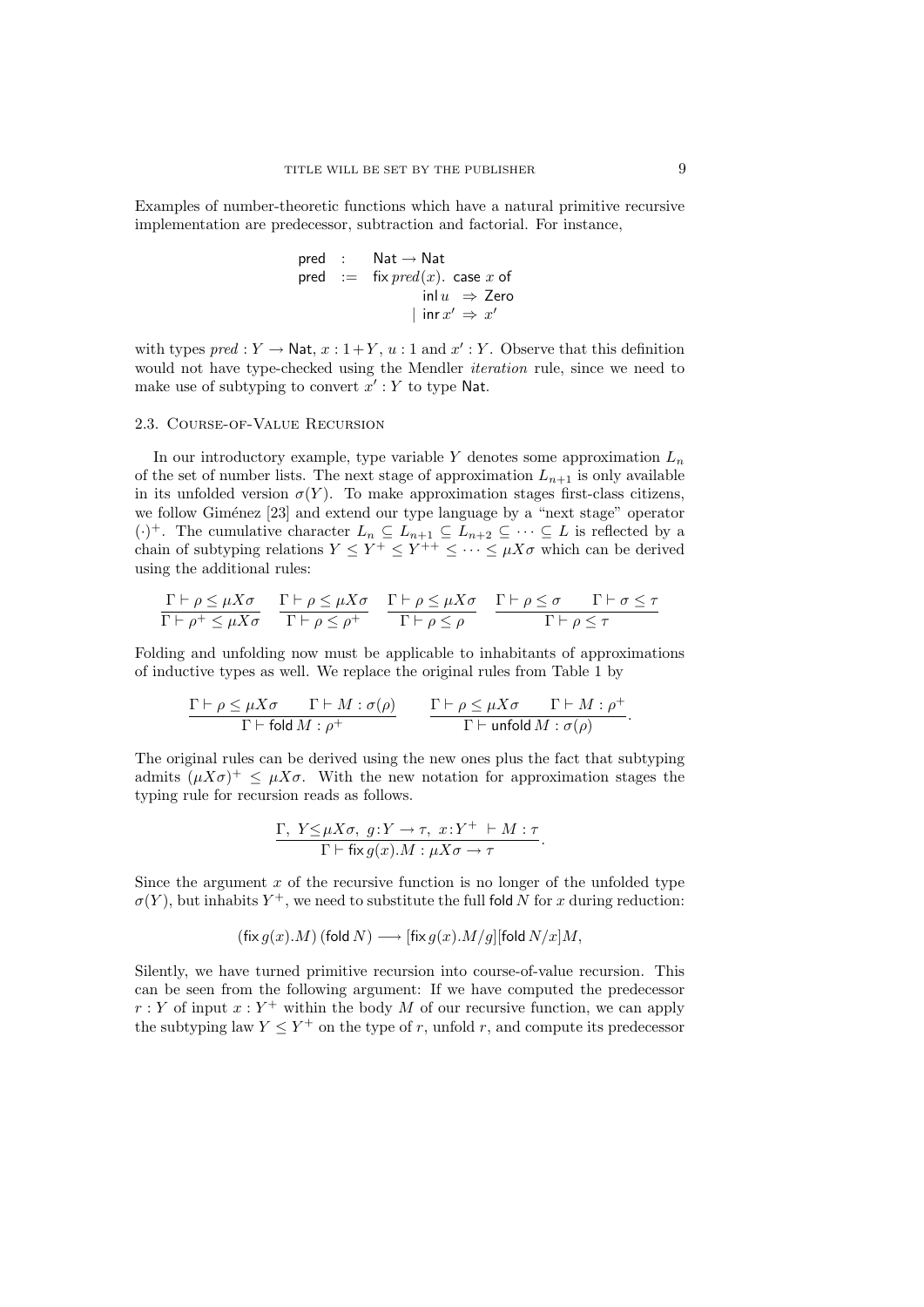in turn. Going on like this, we can analyze  $x$  arbitrarily deep to obtain subcomponents which all qualify as arguments to recursive calls of g since they are assigned type Y. Course-of-value recursion is useful, for instance, to program *division by* two, or to implement the specification of the Fibonacci numbers directly:

| fib                                                                  | : $\text{Nat} \rightarrow \text{Nat}$                                     |
|----------------------------------------------------------------------|---------------------------------------------------------------------------|
| fib                                                                  | := $\text{fix} \, \text{fib}(x)$ . $\text{case} \, (\text{unfold } x)$ of |
| in $u \Rightarrow \text{Zero}$                                       |                                                                           |
| in $uy \Rightarrow \text{case} \, (\text{unfold } y)$ of             |                                                                           |
| in $u \Rightarrow \text{Succ}(\text{Zero})$                          |                                                                           |
| in $rx \Rightarrow \text{add} \, (\text{fib } y) \, (\text{fib } z)$ |                                                                           |

In this definition, we have the following types for the bound variables:  $\hbar b : Y \rightarrow$ Nat,  $x: Y^+, u: 1, y: Y \leq Y^+$  and  $z: Y$ . Since we can cast the type of y to  $Y^+,$ we can unfold it again, hence, look deeper into the recursion argument. This is the essence of course-of-value recursion. Note also that in contrast to the fixed-point rules before, the function argument  $x$  is not automatically in an unfolded state any more; we need to unfold it manually in order to analyze it.

To be precise, fib is already an instance of the weaker scheme of course-of-value iteration, a notion coined by Uustalu and Vene [47]. We obtain a rule for courseof-value iteration by replacing the hypothesis  $Y \leq \mu X \sigma$  by  $Y_{X,\sigma} \leq Y_{X,\sigma}^+$ . The subscript  $X.\sigma$  to the variable Y expresses that Y is an approximation type of  $\mu X.\sigma$ , an information that was implicit in the old hypothesis.

### 2.4. Recursion Via Size-Preserving Functions

Some functions like Euclidean division or functional quicksort have a succinct recursive implementation where the argument r to the recursive call is derived from the input argument  $x$  through another function. For example, assume a function pivot a xs which splits the input list xs into two output lists  $(l, r)$  where l contains all elements  $\lt a$  and r the remainder. Using pivot, we define quapp xs ys which quick-sorts list xs and prepends it to ys.

qsapp  $\Box$   $ys = ys$ qsapp  $(x:: xs)$   $ys = let$   $(l, r) = pivot x$  xs in qsapp  $l(x::$  qsapp  $r ys)$ 

(We use a sugared syntax for Nil and Cons in this example). This function is defined by recursion on its first argument. However, the arguments  $l$  and  $r$  of the recursive calls are not derived from the input directly, i.e., using only pattern matching. They are connected to  $xs$ , a direct subterm of the input, via the function pivot. If we know that both output lists  $(l, r)$  of the application pivot x xs are at most as long as the input  $xs$ , we can justify that  $\alpha$  qsapp is defined by course-ofvalue recursion on the length of its first argument and constitutes a total function. We say (a bit sloppily) that pivot x needs to be a *size-preserving* function.<sup>3</sup> In

<sup>3</sup>A similar terminology is used by Walther [48] and Pientka [40].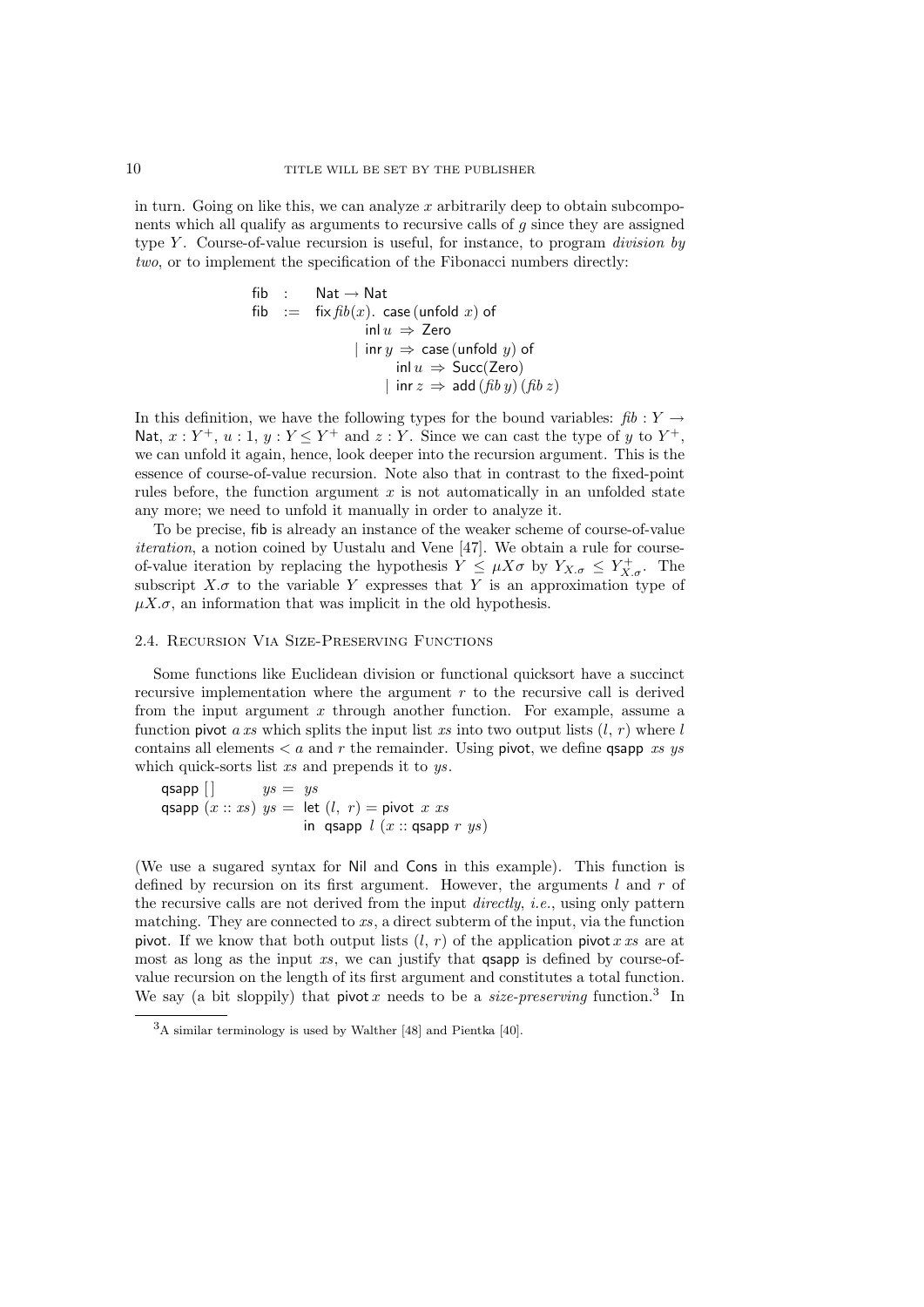terms of approximations, pivot x is size preserving if for every input  $xs \in L_n$  both output lists l and r are in the same approximation stage  $L_n$  as the input xs. More formally, we require pivot  $x \in \bigcap_n (L_n \to L_n \times L_n)$ . Giménez [23] observed that one can use bounded quantification

$$
\mathsf{pivot}\, x \; : \; \forall Y {\leq} \, \mathsf{ListN}.\, Y \to Y \times Y
$$

to express this semantical property on the syntax level. How can we show a function to be size preserving? Semantically, we can use the following proof by induction  $(f = \text{pivot } x)$ :

$$
[f \in L_n \to L_n \times L_n]
$$
  
\n
$$
\vdots
$$
  
\n
$$
f \in L_{n+1} \to L_{n+1} \times L_{n+1}
$$
  
\n
$$
f \in \bigcap_n (L_n \to L_n \times L_n)
$$

The difference to the proof scheme given in Section 2.1 is that the result type now also mentions approximation stages. We can carry this modification over to the syntactical level by allowing occurrences of Y in the result type  $\tau$  of recursion. In this article, we restrict to positive occurrences of Y in  $\tau$  (so do Barthe *et al.* [9]). As we will see in Section 6, negative occurrences can lead to non-termination. The recursion rule now takes the following shape:

$$
\frac{\Gamma, Y \leq \mu X \sigma, g: Y \to \tau(Y), x: Y^+ \vdash M : \tau(Y^+) \qquad Y \text{ pos. in } \tau(Y)}{\Gamma \vdash \text{fix } g(x).M : \forall Y \leq \mu X \sigma. Y \to \tau(Y)}
$$

It is crucial to keep the quantifier in the conclusion. If its type were just  $\mu X\sigma \rightarrow$  $\tau(uX\sigma)$ , we would have lost the information about size relations between the input and the outputs of the recursive function. To use functions defined with this rule, we need a means to instantiate bounded quantification:

$$
\frac{\Gamma \vdash \rho \leq \mu X \sigma \qquad \Gamma \vdash M : \forall Y \leq \mu X \sigma. \ Y \to \tau(Y)}{\Gamma \vdash M : \rho \to \tau(\rho)}
$$

In Giménez formulation  $[23]$ , bounded quantification is not part of the type syntax and consequently, instantiation is merged with the fixed-point rule. Size relations can still be used this way, but local recursive functions can then not always be lifted to the top-level to be made available for other functions. For instance, pivot would have to be defined locally within **qsapp**. Since we have bounded quantification as a first-class citizen, we can even abstract the pivot function out of the qsapp function. We define a function  $q$ sapp' such that  $q$ sapp =  $q$ sapp' pivot and assign it the type

$$
\mathsf{qsupp}' : (\forall Y \leq \mathsf{ListN}.\ Y \to Y \times Y) \to \forall Y \leq \mathsf{ListN}.\ Y \to \mathsf{ListN} \to \mathsf{ListN}.
$$

In the following, we complete the quicksort example and demonstrate that our type system can verify its totality. We give the program in a Haskell-like language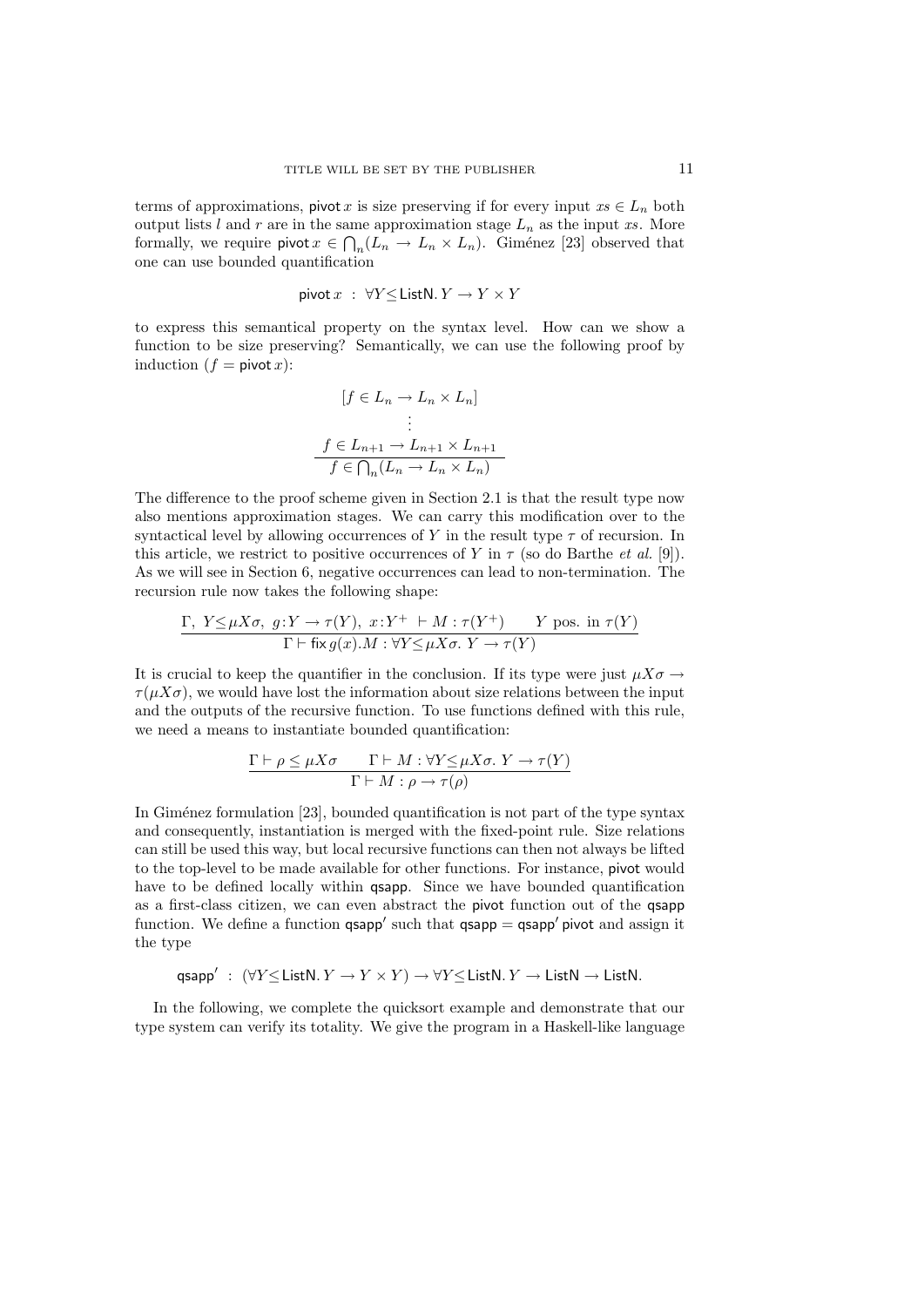with type annotations, which is more readable than a direct representation in the core language. However, there is a simple one-to-one correspondence between type annotations in the clauses below and the typing rule for fix given above: The principal function argument is assumed to have type  $Y^+$ , recursive calls can only occur with arguments of type Y, and the result must have type  $\tau(Y^+)$ .

pivot : Nat  $\rightarrow \forall Y \leq$  ListN.  $Y \rightarrow Y \times Y$ 

pivot  $a\,|\,|^{Y^+}\qquad\qquad =(|\,|^{Y^+},\,|\,|^{Y^+})$ pivot  $a(x::xs^Y)^{Y^+} = \text{let } (l^Y, r^Y) = \text{pivot } a \text{ } xs \text{ } \text{ in }$ if  $x < a$  then  $((x:: l)^{Y^+}, r^{Y \leq Y^+})$ else  $(l^{Y \leq Y^+}, (x : r)^{Y^+})$ 

qsapp :  $\forall Y$  < ListN.  $Y \rightarrow$  ListN  $\rightarrow$  ListN

qsapp  $[\;]^{Y^+}$   $y s = y s$ qsapp  $(x::xs^Y)^{Y^+}$   $ys =$  let  $(l^Y, r^Y) =$  pivot  $x \; xs$  in qsapp  $l^Y(x::$ qsapp  $r^Y$   $ys)$ 

quicksort : List $N \rightarrow$  List $N$ 

quicksort  $l =$  qsapp  $l \mid$ 

All annotations in the function bodies can be inferred by the type checking algorithm presented in Section 4, once the types of the functions are given.

## 3. Type System

In the following we formally enrich the type system of  $\Lambda_{\mu}$  by approximation types, subtyping, and bounded quantification, as we explained informally in the last section. This constitutes the language  $\Lambda^+_\mu$ . Due to the restricted fix-rule, it types only strongly normalizing terms of  $\pmb{\Lambda_\mu}.$ 

#### 3.1. CONTEXTS, TYPES AND SUBTYPING

Table 2 summarizes types and type-related judgements of  $\Lambda^{\dagger}_{\mu}$ . The set of raw types is an extension of the types of  $\Lambda_{\mu}$  by decorations  $\tau^+$  and bounded quantifications  $\forall Y \leq \mu X \sigma$ .  $Y \to \tau(Y)$ . Additionally to term variables x, wellformed contexts Γ can bind constrained type variables  $Y \leq \mu X\sigma$ . As before, all variables bound by  $\Gamma$  are assumed to be distinct. By two judgements, we distinguish two kinds of types:

itype: Datatypes. These are essentially the positive inductive types of  $\Lambda_{\mu}$ . Additionally, they may contain type variables  $Y$  which are approximations  $Y \leq \mu X\sigma$  of an inductive datatype  $\mu X\sigma$ . For example, in Section 7.1 we will see the type Y list =  $\mu X. 1 + Y \times X$  referring to an approximation type Y. Note that the itype-formation rule for  $\sigma \to \tau$  swaps positivity and negativity of variables in  $\sigma$ .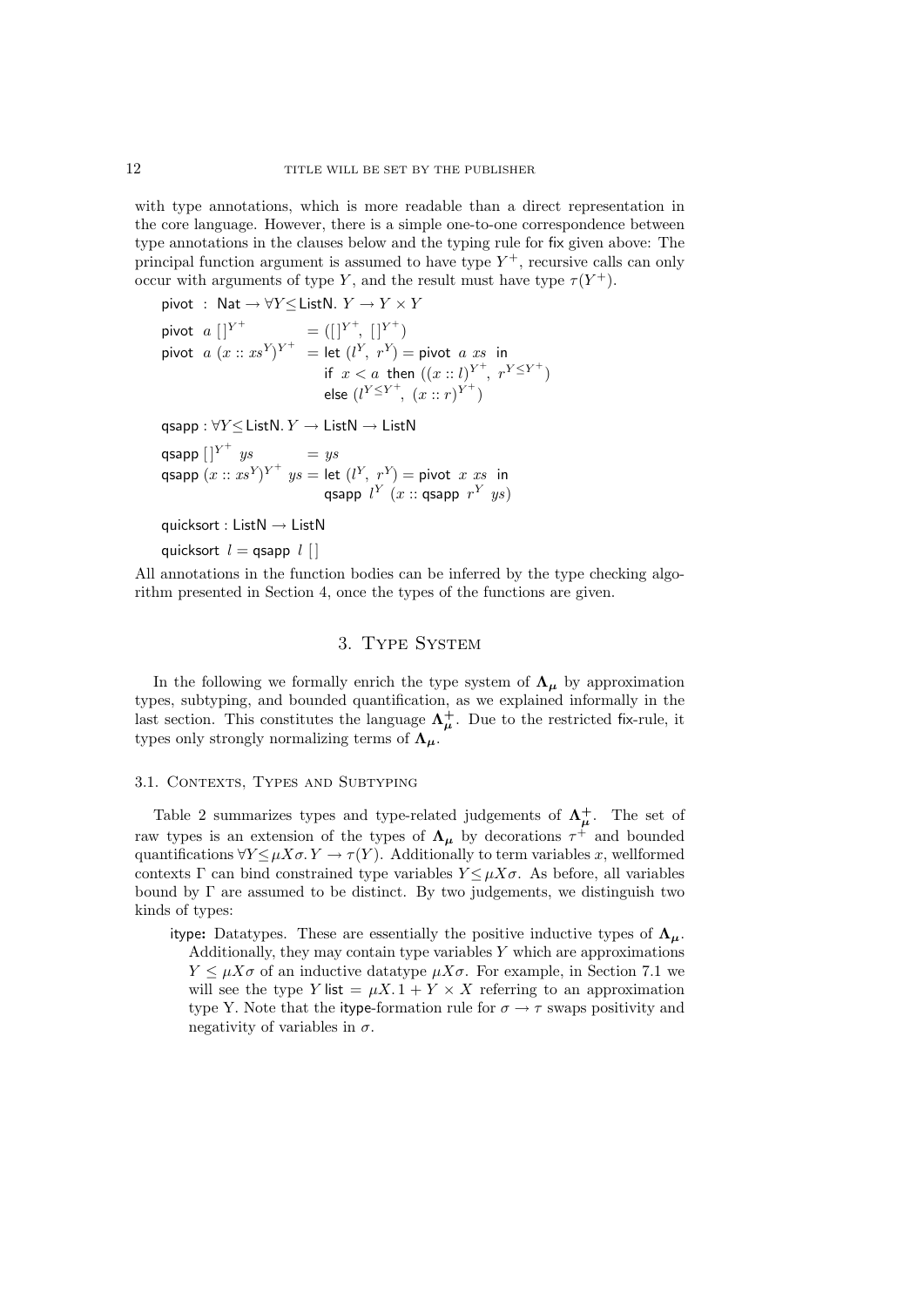Raw types:

$$
\rho, \sigma, \tau ::= X \mid 1 \mid \sigma + \tau \mid \sigma \times \tau \mid \sigma \to \tau \mid \mu X \sigma \mid \tau^+ \mid \forall Y \leq \mu X \sigma. Y \to \tau(Y)
$$

Judgments:

| $\Gamma$ cxt                         | $\Gamma$ is a wellformed context.                                                                                                                              |
|--------------------------------------|----------------------------------------------------------------------------------------------------------------------------------------------------------------|
|                                      | $\Gamma$ ; $\vec{X}$ ; $\vec{X}' \vdash \sigma$ : itype $\sigma$ is a datatype with free positive variables $\vec{X}$ and free negative variables $\vec{X}'$ . |
| $\Gamma \vdash \tau : \mathsf{type}$ | $\tau$ is a wellformed decorated type.                                                                                                                         |
| $\Gamma \vdash \rho \leq \sigma$     | $\rho$ is a subtype of $\sigma$ .                                                                                                                              |

Wellformed contexts Γ cxt.

$$
\frac{\Gamma \vdash \tau : \text{type}}{\Gamma, x : \tau \text{ ext}} \qquad \frac{\Gamma; \cdot; \cdot \vdash \mu X \sigma : \text{type}}{\Gamma, Y \leq \mu X \sigma \text{ ext}}
$$

Datatypes  $\Gamma; \vec{X}; \vec{Y} \vdash \sigma$ : itype.

$$
\frac{\Gamma \text{ ext}}{\Gamma; \vec{X}; \vec{X}' \vdash Y : \text{itype}} \quad \frac{\Gamma \text{ ext}}{\Gamma; \vec{X}; \vec{X}' \vdash 1 : \text{itype}} \quad \frac{\Gamma; \vec{X}; \vec{X}' \vdash \sigma : \text{itype} \quad \Gamma; \vec{X}; \vec{X}' \vdash \tau : \text{itype}}{\Gamma; \vec{X}; \vec{X}' \vdash \sigma \star \tau : \text{itype}} \star \in \{+, \times\}
$$

$$
\frac{\Gamma \text{ ext}}{\Gamma;\vec{X};\vec{X'} \vdash X_i : \text{itype}} \qquad \frac{\Gamma;\vec{X'};\vec{X} \vdash \sigma : \text{itype} \qquad \Gamma;\vec{X};\vec{X'} \vdash \tau : \text{itype}}{\Gamma;\vec{X};\vec{X'} \vdash \sigma \rightarrow \tau : \text{itype}} \qquad \frac{\Gamma;\vec{X},X;\vec{X'} \vdash \sigma : \text{itype}}{\Gamma;\vec{X};\vec{X'} \vdash \mu X \sigma : \text{itype}}
$$

Subtyping I:  $\; \Gamma \vdash \rho \leq \mu X \sigma.$ 

| $\Gamma; \cdot; \cdot \vdash \mu X \sigma : \text{itype}$ | $\Gamma$ cxt $(Y \leq \mu X \sigma) \in \Gamma$ | $\Gamma \vdash \rho \leq \mu X \sigma$   |
|-----------------------------------------------------------|-------------------------------------------------|------------------------------------------|
| $\Gamma \vdash \mu X \sigma \leq \mu X \sigma$            | $\Gamma \vdash Y \leq \mu X \sigma$             | $\Gamma \vdash \rho^+ \leq \mu X \sigma$ |

Wellformed types  $\Gamma \vdash \tau$  : type.

| $\Gamma$ cxt             | $\Gamma \vdash \sigma :$ type          | $\Gamma \vdash \tau :$ type                      | $- \star \in \{+, \times, \rightarrow\}$ |
|--------------------------|----------------------------------------|--------------------------------------------------|------------------------------------------|
| $\Gamma \vdash 1$ : type |                                        | $\Gamma \vdash \sigma \star \tau :$ type         |                                          |
|                          | $\Gamma \vdash \rho \leq \mu X \sigma$ | $\Gamma, Y \leq \mu X \sigma \vdash \tau :$ type |                                          |

$$
\frac{1}{\Gamma \vdash \rho : \text{type}} \qquad \frac{1}{\Gamma \vdash \forall Y \leq \mu X \sigma. \ \tau : \text{type}}
$$

Subtyping II:  $\Gamma \vdash \rho \leq \sigma.$ 

| $(Y \leq \mu X \sigma) \in \Gamma$ | $\Gamma \vdash \mu X \sigma \leq \rho$   | $\Gamma \vdash Y \leq \rho$   | $\Gamma \vdash \tau \leq \rho$     |
|------------------------------------|------------------------------------------|-------------------------------|------------------------------------|
| $\Gamma \vdash Y \leq Y$           | $\Gamma \vdash \mu X \sigma \leq \rho^+$ | $\Gamma \vdash Y \leq \rho^+$ | $\Gamma \vdash \tau^+ \leq \rho^+$ |

Table 2. Contexts, Types and Subtyping

type: (Decorated) types. They can contain the standard type formers 1,  $+$ ,  $\times$  and  $\rightarrow$ , inductive types  $\mu X\sigma$  and their approximations  $\rho$ —this is handled via the judgement  $\rho \leq \mu X \sigma$ —and bounded quantification. All free variables Y for a wellformed type  $\Gamma \vdash \tau$  : type are approximations of datatypes and bound in Γ.

Separation of the types in two classes simplifies the theory: First, we do not need to define positivity for bounded quantification. Secondly, it brings some stratification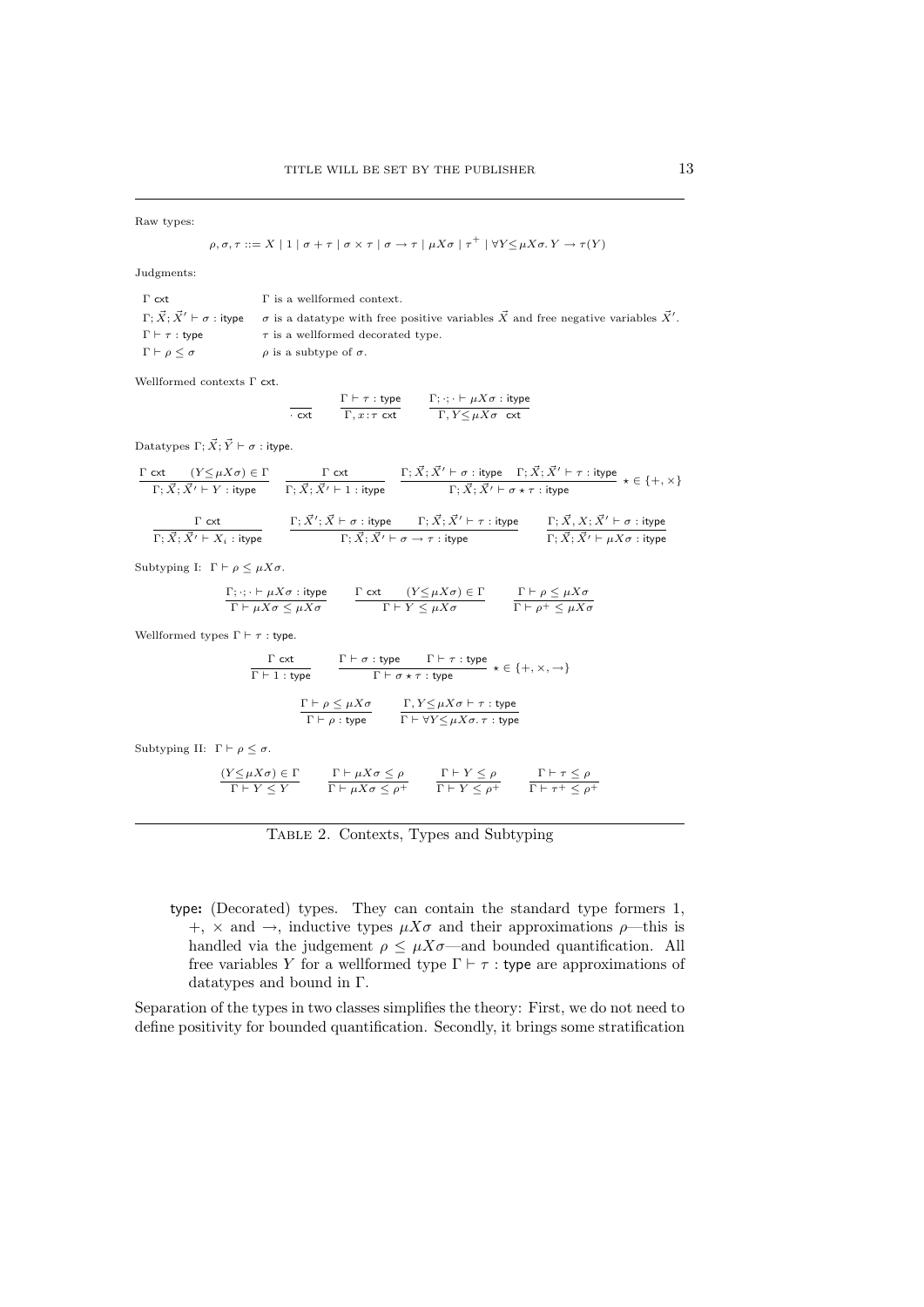that simplifies the semantics given in Section 5. For instance, monotonicity is only required of itypes.

Subtyping of the form  $\rho \leq \mu X \sigma$  (I) determines  $\rho$  to be an approximation of the inductive type  $\mu X\sigma$ . Setting  $\rho^0 := \rho$  and  $\rho^{i+1} = (\rho^i)^+$ , the approximations can only take the shape  $Y^i$  or  $(\mu X \sigma)^i$  for some natural number *i*. We observe that

$$
\exists \sigma. \; \Gamma \vdash \rho \le \mu X \sigma
$$

is decidable for all  $\Gamma$  and  $\rho$ . This entails that the other four judgements are also decidable (only the rule for wellformed approximations  $\rho$  is critical). Furthermore, if  $\rho \leq \mu X \sigma$  and  $\rho \leq \mu X \sigma'$  then  $\sigma = \sigma'.$ 

There is another set of subtyping rules  $\rho \leq \sigma$  (II) for the cases where the right hand side  $\sigma$  is an approximation of the shape Y or  $\rho^+$ . These rules are never invoked by the type-judgement, but by the subsumption rule (see below). The presentation of subtyping differs from the one in the previous section, but the same types are related. The formulation now is syntax-directed; transitivity and reflexivity for approximations  $\rho \leq \mu X \sigma$  are admissible.

The judgements have a number of technical properties. Wellformedness of the context is a byproduct of the wellformedness of a type or a subtyping relation between two types in the given context:

**Lemma 3.1** (Wellformedness of contexts). If either  $\Gamma$ ;  $\vec{X}$ ;  $\vec{X}' \vdash \sigma$  : itype or  $\Gamma \vdash$  $τ$  : type or Γ  $\vdash ρ ≤ σ$  then Γ cxt.

*Proof.* Simultaneously by induction on the derivation.  $\Box$ 

All judgements allow weakening with wellformed contexts and substitution of approximation variables Y by the full inductive type  $\mu X\sigma$ :

**Lemma 3.2** (Type Substitution). Let  $\Gamma \vdash \rho \leq \mu X\sigma$ . Then

- (1) If  $\Gamma, Y \leq \mu X \sigma, \Gamma'$  cxt then  $\Gamma, [\rho/Y] \Gamma'$  cxt.
- (2) If  $\Gamma, Y \leq \mu X \sigma, \Gamma'; \vec{X}; \vec{X}' \vdash \tau : \text{itype } \text{ then } \Gamma, [\rho/Y] \Gamma'; \vec{X}; \vec{X}' \vdash [\rho/Y] \tau : \text{itype}.$
- (3) If  $\Gamma, Y \leq \mu X \sigma, \Gamma' \vdash \tau :$  type then  $\Gamma, [\rho/Y] \Gamma' \vdash [\rho/Y] \tau :$  type.
- (4) If  $\Gamma, Y \leq \mu X \sigma, \Gamma' \vdash \tau_1 \leq \tau_2$  then  $\Gamma, [\rho/Y] \Gamma' \vdash [\rho/Y] \tau_1 \leq [\rho/Y] \tau_2$ .

*Proof.* By simultaneous induction over the derivation.  $\Box$ 

#### 3.2. Terms and Type Assignment

 $\Lambda^{\dagger}_{\mu}$  features the same terms as  $\Lambda_{\mu}$ , but comes with a more precise typing of inductive data (fold, unfold) and recursive functions (fix). Furthermore there are typing rules which arise from subtyping and quantification. Table 3 summarizes the changes to  $\Lambda_{\mu}$  which have been introduced in Section 2 already. Due to the richer type grammar, not every context is automatically wellformed and we have to add the judgement  $\Gamma$  cxt to the two *axioms* of typing, var and unit. Similarly, not every type is wellformed, so we also have to refine the injection rules for sums.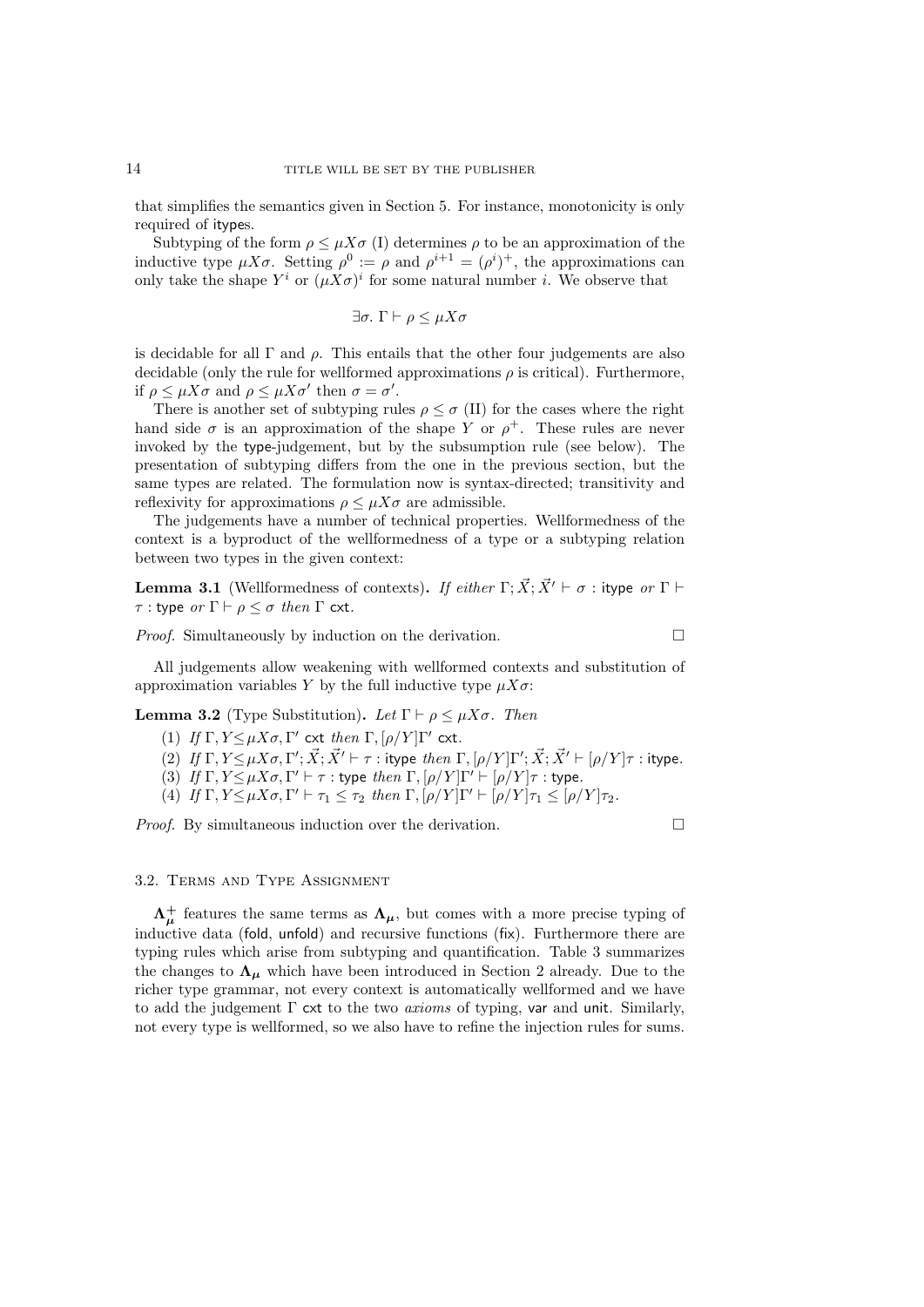Γ cxt

Typing axioms:

Sum

\n types:\n 
$$
\frac{\Gamma \vdash M : \sigma \quad \Gamma \vdash \tau : \forall p e}{\Gamma \vdash \sigma : \tau} \quad \text{var} \quad \frac{\Gamma \vdash \sigma : \exists \text{ unit}}{\Gamma \vdash (\cdot) : 1} \quad \text{unit}
$$
\n

\n\n $\frac{\Gamma \vdash M : \sigma \quad \Gamma \vdash \tau : \forall p e}{\Gamma \vdash \text{inl } M : \sigma + \tau} \quad \text{inr}$ \n

 $\Gamma$  cxt  $x: \tau \in \Gamma$ 

Inductive types:

$$
\frac{\Gamma\vdash\rho\leq\mu X.\sigma(X)\qquad\Gamma\vdash M:\sigma(\rho)}{\Gamma\vdash\mathsf{fold}\ M:\rho^+}\quad\mathsf{fold}\qquad\frac{\Gamma\vdash\rho\leq\mu X.\sigma(X)\qquad\Gamma\vdash M:\rho^+}{\Gamma\vdash\mathsf{unfold}\ M:\sigma(\rho)}\quad\mathsf{unfold}
$$

Recursive functions:

$$
\frac{\Gamma, Y \leq \mu X \sigma, g: Y \to \tau(Y), x: Y^+ \vdash M : \tau(Y^+) \qquad Y \text{ pos. in } \tau}{\Gamma \vdash \text{fix } g(x).M : \forall Y \leq \mu X \sigma. Y \to \tau(Y)} \quad \text{fix}
$$

Subtyping:

Neutra

$$
\frac{\Gamma \vdash \rho \leq \sigma \qquad \Gamma \vdash M : \rho \qquad \text{sub}}{\Gamma \vdash M : \sigma} \quad \frac{\Gamma \vdash \rho \leq \mu X \sigma \qquad \Gamma \vdash M : \forall Y \leq \mu X \sigma. \tau(Y)}{\Gamma \vdash M : \tau(\rho)} \quad \text{inst}
$$
\n1 values:  
\n
$$
\text{Ne } \ni U ::= \dots \mid (\text{fix } g(x).V) \ U
$$

Reduction axiom:

 $(\mathrm{fix}\, g(x).M)$  (fold  $N) \longrightarrow_{\beta} [\mathrm{fix}\, g(x).M/g]$  [fold  $N/x]M$ 

TABLE 3. Typing and Reduction Rules for  $\Lambda^+_\mu$ .

The new typing rules for inductive data now also treat inhabitants of approximations of inductive types. Let us explain the fold-rule for the example of lists: Let  $Y \leq$  ListN =  $\mu X$ . 1 + Nat  $\times X$  be an approximation of the type of lists over natural numbers and  $x$ : Nat a natural number. Let  $y : Y$  a list in this approximation, *i.e.*, a list with size  $\lt n$  for an unknown n. Then  $\text{inr}(x, y) : 1 + \text{Nat} \times Y$ , hence, by the folding rule, the list  $\text{Cons}(x, y) = \text{fold}(\text{inr}(x, y)) : Y^+$  is of size  $\lt n + 1$ . The unfold-rule works analogously. As mentioned in Section 2, the old folding rules (of  $\Lambda_{\mu}$ ) are a special case of the new ones: set  $\rho = \mu X \sigma$ .

The reduction axioms of  $\Lambda^{\dagger}_{\mu}$  are the same as for  $\Lambda_{\mu}$  with the exception of fixed-point unrolling. To ensure normalization, recursive functions fix  $g(x)$ . M are now only reduced if applied to a value fold  $N$  of an inductive type. Consequently, we get a new neutral value  $(fix g(x).V)U$  for a value U which is not of the form fold V. The one-step reduction relation  $\longrightarrow$  and multi-step reductions  $\longrightarrow^+$ ,  $\longrightarrow^*$ and  $\longrightarrow^{\infty}$  are to be understood with regard to the modified axiom.

Example 3.3 (Empty Type). The empty type is definable as the least fixed-point of the identity function on the type level.

$$
\begin{array}{lcl} 0 & := & \mu X. X \\ \mathsf{abort} & := & \mathsf{fix}\, g(x).g(\mathsf{unfold}\,x) \; : \; 0 \xrightarrow{} \tau \end{array}
$$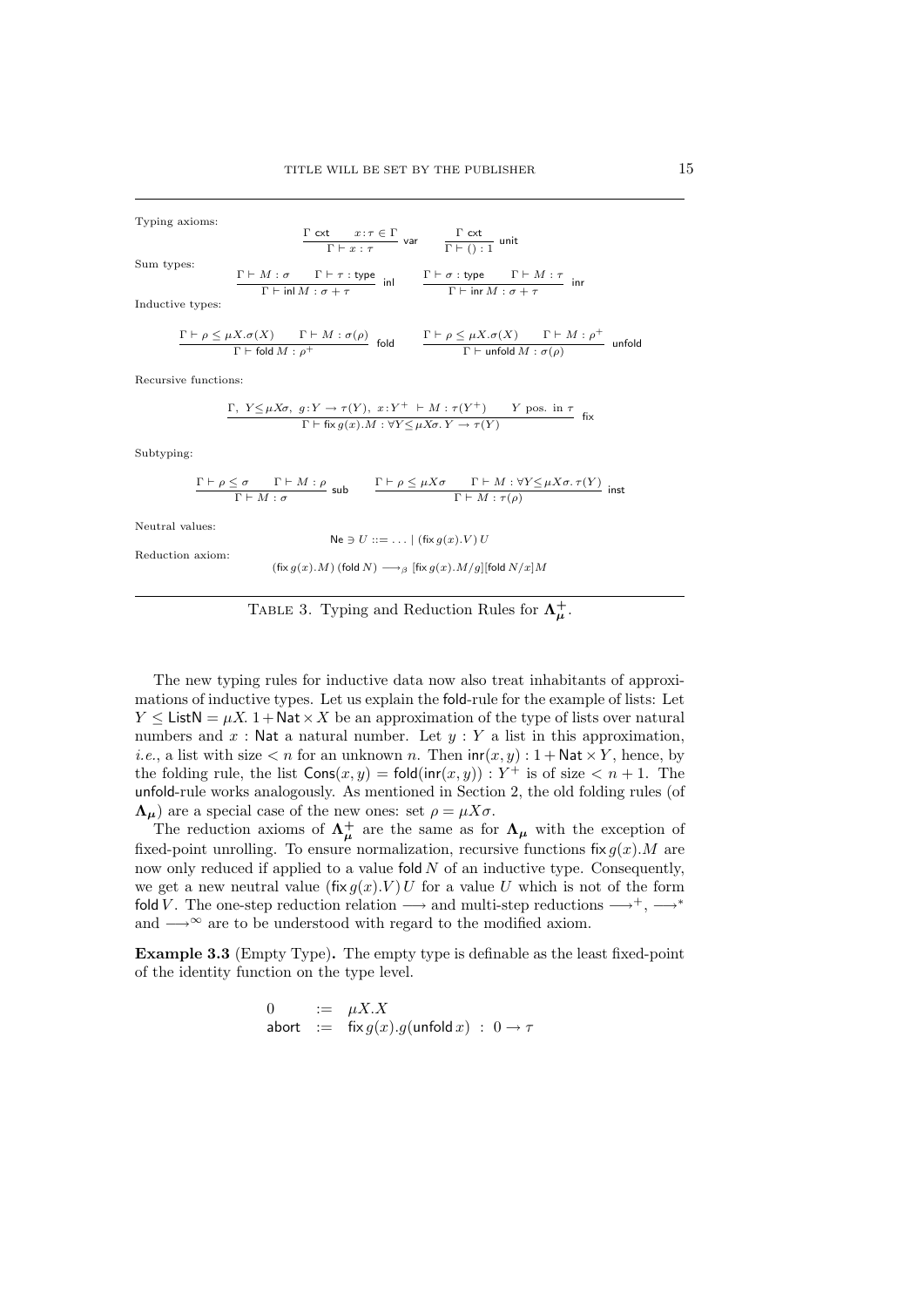Its elimination function abort is accepted by the type system in the above form and is indeed no threat to strong normalization. Why this holds will be informally explained by the following failed counterexample. It is formally established in Section 5. Assume a free variable  $y : \mu X.X$ . Then we have fold  $y : \mu X.X$  and the following reduction sequence.

$$
\begin{array}{rcl} \mathsf{abort}\,(\mathsf{fold}\, y) & = & (\mathsf{fix}\, g(x).g(\mathsf{unfold}\, x)) \,\,(\mathsf{fold}\, y) \\ & \longrightarrow & (\mathsf{fix}\, g(x).g(\mathsf{unfold}\, x)) \,\,(\mathsf{unfold}(\mathsf{fold}\, y)) \\ & \longrightarrow & (\mathsf{fix}\, g(x).g(\mathsf{unfold}\, x)) \,\, y \\ & = & \mathsf{abort}\,\, y \end{array}
$$

We observe that the present definition of abort in  $\Lambda^{\pm}_{\mu}$  does not produce loops, in contrast to the function fix  $g(x)$ .g x which would be the simplest definition of abort in  $\Lambda_{\mu}$ .

The typing calculus enjoys the usual properties of wellformedness, restricted exchange, weakening, strengthening and substitution for term variables  $x$ . Substitution also holds for type variables  $Y$ :

**Lemma 3.4** (Type Substitution). If  $\Gamma, Y \leq \mu X \sigma, \Gamma' \vdash M : \tau$  and  $\Gamma \vdash \rho \leq \mu X \sigma$ then  $\Gamma, [\rho/Y]\Gamma' \vdash M : [\rho/Y]\tau$ .

Proof. By induction of the typing derivation and case distinction on the subtyping derivation.

Important for the soundness of typing is the fact that all contexts and types appearing in the typing judgement are wellformed:

Lemma 3.5. If  $\Gamma \vdash M : \tau$  then  $\Gamma$  cxt and  $\Gamma \vdash \tau :$  type.

*Proof.* By induction on the typing derivation.  $\Box$ 

Example 3.6 (Tree Ordinals). The second number class can be represented as the strictly positive inductive type  $\mathsf{Ord} = \mu X$ .  $1 + (X + (\mathsf{Nat} \to X))$  with three constructors.

|  | $OZero := fold(inl())$                                          | : Ord                                                                                            | zero ordinal      |
|--|-----------------------------------------------------------------|--------------------------------------------------------------------------------------------------|-------------------|
|  | OSucc := $\lambda a$ . fold(inr(inl a)) : Ord $\rightarrow$ Ord |                                                                                                  | successor ordinal |
|  |                                                                 | OLim := $\lambda f$ . fold(inr(inr f)) : (Nat $\rightarrow$ Ord) $\rightarrow$ Ord limit ordinal |                   |

**Example 3.7** (Representation of  $\omega$ ). Assuming to Ord : Nat  $\rightarrow$  Ord is defined as the function which converts a natural number  $Succ<sup>n</sup>(Zero)$  into its ordinal equivalent OSucc<sup>n</sup>(OZero) we obtain a representation of the least infinite ordinal  $\omega$  as  $omega = OLim$  to Ord.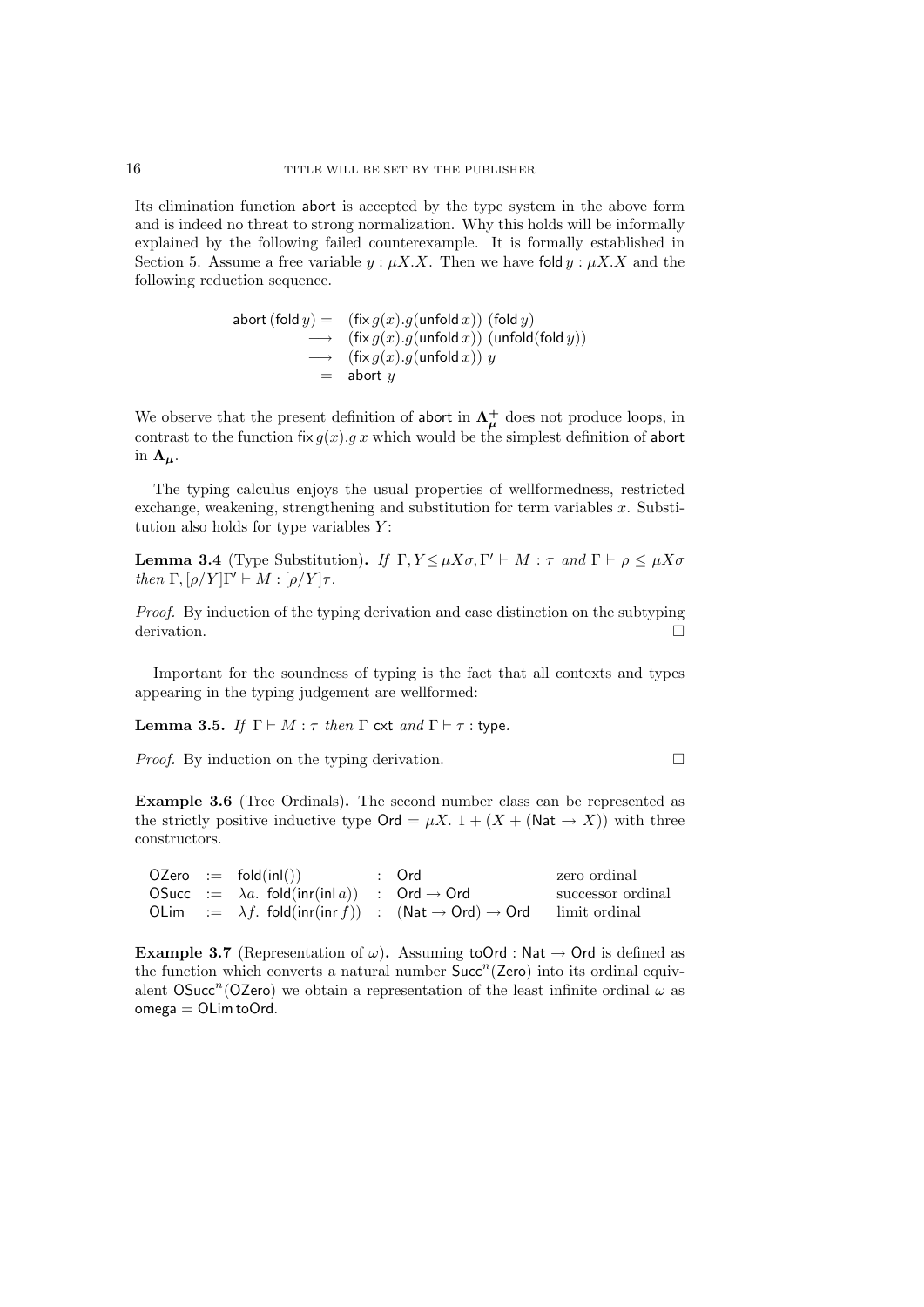**Example 3.8** (Addition of Tree Ordinals). In  $\Lambda^+_\mu$ , ordinal addition can be defined as follows:

$$
\begin{array}{rcl} \text{oadd} & : & \text{Ord} \to \forall Y {\leq} \text{Ord}. \ Y \to \text{Ord} \\ \text{oadd} & := & \lambda x. \ \ \text{fix}\ \text{oadd}(y). \ \ \text{case}(\text{unfold}\ y) \ \text{of} \\ &&& \text{inl}\ u & \Rightarrow & x \\ &&& \text{inr}\ y' & \Rightarrow & \text{case}\ y' \ \text{of} \\ &&& \text{inl}\ a & \Rightarrow & \text{OSucc}(\text{oadd}\ a) \\ &&& \text{inr}\ f & \Rightarrow & \text{OLim}(\lambda n.\ \text{oadd}\ (f\ n)) \end{array}
$$

During type checking, the bound variables receive the following types:  $x : \mathsf{Ord}$ , oadd :  $Y \rightarrow$  Ord,  $y : Y^+, u : 1, y' : Y + (Nat \rightarrow Y), a : Y, f : Nat \rightarrow Y$ and  $n$ : Nat. Also, the positivity condition on the result type Ord of recursion is trivially satisfied, since Y is not mentioned in Ord.

Datatypes with embedded function spaces, like in Example 3.6, are explicitely excluded in the work on size types by Hughes, Pareto and Sabry [28]. The reason is that in their their approach, size annotations are interpreted as ordinals  $\leq \omega$ . But Example 3.7 needs larger ordinals, as explained in Section 5.

Translation contexts  $\Delta$  tcxt.

$$
\frac{\Delta \text{ text } \quad \cdot; \cdot; \cdot \vdash \mu X \sigma : \text{itype}}{\Delta, Y \leq \mu X \sigma \text{ text }} Y \not\in \Delta
$$

Approximation erasure in types  $\Delta \vdash \tau ||$   $\tau'$ .

$$
\frac{X \notin \Delta}{\Delta \vdash 1 \mid\mid\rangle 1} \quad \frac{X \notin \Delta}{\Delta \vdash X \mid\mid\rangle X} \quad \frac{\Delta \vdash \sigma \mid\mid\rangle \sigma'}{\Delta \vdash \mu X \sigma \mid\mid\rangle \mu X \sigma} \quad \frac{\Delta \vdash \rho \mid\mid\rangle \rho'}{\Delta \vdash \rho * \sigma \mid\mid\rangle \rho' * \sigma'} \times \in \{+, \times, \to\}
$$
\n
$$
\frac{\Delta \vdash \rho \leq \mu X \sigma}{\Delta \vdash \rho \mid\mid\rangle \mu X \sigma} \quad \frac{\Delta \vdash \sigma \mid\mid\rangle \sigma'}{\Delta \vdash \forall Y \leq \mu X \sigma' \vdash \tau \mid\mid\rangle \tau'}
$$

Approximation erasure in contexts  $\Gamma \parallel \rangle \Gamma'$ ;  $\Delta$ .

$$
\frac{\Gamma \mid \mid \rangle \ \Gamma'; \Delta \qquad \Delta \vdash \tau \mid \mid \rangle \ \tau'}{\Gamma, x{:}\tau \mid \mid \rangle \ \Gamma', x{:}\tau'; \Delta} \qquad \frac{\Gamma \mid \mid \rangle \ \Gamma'; \Delta \qquad \Delta \vdash \sigma \mid \mid \rangle \ \sigma'}{\Gamma, Y \leq \mu X \sigma \mid \mid \rangle \ \Gamma'; \Delta, Y \leq \mu X \sigma'}
$$

Table 4. Erasure of Approximation Types.

# 3.3. WEAK TYPE SOUNDNESS OF  $\Lambda^+_\mu$

In this section, we show that in the extended system  $\Lambda^+_\mu$ , programs still cannot go wrong. Unfortunately, the type preservation property fails for the new type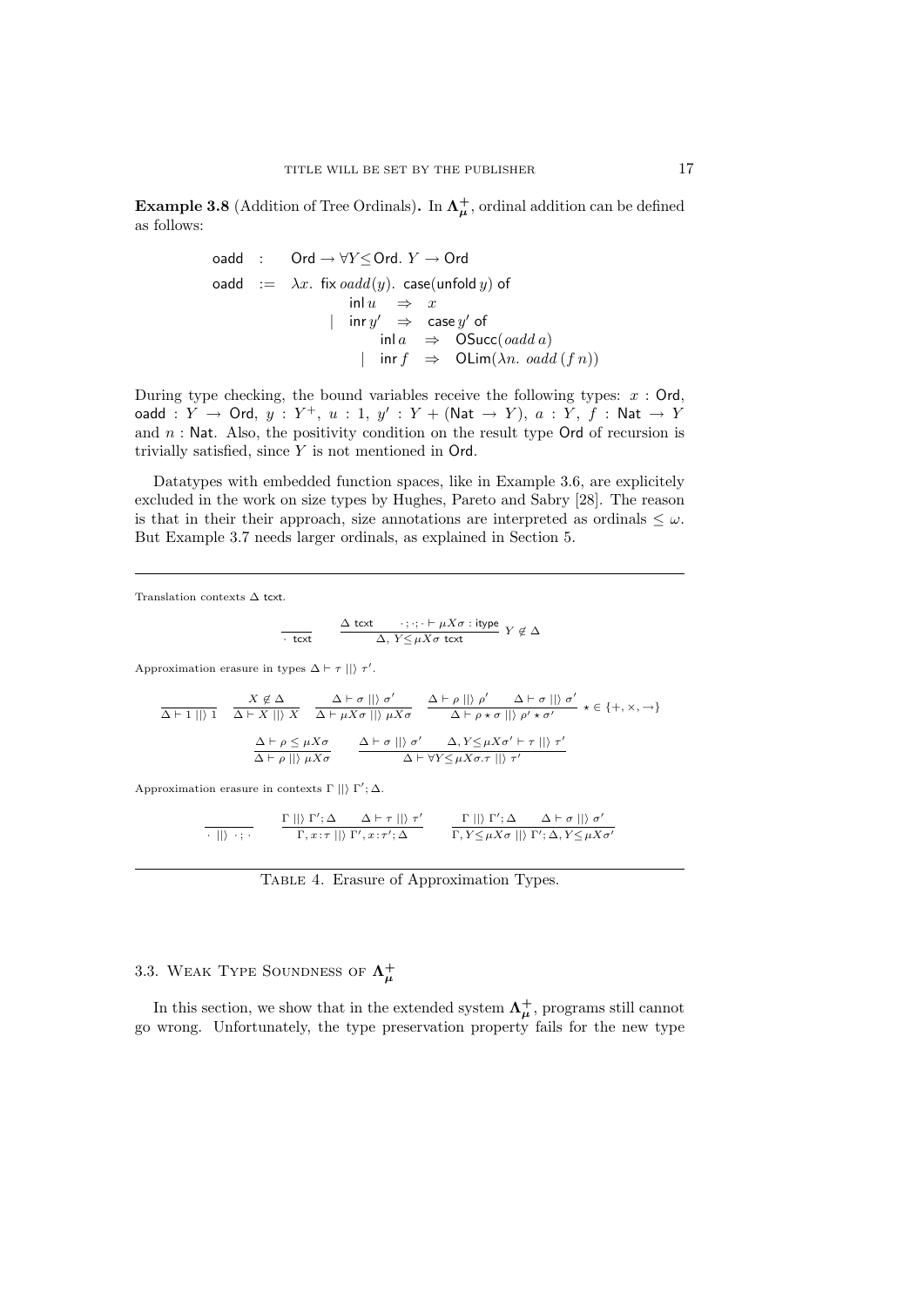system, since our notion of subtyping is too weak. Consider the following typing derivation:

$$
\frac{M:\sigma(\rho_1)}{\text{fold }M:\rho_1^+} \qquad \frac{\rho_1 \le \rho_2}{\rho_1^+ \le \rho_2^+}
$$
\n
$$
\frac{\text{fold }M:\rho_2^+}{\text{unfold}(\text{fold }M):\sigma(\rho_2)}
$$

Since unfold(fold  $M$ )  $\longrightarrow_{\beta} M$ , type preservation requires that  $M : \sigma(\rho_2)$ . However, our syntactic subtyping lacks the necessary property  $\sigma(\rho_1) \leq \sigma(\rho_2)$  for arbitrary  $\rho_1 \leq \rho_2$  and  $\sigma(X)$  in which X appears only positively<sup>4</sup>. One way to overcome the problem would be to add the necessary closure properties to the subtyping relation, as we have done in other work [3]. Instead, we make use of the fact that we have the simpler type system  $\Lambda_{\mu}$  which already ensures that well-typed programs cannot go wrong. We show that each typing derivation of  $\Lambda_{\mu}$  can be turned into a typing derivation of  $\Lambda^+_\mu$  by replacing approximation types by the full inductive types. Since the progress property—Theorem 1.1(2)—also holds for the slightly restricted reduction relation and the slightly enlarged value set of  $\Lambda^+_\mu$ , type soundness of  $\Lambda_{\mu}$  ensures that  $\Lambda_{\mu}^{+}$  programs cannot get stuck as well.

Table 4 specifies how to erase approximations in both types and contexts. The judgement  $\Delta$  tcxt singles out such contexts  $\Delta$ —called translation contexts—which map approximation type variables  $Y$  into closed approximation-free inductive types  $\mu X\sigma$ . Given an approximation context  $\Delta$  and a  $\Lambda^+_\mu$ -type  $\tau$  with  $\Delta \vdash \tau$  : type, judgement  $\Delta \vdash \tau \parallel$ )  $\tau'$  outputs a wellformed  $\Lambda_{\mu}$ -type  $\tau'$  in which all approximation types  $\rho \leq \mu X \sigma$  have been replaced by the full inductive type  $\mu X \sigma$ . Similarly,  $\Gamma$  ||)  $\Gamma'$ ;  $\Delta$  separates a wellformed  $\Lambda^+_\mu$ -context  $\Gamma$  cxt into a approximation-free  $Λ<sub>μ</sub>$ -context Γ' and a translation context Δ tcxt.

**Theorem 3.9** (Soundness of  $\Lambda^+_\mu$ -typing with regard to  $\Lambda_\mu$ -typing). If  $\Gamma \vdash M : \tau$ in  $\Lambda^{\dagger}_{\mu}$ ,  $\Gamma \mid\mid\rangle \Gamma'$ ;  $\Delta$  and  $\Delta \vdash \tau \mid\mid\rangle \tau'$ , then  $\Gamma' \vdash M : \tau'$  in  $\Lambda_{\mu}$ .

*Proof.* By induction on  $\Gamma \vdash M : \tau$ . The proof amounts to removing all applications of subsumption and instantiation from the  $\Lambda^{\dagger}_{\mu}$  typing derivation.

Corollary 3.10 (Weak Type Soundness for  $\Lambda^+_\mu$ ). If  $\Gamma \vdash M : \tau$  in  $\Lambda^+_\mu$ , then  $M \longrightarrow^{\infty} V$ .

*Proof.* By combining the last theorem with Corollary 1.2.  $\Box$ 

Since we are lacking type preservation in  $\Lambda^+_\mu$ , we cannot show  $\Gamma \vdash V : \tau$  and therefore only obtain the weak type soundness property. This is enough for our purposes; in Section 5 we show that infinite reduction sequences are excluded by the advanced type system—with the result that each well-typed term reduces to a value in  $\Lambda^+_\mu$ .

<sup>4</sup>Semantically, this property does hold and is the content of Lemma 5.5.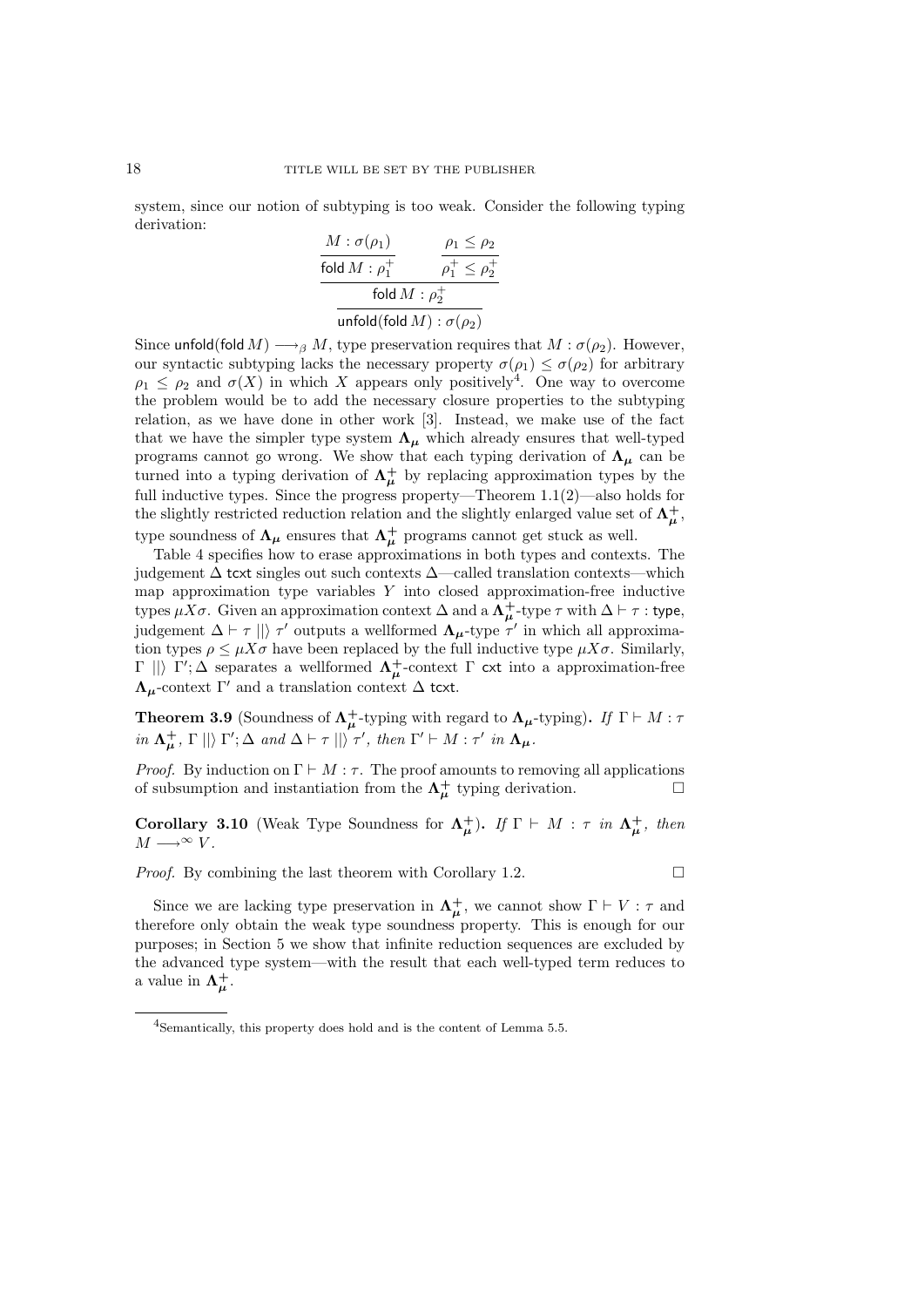Terms.  ${\sf L}^+_\mu\ni M,N::=\cdots\mid\lambda x\!:\!\sigma.M\mid (M\!:\!\tau)\mid\mathsf{let}\,x\!=\!N$  in  $M$ Judgments.  $\begin{array}{l} \Gamma \vdash \tau \lhd \tau' \\ \Gamma \vdash M \downarrow \tau \\ \Gamma \vdash M \Uparrow \tau \end{array}$  $\Gamma \vdash \tau \lhd \tau'$  Extended subtyping.<br>  $\Gamma \vdash M \downarrow \tau$  The type of term M is inferred as  $\tau$ .<br>  $\Gamma \vdash M \Uparrow \tau$  Term M is checked against type  $\tau$ . Type inference.  $x:\tau\in\Gamma$  $\frac{x+1}{\Gamma \vdash x \downarrow \tau}$   $\downarrow$  var  $\Gamma \vdash \sigma :$  type  $\qquad \Gamma, x : \sigma \vdash M \downarrow \tau$  $\frac{\Gamma : \text{type}}{\Gamma \vdash \lambda x : \sigma. M \downarrow \sigma \to \tau}$   $\downarrow$  lam  $\frac{\Gamma \vdash M \downarrow \sigma \to \tau}{\Gamma \vdash M N \downarrow \tau}$ Γ ` M N ↓ τ ↓app  $\overline{\Gamma \vdash () \downarrow 1}$   $\downarrow$ unit  $\Gamma \vdash M \downarrow \sigma$   $\Gamma \vdash N \downarrow \tau$  $\frac{\Gamma \vdash M \downarrow \sigma}{\Gamma \vdash (M, N) \downarrow \sigma \times \tau}$   $\downarrow$  pair  $\frac{\Gamma \vdash M \downarrow \sigma \times \tau}{\Gamma \vdash \mathsf{fst} M \downarrow \sigma}$  $\frac{\Gamma \vdash M \downarrow \sigma \times \tau}{\Gamma \vdash \mathsf{fst} M \downarrow \sigma} \downarrow \mathsf{fst} \qquad \frac{\Gamma \vdash M \downarrow \sigma \times \tau}{\Gamma \vdash \mathsf{snd} M \downarrow \tau}$  $\frac{1}{\Gamma \vdash \mathsf{snd} \, M \downarrow \tau}$   $\downarrow$  snd  $\Gamma \vdash M \downarrow \rho^+$   $\Gamma \vdash \rho \leq \mu X. \sigma(X)$  $\begin{array}{lll} \downarrow \rho^+ & \Gamma \vdash \rho \leq \mu X. \sigma(X) \ \hline \Gamma \vdash \mathsf{unfold} \, \mathsf{M} \downarrow \sigma(\rho) & & \Gamma \vdash \mathsf{M} \downarrow \rho & \Gamma \vdash \rho \leq \mu X. \sigma(X) \ \hline \Gamma \vdash \mathsf{unfold} \, \mathsf{M} \downarrow \sigma(\rho) & & \Gamma \vdash \mathsf{unfold} \, \mathsf{M} \downarrow \sigma(\rho) \end{array}$  $\Gamma \vdash \tau :$  type  $\Gamma \vdash M \Uparrow \tau$  $\frac{\Gamma \vdash M \Uparrow \tau}{\Gamma \vdash (M : \tau) \downarrow \tau}$  ↓ann  $\frac{\Gamma \vdash M \downarrow \forall Y {\leq} \mu X \sigma. Y \rightarrow \tau \qquad Y \not\in \textsf{FV}(\tau) \qquad \Gamma \vdash N \Uparrow \mu X \sigma}{\Gamma \vdash M \, N \downarrow \tau}$  $\frac{1}{\Gamma} \vdash M N \downarrow \tau$   $\downarrow$  app $\mu$ 1  $\Gamma \vdash M \downarrow \forall Y \leq \mu X \sigma. Y \rightarrow \tau(Y)$   $\Gamma \vdash N \downarrow \rho$   $\Gamma \vdash \rho \leq \mu X \sigma$  $\frac{\Gamma \vdash N \setminus \cdots \setminus \Gamma \vdash \cdots \setminus \Gamma \vdash \rho \rightrightarrows \rho \text{ mod } 2}{\Gamma \vdash M \cdot N \downarrow \tau(\rho)}$ 

Type checking.

| $\Gamma, x : \sigma \vdash M \uparrow \tau$                   | $\Gamma \vdash M \uparrow \sigma$                 | $\Gamma \vdash M \uparrow \sigma$                  | $\Gamma \vdash M \uparrow \sigma$   |                                             |                               |                                             |                               |          |          |          |          |          |          |          |          |          |          |          |          |          |          |          |          |          |          |          |          |          |          |          |          |          |          |          |          |          |          |          |          |
|---------------------------------------------------------------|---------------------------------------------------|----------------------------------------------------|-------------------------------------|---------------------------------------------|-------------------------------|---------------------------------------------|-------------------------------|----------|----------|----------|----------|----------|----------|----------|----------|----------|----------|----------|----------|----------|----------|----------|----------|----------|----------|----------|----------|----------|----------|----------|----------|----------|----------|----------|----------|----------|----------|----------|----------|
| $\Gamma \vdash \lambda x. M \uparrow \sigma \rightarrow \tau$ | $\Uparrow \Pi$                                    | $\Gamma \vdash \text{in} M \uparrow \sigma + \tau$ | $\Uparrow \Pi$                      | $\Gamma \vdash \text{in} M \uparrow \tau$   | $\Uparrow \Pi$                |                                             |                               |          |          |          |          |          |          |          |          |          |          |          |          |          |          |          |          |          |          |          |          |          |          |          |          |          |          |          |          |          |          |          |          |
| $\Gamma \vdash N \downarrow \sigma_1 + \sigma_2$              | $\Gamma, x_i : \sigma_i \vdash M_i \uparrow \rho$ | $\Gamma$ case                                      | $\Gamma \vdash N \downarrow \sigma$ | $\Gamma, x : \sigma \vdash M \uparrow \tau$ | $\Gamma \vdash \text{in} \pi$ | $\Gamma, x : \sigma \vdash M \uparrow \tau$ | $\Gamma \vdash \text{in} \pi$ | $\Gamma$ | $\Gamma$ | $\Gamma$ | $\Gamma$ | $\Gamma$ | $\Gamma$ | $\Gamma$ | $\Gamma$ | $\Gamma$ | $\Gamma$ | $\Gamma$ | $\Gamma$ | $\Gamma$ | $\Gamma$ | $\Gamma$ | $\Gamma$ | $\Gamma$ | $\Gamma$ | $\Gamma$ | $\Gamma$ | $\Gamma$ | $\Gamma$ | $\Gamma$ | $\Gamma$ | $\Gamma$ | $\Gamma$ | $\Gamma$ | $\Gamma$ | $\Gamma$ | $\Gamma$ | $\Gamma$ | $\Gamma$ |

Direction reversal.

$$
\frac{\Gamma\vdash M\downarrow\tau\qquad\Gamma\vdash\tau\lhd\tau'}{\Gamma\vdash M\Uparrow\tau'}\Uparrow\downarrow
$$

Extended subtyping.

$$
\frac{\Gamma\vdash\rho\leq\mu X\sigma}{\Gamma\vdash\tau\lhd\tau}\quad\text{and}\quad\quad \frac{\Gamma\vdash\rho\leq\sigma}{\Gamma\vdash\rho\lhd\sigma}\;\lhd\leq\quad \quad \frac{\Gamma\vdash\rho\leq\mu X\sigma}{\Gamma\vdash\;\forall Y\leq\mu X\sigma.\,Y\to\tau(Y)\;\lhd\;\rho\to\tau(\rho)}\;\,\text{dinst}
$$

TABLE 5. Type Checking.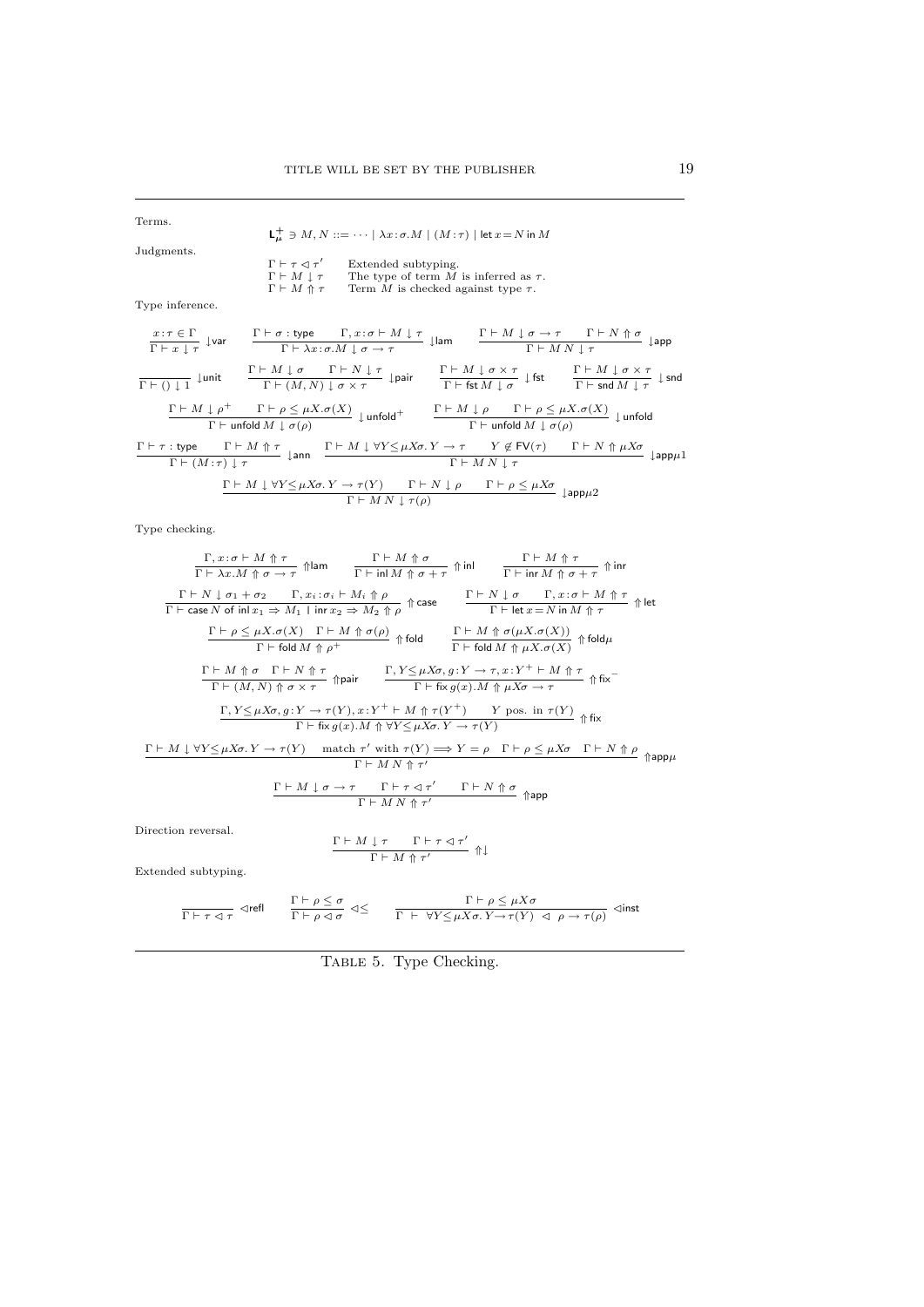## 4. Type Checking

In order to use our type system as a termination checker, we need a suitable type checking algorithm. One possibility would be to extend the Hindley-Milner algorithm to bounded quantification and approximation types. This algorithm would produce a set of existential type variables together with a set of equations these variables have to satisfy. The problem with such an algorithm (as implemented in SML 1997, for instance) is that in case of unsolvable equations, the location "responsible" (from a human perspective) for the type error is hard to locate.<sup>5</sup>

Pierce and Turner [42] advocate *local type inference*, which restricts propagation of type information to adjacent nodes of the syntax tree of the term which is to be type-checked—in contrast to Hindley-Milner which collects type equations globally. Local type inference is based on bidirectional type checking, a folklore method which is for instance used by Coquand [18] for dependent types and Davies and Pfenning [20] for intersection types. Recently, Dunfield and Pfenning [21] have extended this method to tridirectional checking.

Bidirectional type checking is incomplete, it can decide typing only for some terms—in the case of the simply-typed lambda-calculus, it is exactly the normal terms. Non-normal terms need type annotations to type-check. Hence, we extend our calculus  $\Lambda^{\pm}_{\mu}$  by some means to aid the type-checker and obtain the language  $\mathsf{L}_{\mu}^+$ . The new constructs allow annotation of bound variables  $\lambda x : \sigma M$  and of whole terms  $(M:\tau)$ . Additionally, we introduce let-binding let  $x = N$  in M which has the same operational meaning as  $(\lambda x.M) N$ , but better behavior w.r.t. type checking.

We adapt bidirectional type checking to our calculus  $\Lambda^+_\mu$ , the rules are listed in Table 5. The checking judgement  $\Gamma \vdash M \Uparrow \tau$  requires all of  $\Gamma$ , M and  $\tau$  as input and its generating rules are to be read upwards as the arrow suggests. It is defined simultaneously with type inference  $\Gamma \vdash M \downarrow \tau$ , which computes the type  $\tau$  from given  $\Gamma$  and  $M$ —the rules for inference should be read downwards.

The general principle of bidirectional checking is that the type of variables and eliminations can be inferred: rules  $\downarrow$ var,  $\downarrow$  fst,  $\downarrow$  snd,  $\downarrow$  unfold,  $\downarrow$ app and  $\downarrow$ app $\mu$ 1. In contrast, the type of introductions must be checked against: rules  $\Uparrow$ lam,  $\Uparrow$ pair,  $↑$  fold,  $↑$  inl,  $↑$  inr,  $↑$  fix<sup>−</sup> and  $↑$  fix (annotated lambda-abstractions  $λx:\sigma.M$  are an exception and admit inference by rule ↓lam). The rule ↑↓ allows one to switch from checking mode into inference mode and should be applied if no other checking rule matches. In this case, the infered type  $\tau$  must be more general than the type  $\tau'$ supplied to the checking judgement. This is expressed be the extended subtyping relation  $\tau \leq \tau'$ , which encompasses subtyping and instantiation. Hence, the nondeterministic character of subsumption in the typing judgement is tamed in the type checking algorithm by shifting applications of the subsumption rule to the specific point where inference and checking meet.

<sup>5</sup>Recently, type inference algorithms which give better error messages have been put forward by Haack and Wells [24] and Yang, Michaelson and Trinder [51].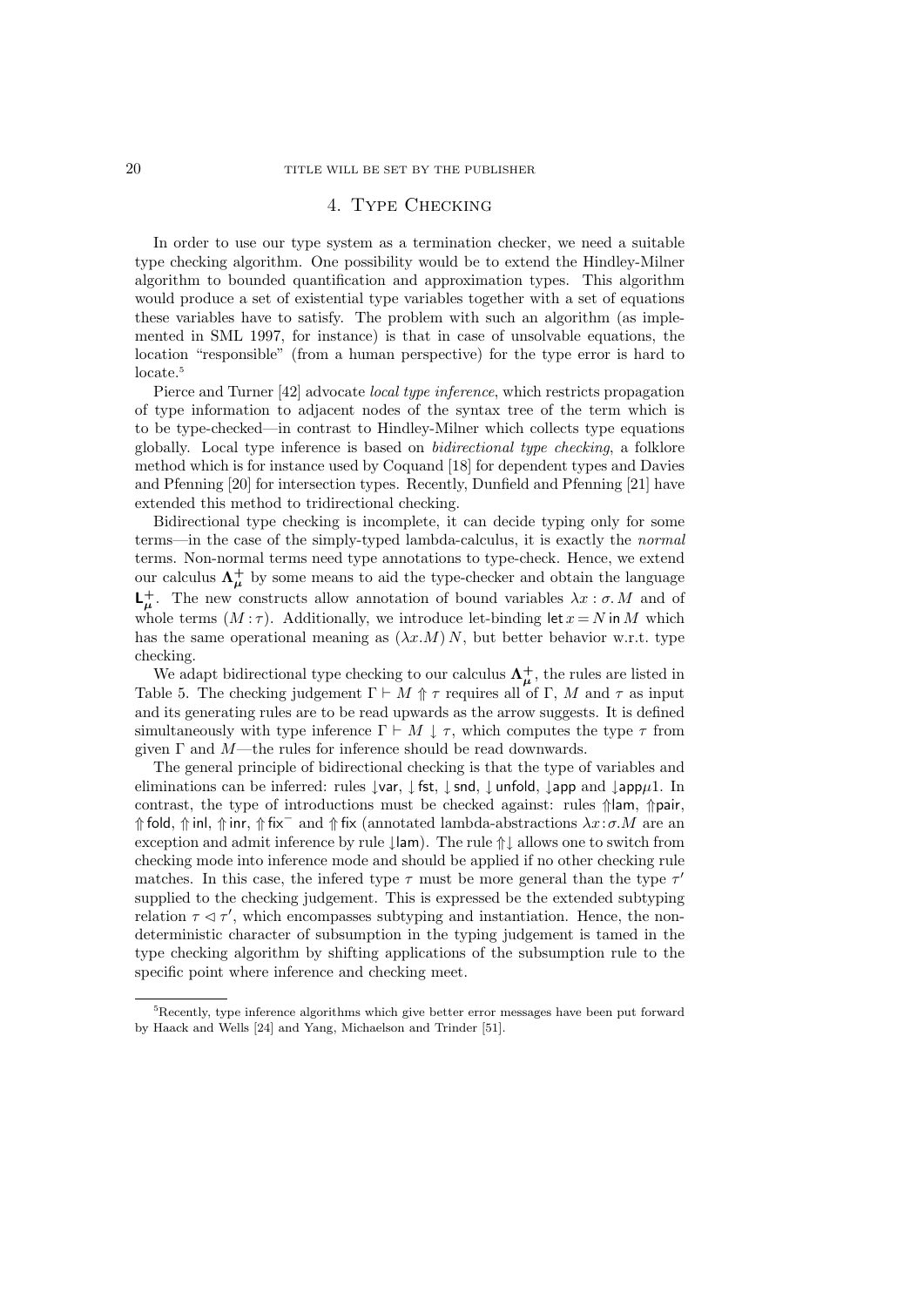A positive abnormality to the introduction/elimination dichotomy are tuples: They permit inference although they are constructors (↓unit, ↓pair). One of the negative abnormalities is sum-elimination: The type of the side clauses in the case-construct is arbitrary, and cannot be inferred in general (⇑ case). Let-binding  $(\Uparrow$  let) can be seen as elimination of a unary sum and is therefore treated like case. Another problem occurs with bounded quantification: In the rule  $\downarrow$ app $\mu$ 2, the size ρ of the argument needs to be inferred to give a size-bound  $\tau(\rho)$  on the result of the application. If the size of the result is known, it can be checked (rule  $\eta$ app $\mu$ ). This rule involves simple matching on the level of types:  $\tau' = \tau(\rho)$  for some unknown  $\rho$ . However, since types are first-order expressions without reduction, the matching problem is decidable.

Disregarding the abnormalities, the algorithm can check the types of most normal expressions, which is the kind of expressions that dominates in practical programming. Non-normal expressions need to be annotated with their type at some sensible position (rules ↓ann and ↓lam). All top-level expressions and all recursive functions, need to be defined with their type. This is not too heavy a load for the programmer; in Haskell it is quite common.

Example 4.1 (Type-Checkable Version of sum Example). To make the function sum from Section 1 acceptable by the type checker we need to introduce one annotation. Using the let construct, we can write it as follows in  $\mathsf{L}_{\mu}^{+}$ :

$$
\begin{array}{rcl} \mathsf{sum} & : & \mathsf{ListN} \rightarrow \mathsf{Nat} \\ \mathsf{sum} & : = & \mathsf{fix}\, f(l). \mathsf{case}\,(\mathsf{unfold}\, l) \,\,\mathsf{of} \\ & \mathsf{inl}\, u & \Rightarrow & \mathsf{Zero} \\ & | & \mathsf{inr}\, p & \Rightarrow & \mathsf{let}\, \mathsf{sum'} = (\mathsf{fix}\, g(n). \mathsf{case}\,(\mathsf{unfold}\, n) \,\,\mathsf{of} \\ & & \mathsf{inl}\, u & \Rightarrow & f\,(\mathsf{snd}\, p) \\ & | & \mathsf{inr}\, n' & \Rightarrow & \mathsf{Succ}(g\, n') ) \\ & : \mathsf{Nat} \rightarrow \mathsf{Nat} \\ & \mathsf{in}\, \mathsf{sum'}(\mathsf{fst}\, p) \end{array}
$$

The rules have been implemented in the higher-order logical framework Twelf [39] to yield a prototypical type checker which is available on the homepage of the author [4]. It is easy to turn the rules into a deterministic algorithm, namely into two mutually recursive functions inf and chk with the following specification.

$$
\inf(\Gamma, M) = \begin{cases} \tau & \text{if } \Gamma \vdash M \downarrow \tau \\ \text{error} & \text{otherwise} \end{cases}
$$
  

$$
\operatorname{chk}(\Gamma, M, \tau) = \begin{cases} \operatorname{ok} & \text{if } \Gamma \vdash M \Uparrow \tau \\ \text{error} & \text{otherwise} \end{cases}
$$

Function inf is defined by case distinction on M and function chk by cases on both  $M$  and  $\tau$ . The tests and recursive calls necessary in each case can be read off the rules in Table 5. In some cases several rules seem applicable. This source of non-determinism can be resolved by fusing the respective rules into a single one: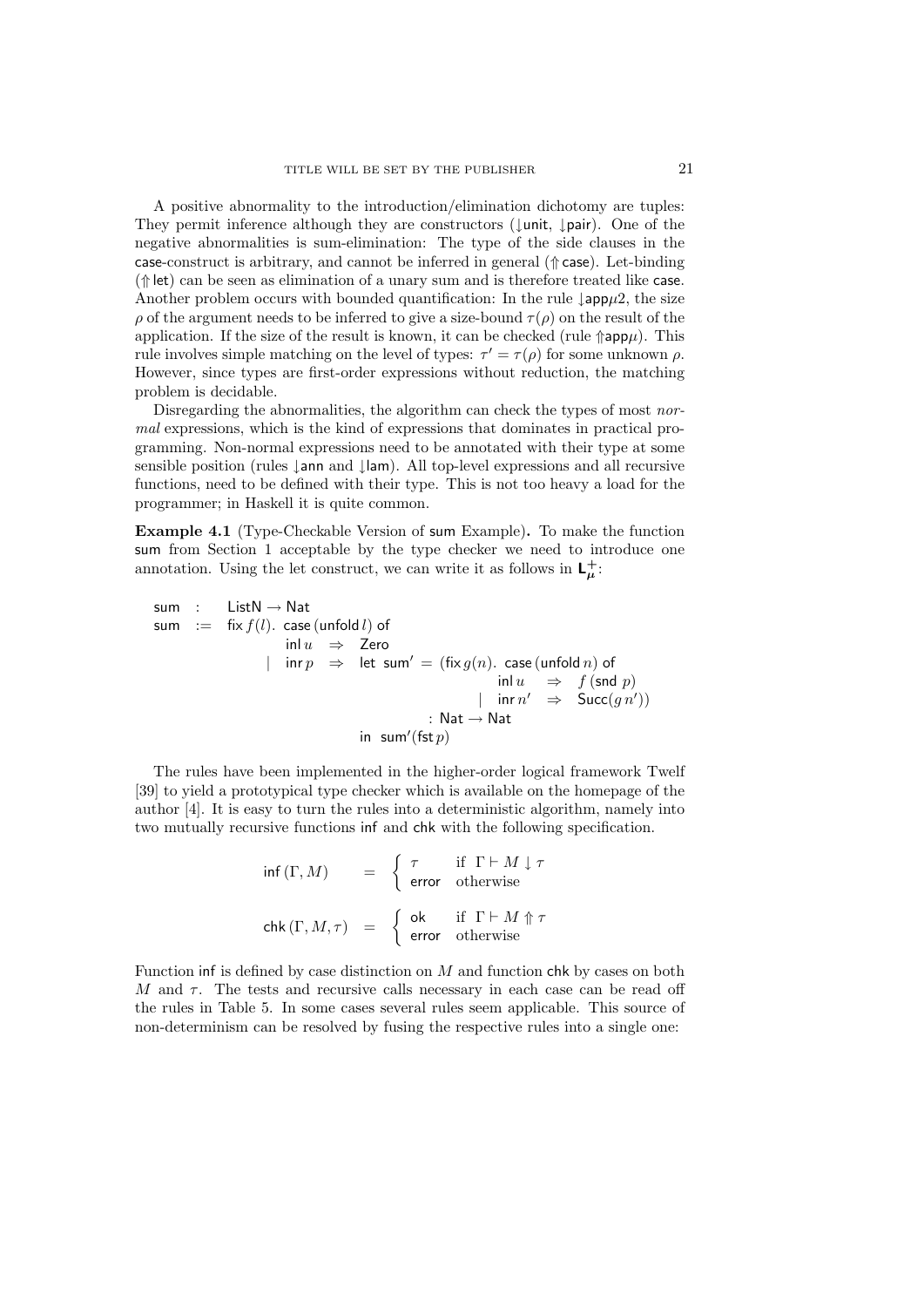- (1) Case inf (Γ, unfold M), rules  $\downarrow$  unfold<sup>+</sup> and  $\downarrow$  unfold: After inferring the type  $\rho$  of M, distinguish whether  $\rho$  is of shape  $\rho^+$  or not.
- (2) Case inf  $(\Gamma, MN)$ , rules  $\downarrow$ app,  $\downarrow$ app $\mu$ 1 and  $\downarrow$ app $\mu$ 2: Distinguish on the infered type of M.
- (3) Case chk  $(\Gamma, M N, \tau')$ , rules  $\Uparrow$  app $\mu$  and  $\Uparrow$  app: similarly.
- (4) Case chk  $(\Gamma, M, \tau')$ , rule  $\Uparrow \downarrow$ : Switch to inference only if no checking rule is applicable.

The resulting function  $\mathsf{chk}(\Gamma, M, \tau)$  checks types in time linear in the size of the input expression M plus type  $\tau$  (modulo context lookup, type matching and subtype checking).

Table 6 shows a trace of the type checker as it verifies the welltypedness of the ordinal addition function oadd. The first column displays which rules have fired, the second column lists the hypotheses which the rules have added to the context and the third column show the new state of the checker. To simplify presentation we have ignored the inl branches of the case expressions in this trace.

The algorithm is not complete, but it can check many interesting programs, for instance, all examples of this article. In the following we show soundness of the algorithm.

**Definition 4.2** (Erasure). Let  $|M| \in \Lambda_{\mu}^{+}$  denote the result of erasing all type annotations and let-bindings from  $M \in L^+_{\mu}$ . We define  $|\cdot|$  by

$$
|\lambda x : \sigma.M| = \lambda x . |M|,
$$
  
\n
$$
|(M : \tau)| = |M|, \text{ and}
$$
  
\n
$$
|\text{let } x = N \text{ in } M| = (\lambda x . |M|) |N|,
$$

adding congruences for all other term constructors.

Proposition 4.3 (Soundness of Type Checking). Let Γ be a wellformed context, M a term of  $L^+_\mu$  and  $\tau$  a type.

- (1) If  $\Gamma \vdash M \downarrow \tau$ , then  $\Gamma \vdash \tau$  : type and  $\Gamma \vdash |M| : \tau$ .
- (2) If  $\Gamma \vdash M \Uparrow \tau$  and  $\Gamma \vdash \tau :$  type, then  $\Gamma \vdash |M| : \tau$ .

*Proof.* Simultaneously by induction on  $\Gamma \vdash M \downarrow \Uparrow \tau$ . For example: Case

$$
\frac{\Gamma \vdash M \downarrow \rho \qquad \Gamma \vdash \rho \leq \mu X. \sigma(X)}{\Gamma \vdash \mathsf{unfold}\, M \downarrow \sigma(\rho)} \downarrow \mathsf{unfold}
$$
\n
$$
\Gamma \vdash M : \rho \qquad \qquad \text{by induction hypothesis}
$$
\n
$$
\Gamma \vdash \rho \leq \rho^+ \qquad \qquad \text{from assumption by subtyping}
$$
\n
$$
\Gamma \vdash M : \rho^+ \qquad \qquad \text{by subsumption rule}
$$
\n
$$
\Gamma \vdash \mathsf{unfold}\, M : \sigma(\rho) \qquad \qquad \text{by unfolding rule}
$$

Case

$$
\frac{\Gamma \vdash M \downarrow \forall Y \leq \mu X \sigma. Y \to \tau \qquad Y \notin \text{FV}(\tau) \qquad \Gamma \vdash N \Uparrow \mu X \sigma}{\Gamma \vdash M \ N \downarrow \tau} \downarrow \text{app}\mu 1
$$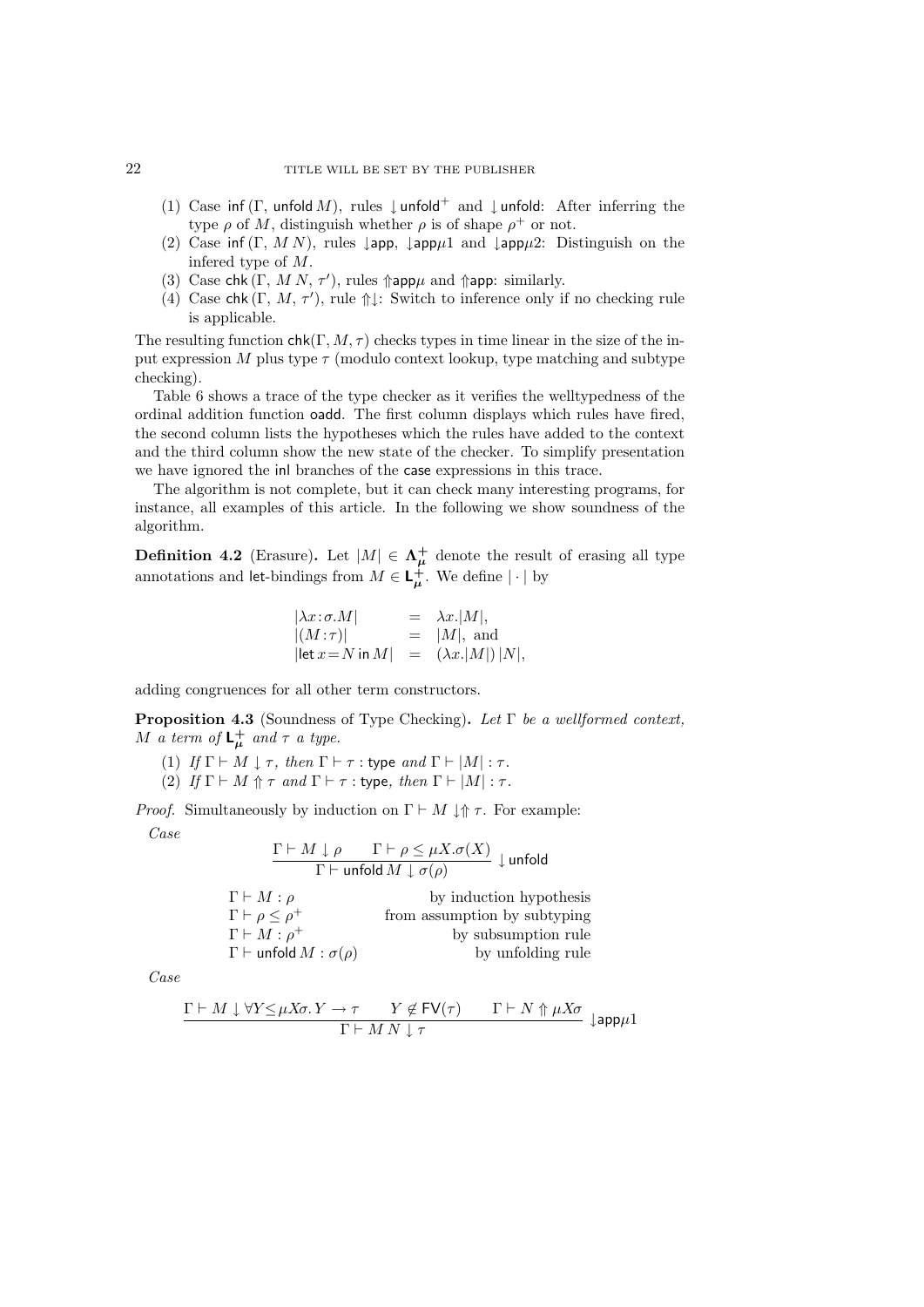$$
\begin{array}{rcl} \text{oadd} & : & \text{Ord} \rightarrow \forall Y \leq \text{Ord}. \ Y \rightarrow \text{Ord} \\ \text{oadd} & := & \lambda x. \ \text{fix } \text{oadd}(y). \ \text{case}(\text{unfold } y) \ \text{of} \\ & & \text{inl } u & \Rightarrow & x \\ & & | & \text{inr } y' \Rightarrow & \text{case } y' \ \text{of} \\ & & & \text{inl } a & \Rightarrow & \text{OSucc}(\text{oadd } a) \\ & & | & \text{inr } f & \Rightarrow & \text{OLim}(\lambda n. \ \text{oadd } (f\ n)) \end{array}
$$

|  |  |  | $\Gamma_0 \ := \ \mathsf{OZero}\!:\!\mathsf{Ord},\ \mathsf{OSucc}\!:\!\mathsf{Ord}\to\mathsf{Ord},\mathsf{OLim}\!:\!(\mathsf{Nat}\to\mathsf{Ord})\to\mathsf{Ord}$ |  |  |  |  |
|--|--|--|-------------------------------------------------------------------------------------------------------------------------------------------------------------------|--|--|--|--|
|--|--|--|-------------------------------------------------------------------------------------------------------------------------------------------------------------------|--|--|--|--|

| Rule                | Context ext.                          | Judgement                                                                              |  |
|---------------------|---------------------------------------|----------------------------------------------------------------------------------------|--|
| start               | $\Gamma_0$                            | $\lambda x$ . fix $\Uparrow$ Ord $\rightarrow \forall Y \leq$ Ord. $Y \rightarrow$ Ord |  |
| $\Uparrow$ lam      | $x:$ Ord                              | fix $oaddy) \ldots \Uparrow \forall Y \leq \textsf{Ord}. \ Y \rightarrow \textsf{Ord}$ |  |
| $\Uparrow$ fix      | $Y \leq$ Ord                          |                                                                                        |  |
|                     | $oadd: Y \rightarrow$ Ord             |                                                                                        |  |
|                     | $y:Y^+$                               | case(unfold $y$ ) $\Uparrow$ Ord                                                       |  |
| $\downarrow$ var    |                                       | $y \perp Y^+$                                                                          |  |
| $\downarrow$ unfold |                                       | unfold $y \downarrow 1 + (Y + (Nat \rightarrow Y))$                                    |  |
| $\Uparrow$ case     | $ y':Y + (Nat \rightarrow Y)$         | case $y' \dots \text{ } \Uparrow$ Ord                                                  |  |
| $\downarrow$ var    |                                       | $y' \downarrow Y + (\text{Nat} \rightarrow Y)$                                         |  |
| $\Uparrow$ case     | $\mid f : \mathsf{Nat} \rightarrow Y$ | OLim $(\lambda n \dots)$ $\Uparrow$ Ord                                                |  |
| ↑↓, ↓var            |                                       | OLim $\downarrow$ (Nat $\rightarrow$ Ord) $\rightarrow$ Ord                            |  |
| $\downarrow$ app    |                                       | $\lambda n. \text{ } oadd \ldots \text{ } \Uparrow$ Nat $\rightarrow$ Ord              |  |
| $\Uparrow$ lam      | $n:$ Nat                              | <i>oadd</i> $(f n) \text{ } \text{\ensuremath{\uparrow}}$ Ord                          |  |
| ↑↓, ↓var            |                                       | <i>oadd</i> $\perp$ $Y \rightarrow$ Ord                                                |  |
| $\downarrow$ app    |                                       | $f n \uparrow Y$                                                                       |  |
| ↑↓, ↓var            |                                       | $f \perp \mathsf{Nat} \rightarrow Y$                                                   |  |
| $\downarrow$ app    |                                       | $n \uparrow$ Nat                                                                       |  |
| ↑↓, ↓var            |                                       | $n \downarrow$ Nat                                                                     |  |

TABLE 6. Example Run of Type Checker.

| $\Gamma \vdash M : \forall Y \leq \mu X \sigma. Y \rightarrow \tau$ | by induction hypothesis |
|---------------------------------------------------------------------|-------------------------|
| $\Gamma \vdash M : \mu X\sigma \rightarrow \tau$                    | by instantiation        |
| $\Gamma \vdash \mu X\sigma \rightarrow \tau :$ type                 | by Lemma 3.5            |
| $\Gamma \vdash N : \mu X \sigma$                                    | by induction hypothesis |
| $\Gamma \vdash M N : \tau$                                          | by application rule     |

The other cases are similarly straightforward.  $\hfill \Box$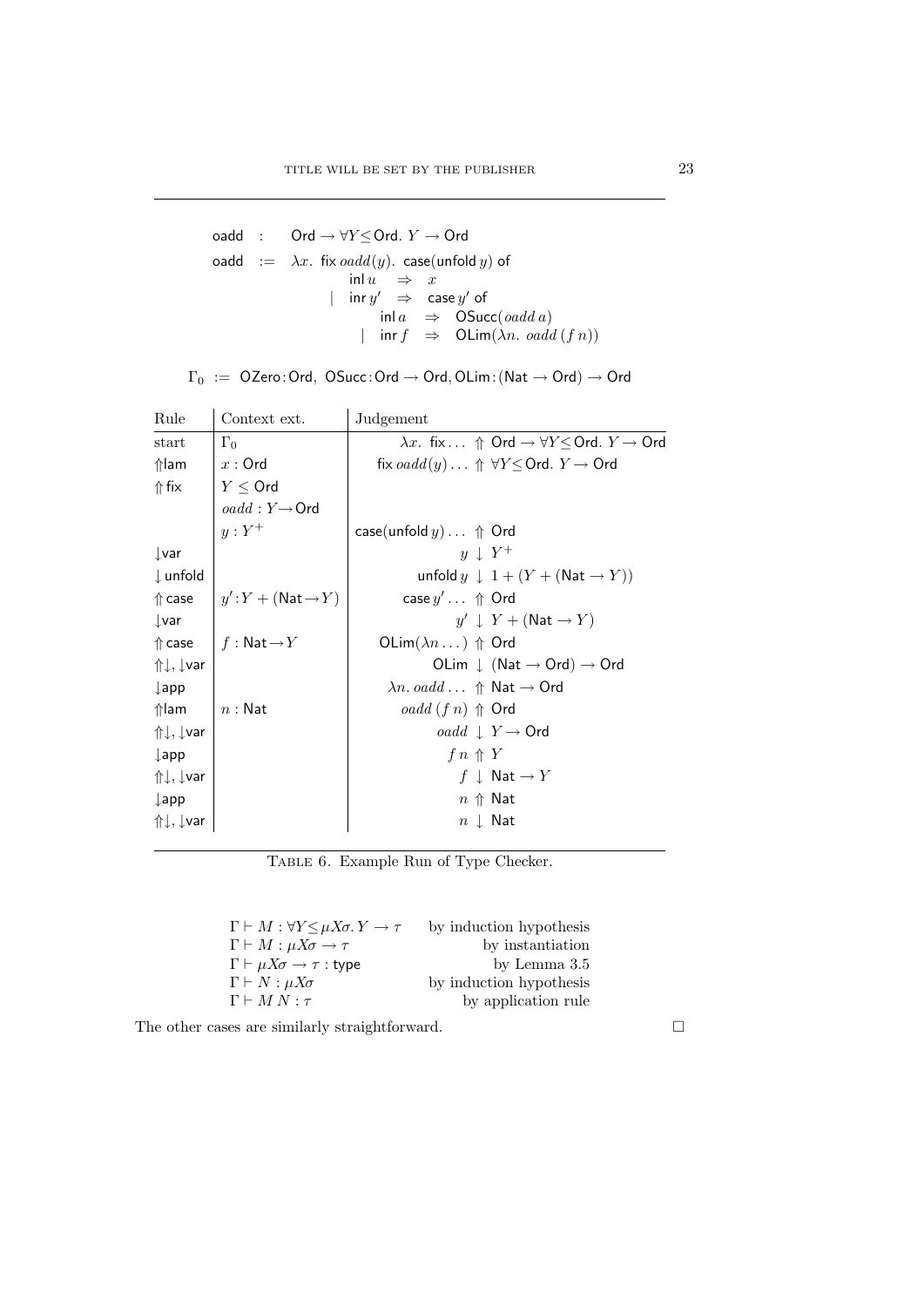Most of the soundness proof has been formally verified in Twelf and can be obtained from the author [4]. For the remainder of this article, we forget about the additional constructs in  $L^{\dagger}_{\mu}$  and return to our core calculus  $\Lambda^{\dagger}_{\mu}$ .

### 5. Strong Normalization

In this section, we present a semantical soundness proof for  $\Lambda^+_\mu$ . More precisely, we assign to each wellformed type  $\tau$  a set  $\llbracket \tau \rrbracket$  of strongly normalizing terms such that each term M which can be assigned type  $\tau$  inhabits  $\llbracket \tau \rrbracket$ . The consequence is that such  $M$  are strongly normalizing, which in combination with the weak type soundness result of Section 3.3 guarantees that they reduce to values  $V$  in a finite number of steps.

Proofs of strong normalization have a long tradition and several methods have been developed. We use the *saturated sets* method based on the notion of weak head reduction as found e.g. in Luo [31] and Altenkirch [6].

#### 5.1. Preliminaries: Saturated Sets

The set of *strongly normalizing terms*  $SN \subseteq \Lambda_{\mu}^{+}$  is defined inductively by the following rule:

$$
\frac{\forall M' \in \Lambda^+_{\mu}. \ M \longrightarrow M' \Rightarrow M' \in SN}{M \in SN}
$$

In other words, SN is the wellfounded part of the set of terms w. r. t. the reduction relation  $\longrightarrow$ . All variables x are strongly normalizing as well as all subterms of strongly normalizing terms. The set SN is closed under reduction.

The notion of weak head reduction can be elegantly defined with evaluation contexts  $E[\bullet]$ , which are generated by the following grammar:

$$
E[\bullet] ::= \bullet | E[\bullet] M | \text{fst } E[\bullet] | \text{snd } E[\bullet]
$$
  
 | (case  $E[\bullet]$  of inl  $x_1 \Rightarrow M_1 | \text{inr } x_2 \Rightarrow M_2$ )  
 | unfold  $E[\bullet] | (\text{fix } g(x).M) E[\bullet]$ 

Weak head reduction is reduction of the form  $E[M_0] \longrightarrow E[M_1]$  where  $M_0 \longrightarrow_{\beta}$  $M_1$ . In this situation, we say that  $E[M_0]$  has a head redex  $M_0$ . Terms of the form  $E[x]$  are called *neutral*, they possess no head redex and produce no head redex if substituted for some variable into some term. In the process of normalization, weak head redexes  $E[M_0]$  must be resolved, there is no way of skipping them by performing other reductions first. This is expressed by the following standardization lemma (Altenkirch [6]).

**Lemma 5.1** (Weak Standardization). If  $M_0 \longrightarrow_\beta M_1$  and  $E[M_0] \longrightarrow N$ , then either  $N = E[M_1]$  or  $N = E'[M'_0]$  for some  $E'[\bullet]$ ,  $M'_0$  and there exists an  $M'_1$  such that  $M'_0 \longrightarrow_\beta M'_1$  and  $E[M_1] \longrightarrow^* E'[M'_1]$ .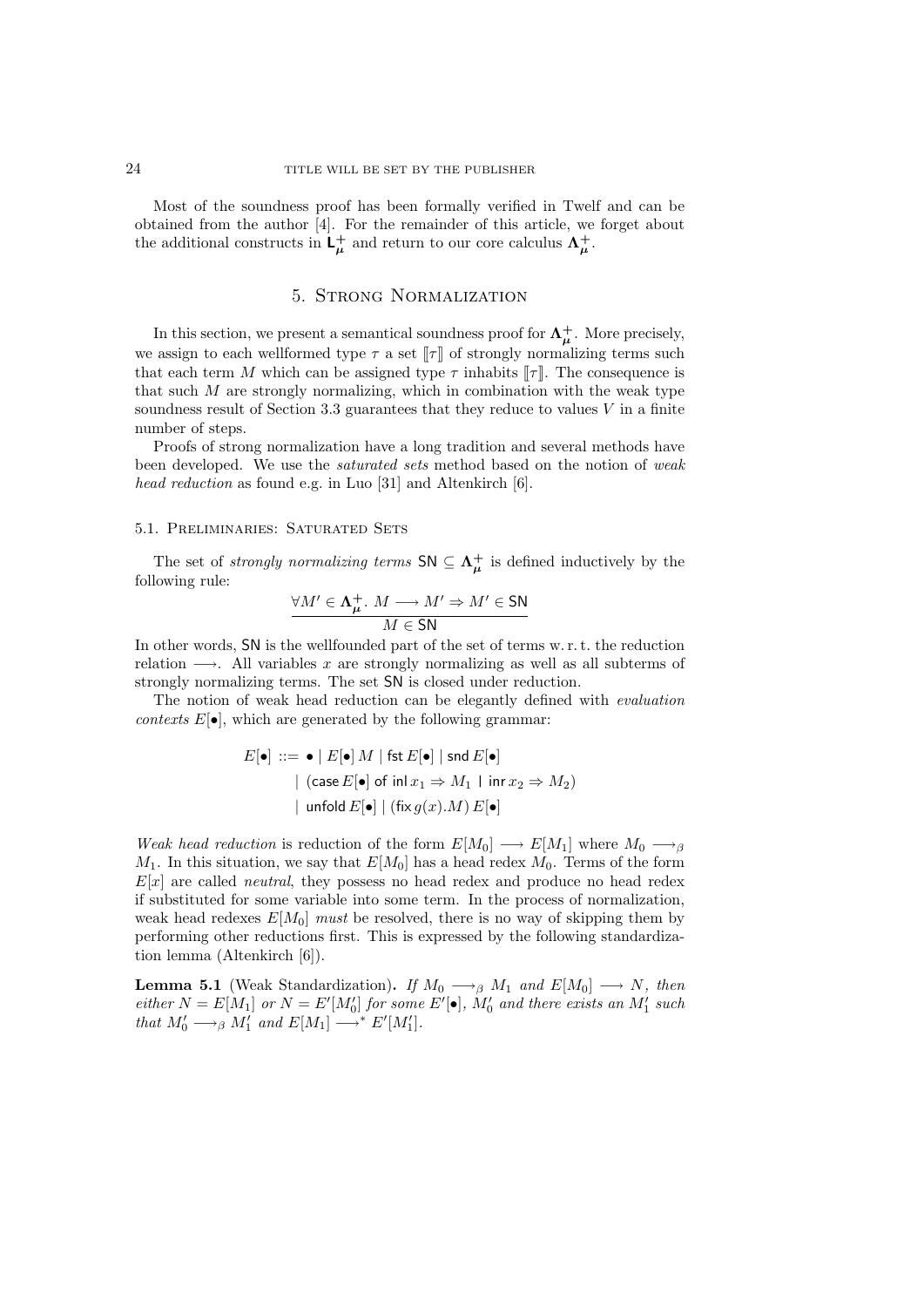*Proof.* By induction on the generation on  $E[\bullet]$ , and in the base case  $E[\bullet] = \bullet$  by case distinction on  $M_0 \longrightarrow N$ .

A consequence of weak standardization is that the set SN is closed under weak head expansion.

**Lemma 5.2** (Weak Head Expansion). If  $E[M_1] \in SN$  then for all  $M_0 \in SN$  with  $M_0 \longrightarrow_\beta M_1$  it holds that  $E[M_0] \in SN$ .

*Proof.* By simultaneous induction on  $E[\bullet]$ ,  $M_0 \in SN$  we show  $N \in SN$  for all N with  $E[M_0] \longrightarrow N$ , using Lemma 5.1.

A set of terms  $P \subseteq \Lambda_{\mu}^{+}$  is called *saturated*, written  $P \in \mathcal{SAT}$ , if it contains only strongly normalizing terms, all strongly normalizing neutral terms, and if it is closed under weak head expansion. The *saturation* of a set  $P$  is defined as the closure under the following rules:

$$
\frac{M \in P}{M \in P^*} \qquad \frac{E[x] \in \mathsf{SN}}{E[x] \in P^*} \qquad \frac{M \in \mathsf{SN} \qquad M \longrightarrow_{\beta} M' \qquad E[M'] \in P^*}{E[M] \in P^*}
$$

For sets of terms  $P, Q$  we define the function space

$$
P \to Q := \{ M \in \mathsf{SN} : \forall N \in P. \ M \ N \in Q \}.
$$

In the following we reuse the well-known and easily verified fact that the function space constructor  $\rightarrow$  operates on saturated sets, *i.e.*, for  $P, Q \in \mathcal{SAT}$  also  $P \rightarrow$  $Q \in \mathcal{S}AT$ .

#### 5.2. Type Interpretation

In this section, we give an interpretation  $\llbracket \tau \rrbracket$  for every wellformed type  $\tau$ . For datatypes  $\sigma$ , the semantics  $[\![\sigma]\!]$  is a monotone operator on saturated sets. In particular,  $[\,\mu X.\sigma]$  is the fixpoint of an operator derived from  $[\![\sigma]\!]$ . In previous work [5], we obtained this fixpoint by the theorem of Knaster and Tarski, resp. by accessibility inductive definitions. This time we follow an idea of Mendler [35] (reused by Amadio and Coupet-Grimal [7]) and reach the fixpoint by transfinite iteration. This technique enables us to give an interpretation to approximation types  $\rho \leq \mu X.\sigma$ .

Let O be some set which we call *origin set* and  $\Phi$  a monotonic operator on sets. For an ordinal number  $\alpha$  we define the  $\alpha$ -iterate  $\Phi^{\alpha}$  by transfinite recursion on  $\alpha$ :

$$
\begin{array}{rcl}\n\Phi^0 & = & O \\
\Phi^{\alpha+1} & = & \Phi(\Phi^\alpha) \\
\Phi^\lambda & = & \bigcup_{\alpha<\lambda}\Phi^\alpha \qquad \text{for $\lambda$ limit ordinal}\n\end{array}
$$

If  $O \subseteq \Phi(O)$ , then the hierarchy  $(\Phi^{\alpha})$  is *cumulative*, that is,  $\Phi^{\alpha} \subseteq \Phi^{\beta}$  for all  $\alpha < \beta$ . A cumulative hierarchy, which is also called a chain, will become stationary at some point in the iteration process, i.e., it reaches a fixed-point. Since we consider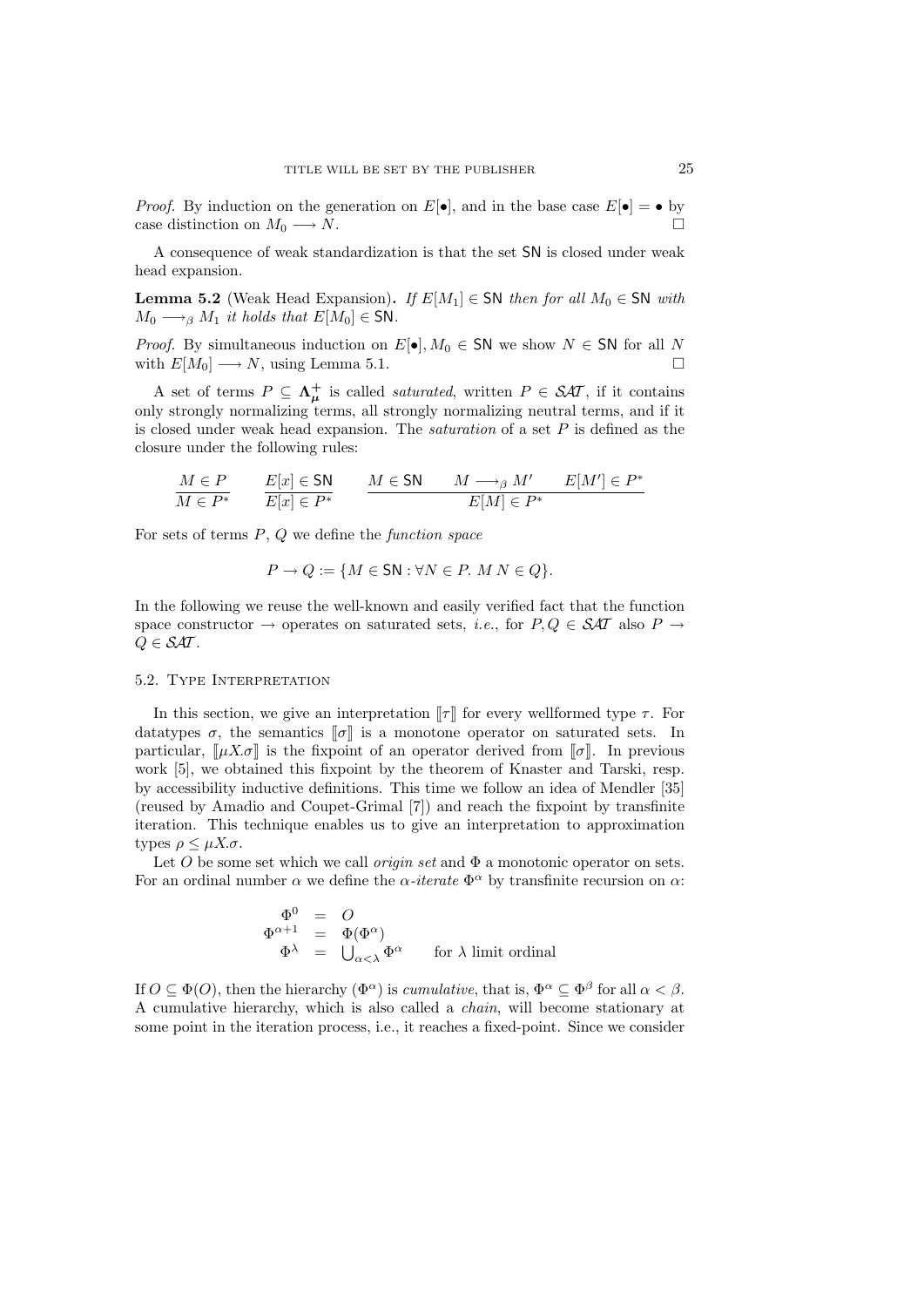sets over a countable domain, the fixed-point will be reached latest at the least uncountable ordinal  $\Omega$  and we have

$$
\Phi(\Phi^\Omega)=\Phi^\Omega=\bigcup_{\alpha<\Omega}\Phi^\alpha.
$$

If O is least in the considered collection of sets, then  $\Phi^{\Omega}$  is guaranteed to be the least fixed point. In the following, we consider operators on saturated sets and fix  $O = \emptyset^*$  to be the least saturated set, namely the saturation of the empty set.

In order to define the interpretation  $\llbracket \tau \rrbracket$  of type  $\tau$  we need a valuation  $\theta$  for the free type variables occurring in  $\tau$ . Since we later also interpret terms which have free term variables, we introduce valuations  $\theta : \Gamma$  which provide a substitute for all variables bound in context  $\Gamma$  by the following rules:

$$
\overline{\cdot \cdot \cdot} \qquad \frac{\theta : \Gamma \qquad M \in \Lambda_{\mu}^{+}}{(\theta, x \mapsto M) : (\Gamma, x : \tau)} \qquad \frac{\theta : \Gamma \qquad P \subseteq \Lambda_{\mu}^{+}}{(\theta, Y \mapsto P) : (\Gamma, Y \leq \mu X \sigma)}
$$

For context triples,  $\theta : (\Gamma; \vec{X}; \vec{X}')$  holds if  $\theta$  additionally provides a set of terms Q for each variable in  $\vec{X}, \vec{X}'$ .

Note that  $\theta$ : Γ only expresses that  $\text{dom}(\theta) = \text{dom}(\Gamma)$  and that each term variable is mapped to a term and each type variable to a set of terms. We do not require that the assigned terms are type-correct nor are there any conditions on the assigned term sets. We do not even require  $\Gamma$  to be a well-formed context. Still, this notion of valuation is sufficient to define a type interpretation and prove monotonicity of this interpretation for all itypes, which are positive by definition. In the next section, we will sharpen our requirements on valuations by an additional judgement  $\theta \in [\![\Gamma]\!]$ .

Now to the semantics of types: Let  $\tau$  be a type with free type variables in  $\Delta = (\Gamma; \vec{X}; \vec{X}')$  and  $\theta : \Delta$ . We define the *interpretation*  $[\![\tau]\!] \theta$  by recursion on  $\tau$ :

$$
\begin{aligned}\n\llbracket Z \rrbracket \theta &= \theta(Z) \\
\llbracket 1 \rrbracket \theta &= \{()\}^* \\
\llbracket \sigma + \tau \rrbracket \theta &= \{\text{inl } M : M \in [\![\sigma]\!] \theta\}^* \cup \{\text{inr } M : M \in [\![\tau]\!] \theta\}^* \\
\llbracket \sigma \times \tau \rrbracket \theta &= \{(M_1, M_2) : M_1 \in [\![\sigma]\!] \theta, M_2 \in [\![\tau]\!] \theta\}^* \\
\llbracket \sigma \to \tau \rrbracket \theta &= \llbracket \sigma \rrbracket \theta \to [\![\tau]\!] \theta \\
\llbracket \mu X \sigma \rrbracket \theta &= \Phi^\Omega \qquad \text{where} \quad \Phi = \Phi_{X, \sigma, \theta} \\
\llbracket \rho^+ \rrbracket \theta &= \Phi^{\alpha+1} \qquad \text{if} \qquad [\![\rho]\!] \theta = \Phi^\alpha \\
\llbracket \forall Y \leq \mu X \sigma, \tau \rrbracket \theta &= \bigcap_{\alpha < \Omega} [\![\tau]\!] (\theta, Y \mapsto \Phi^\alpha) \quad \text{where} \quad \Phi = \Phi_{X, \sigma, \theta} \\
\text{and} \quad \Phi_{X, \sigma, \theta}(Q) &= \{\text{fold } M : M \in [\![\sigma]\!](\theta, X \mapsto Q)\}^* \n\end{aligned}
$$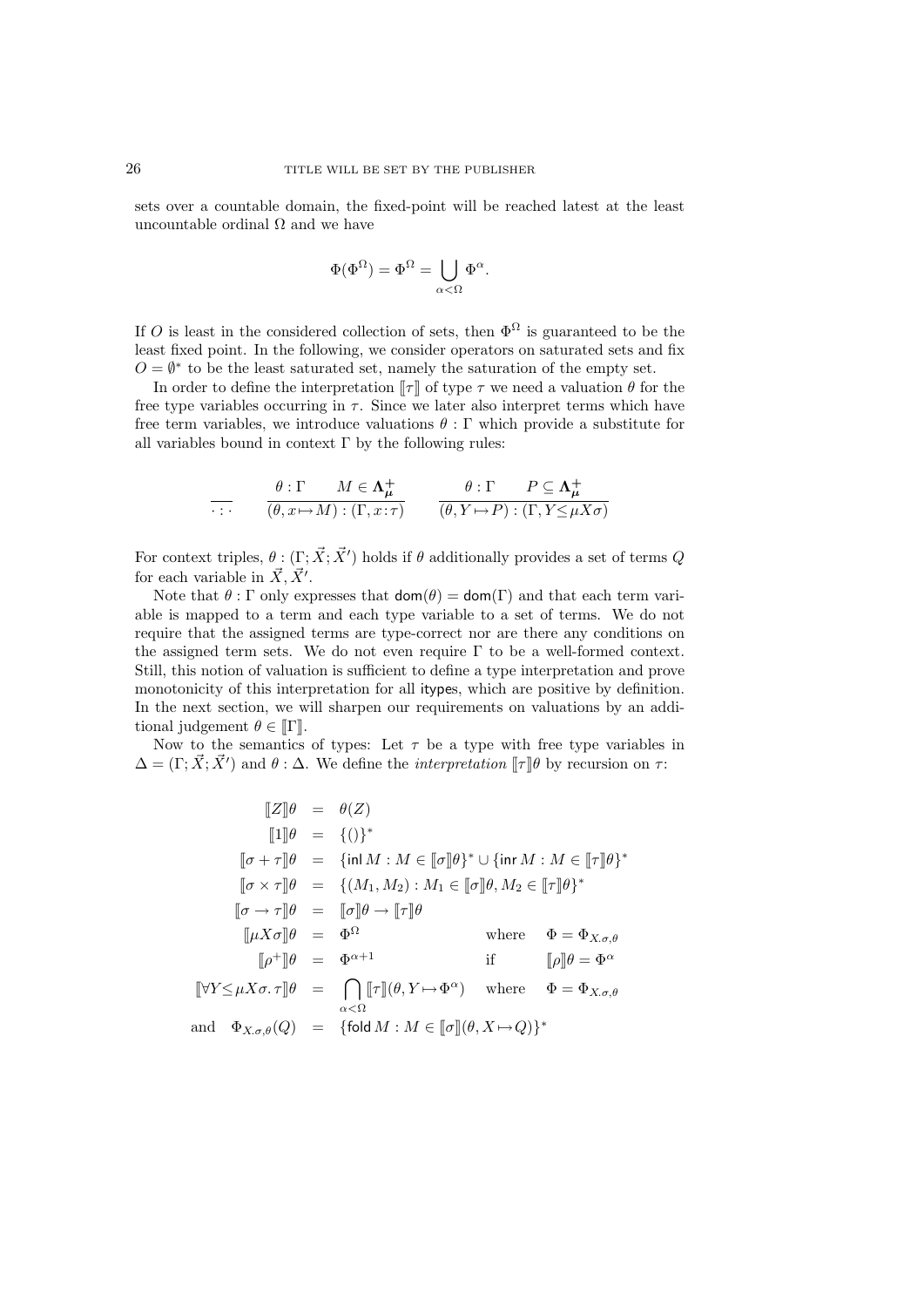It can be shown that for  $\rightarrow$ -free inductive types the least-fixed point is reached at ordinal  $\omega$ . Examples include Nat =  $\mu X$ . 1 + X and ListN =  $\mu X$ . 1 + Nat  $\times X$ , but also the empty type.

Example 5.3 (Interpretation of the Empty Type). A built-in empty type 0 would be interpreted as O. In our case, 0 is defined and  $[\![0]\!] \theta = [\![\mu X.X]\!] \theta = \Phi_{X.X,\theta}^{\omega}$  $(Q \mapsto {\text{fold }M} : M \in Q^{\ast})^{\omega}$ . But we can show that  $[0]$  is extensionally equal to O, i.e., for all  $M \in [0]$  exists some  $N \in O$  such that abort  $M \longrightarrow^*$  abort N (recall that abort = fix  $g(x)$ . g (unfold x)). The proof proceeds by induction on the approximations of  $[0]$  with a side induction on the saturation and makes use of the fact that abort (fold  $N$ )  $\longrightarrow$ <sup>+</sup> abort N.

Inductive types involving function spaces can have a closure ordinal greater than  $\omega$ . One instance is the type of tree ordinals Ord introduced in Example 3.6.

**Example 5.4.** [Ord Requires Iteration Beyond  $\omega$ ] Let  $\Phi$  denote the generating operator for type Ord. Then the conversion function from natural numbers to tree ordinals toOrd  $\in \llbracket \mathsf{Nat} \rrbracket \to \Phi^\alpha$  if and only if  $\alpha \geq \omega$ . Hence the least approximation stage that omega = OLim toOrd inhabits is  $\omega + 1$ .

We continue by showing that the interpretation of a positive type is a monotone operator. But first, observe that the interpretation is preserved under substitution, that is, for types  $\sigma(X)$  and  $\rho$  it holds that

$$
\llbracket \sigma \rrbracket(\theta, (X \mapsto \llbracket \rho \rrbracket \theta), \theta') = \llbracket \sigma(\rho) \rrbracket(\theta, \theta').
$$

**Lemma 5.5** (Monotonicity of itypes). Let  $\Gamma$ ;  $\vec{X}$ ;  $\vec{X}' \vdash \sigma$  : itype and  $\theta$ ,  $\theta'$  be valuations with  $\theta(Y) = \theta'(Y)$  for all  $Y \in \Gamma$ ,  $\theta(X_i) \subseteq \theta'(X_i)$  for all  $1 \leq i \leq |\mathbf{X}|$  and  $\theta(X_j') \supseteq \theta'(X_j')$  for all  $1 \leq j \leq |\vec{X}'|$ . Then  $[\![\sigma]\!] \theta \subseteq [\![\sigma]\!] \theta'$  and  $\Phi_{X,\sigma,\theta}^{\alpha} \subseteq \Phi_{X,\sigma,\theta'}^{\alpha}$  for all ordinals  $\alpha$ .

*Proof.* By induction on 
$$
\Gamma
$$
;  $\vec{X}$ ;  $\vec{X}' \vdash \sigma$  : **type**.

For datatypes  $\sigma$ : itype, the interpretation  $[\![\sigma]\!] \theta$  is monotone in  $\theta$  (in the sense of the previous lemma), hence also the operator  $\Phi_{X,\sigma,\theta}$ , which additionally has the property  $O \subseteq \Phi_{X,\sigma,\theta}(O)$ . This entails that the fixpoints exist and the iterates  $(\Phi_{X,\sigma,\theta}^{\alpha})$  form a cumulative hierarchy. The following fact will be important for the proof of strong normalization: If a data value inhabits an approximation type, it is already found in a successor iterate.

Lemma 5.6. If fold  $M\in\Phi^\alpha$  then fold  $M\in\Phi^{\beta+1}$  for some  $\beta<\alpha.$ 

*Proof.* By transfinite induction on  $\alpha$ .

5.3. Proof of Strong Normalization

To complete the proof of strong normalization, we first ensure that the interpretation of every type is a saturated set. Then we show that each well-typed term inhabits the interpretation of its type and therefore is strongly normalizing.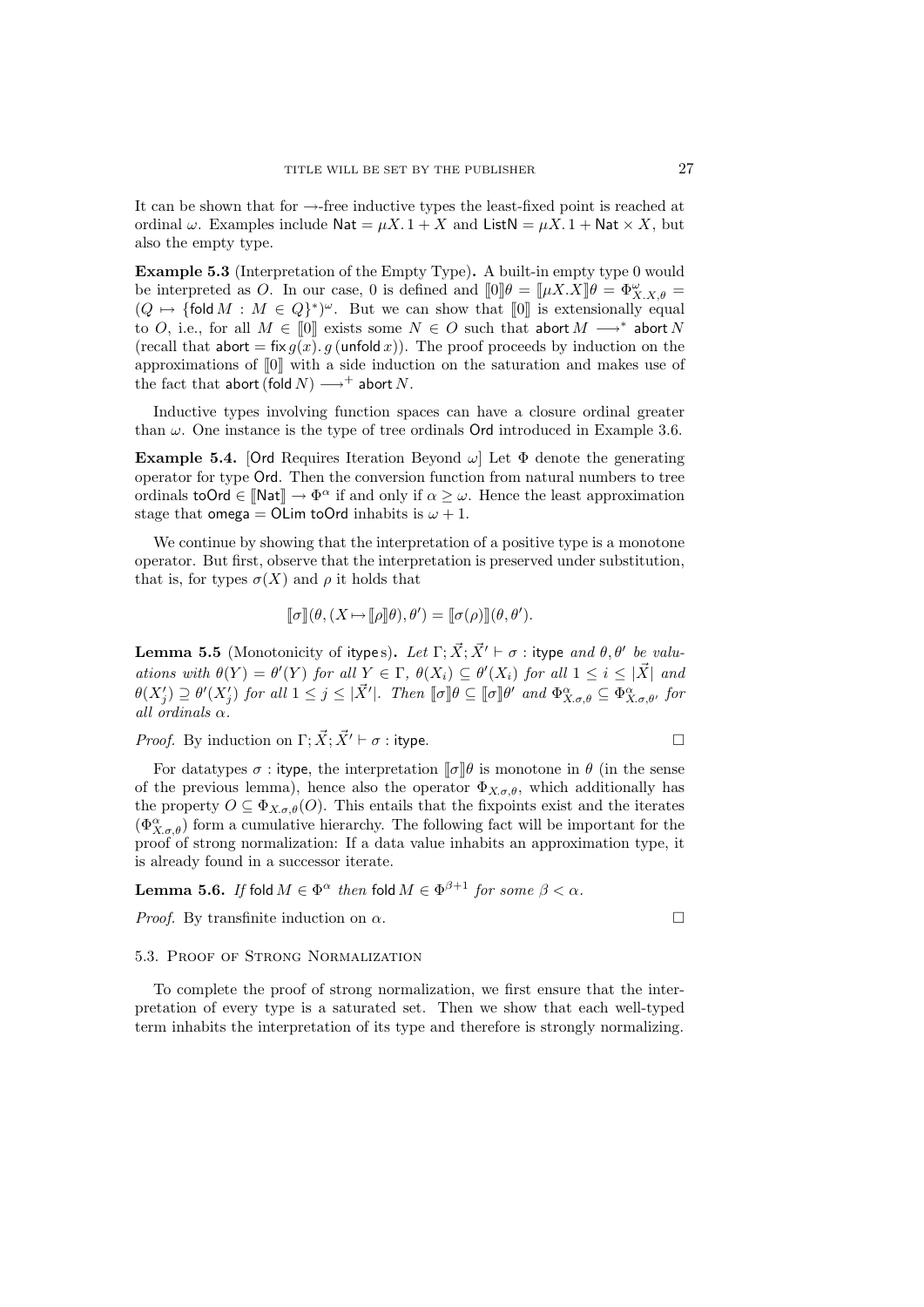Wellformed contexts  $\Gamma$  cxt are interpreted as the set of all sound valuations. We define  $\theta \in \mathbb{I} \Gamma \mathbb{I}$  inductively by the following rules.

$$
\begin{array}{ll}\n\overline{\cdot\in\llbracket\cdot\rrbracket} & \theta\in\llbracket\Gamma\rrbracket & M\in\llbracket\tau\rrbracket\theta & \theta\in\llbracket\Gamma\rrbracket & \Phi=\Phi_{X.\sigma,\theta} \\
\hline\n(\theta,x\mapsto M)\in\llbracket\Gamma,x:\tau\rrbracket & (\theta,Y\mapsto\Phi^{\alpha})\in\llbracket\Gamma,Y\leq\mu X\sigma\rrbracket\n\end{array}
$$

We now can verify that our subtyping calculus is sound:

**Lemma 5.7** (Soundness of Subtyping). If  $\Gamma \vdash \rho \leq \sigma$  then for all  $\theta \in [\Gamma]$  it holds that

$$
[\![\rho]\!]\theta = \Phi^{\alpha} \subseteq \Phi^{\beta} = [\![\sigma]\!]\theta
$$

for some operator  $\Phi$  and some ordinals  $\alpha$  and  $\beta$ .

*Proof.* By induction over the derivation of  $\Gamma \vdash \rho \leq \sigma$ .

Note that in the previous lemma we do not always have  $\alpha \leq \beta$ , since subtyping accepts  $(\mu X\sigma)^+ \leq \mu X\sigma$ , for example.

**Lemma 5.8** (Saturatedness of Type Interpretations). If  $\Gamma \vdash \tau$  : type then for all  $\theta \in \mathbb{F}$ ] we have  $\llbracket \tau \rrbracket \theta \in \mathcal{S} \mathcal{A} \mathcal{T}$ .

Proof. State similar propositions for the other three type-related judgements on Table 2 and prove all propositions by simultaneous induction.  $\Box$ 

**Lemma 5.9** (Wellformed Contexts are Satisfiable). If  $\Gamma$  cxt then there exists some  $\theta \in \mathbb{I}$ .

*Proof.* By induction on  $\Gamma$  cxt. For the empty context, we take the empty valuation. In case  $\Gamma = (\Gamma', x : \tau)$  with  $\Gamma' \vdash \tau :$  type we know by Lemma 3.1 that  $\Gamma'$  cxt and obtain a  $\theta' \in [\Gamma']$  by induction hypothesis. Since by the last lemma  $[\![\tau]\!] \theta'$  is a saturated set, it contains x and hence  $\theta = (\theta', x \mapsto x)$  is the desired valuation for Γ. In the remaining case  $\Gamma = (\Gamma', Y \leq \mu X \sigma)$  we similarly obtain a  $\theta' \in [\![\Gamma']\!]$  by induction hypothesis and extend it by the mapping  $Y \mapsto [\![\mu X \sigma]\!] \theta'$ .

Now we have assembled all the pieces to prove strong normalization.

**Theorem 5.10** (Soundness of Typing). If  $\Gamma \vdash M : \tau$  then for all  $\theta \in \mathbb{I} \mathbb{T}$  we have  $M\theta \in \llbracket \tau \rrbracket \theta.$ 

*Proof.* By induction on  $\Gamma \vdash M : \tau$ . We only show the interesting cases of fold, unfold and fix.

Case

$$
\frac{\Gamma\vdash\rho\leq\mu X.\sigma(X)\qquad\Gamma\vdash M:\sigma(\rho)}{\Gamma\vdash\textsf{fold}\,M:\rho^+}
$$

From the assumption follows  $[\![\rho]\!] \theta = \Phi^{\alpha}$  for  $\Phi(Q) = \{\text{fold } N : N \in$  $[\![\sigma]\!](\theta, X \mapsto Q)\}^*$  and some  $\alpha$ . By induction hypothesis,  $M\theta \in [\![\sigma]\!](\theta, X \mapsto$  $\Phi^{\alpha}$ ). Thus, fold  $M\theta \in \Phi^{\alpha+1} = [\![\rho^+]\!] \theta$ .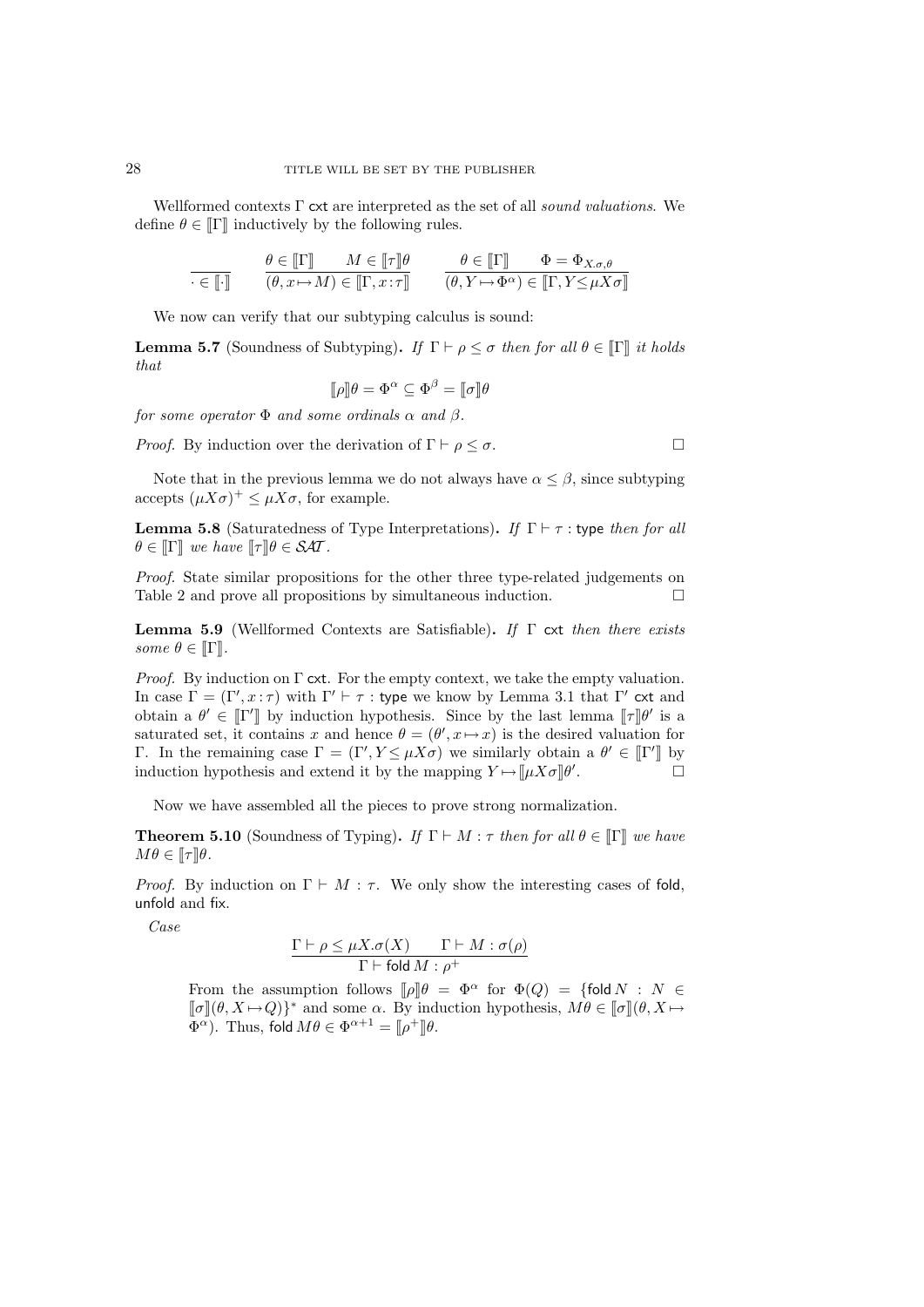Case

$$
\frac{\Gamma \vdash \rho \leq \mu X. \sigma(X) \qquad \Gamma \vdash M : \rho^+}{\Gamma \vdash \mathsf{unfold} \, M : \sigma(\rho)}
$$

As in the last case,  $[\![\rho]\!] \theta = \Phi^{\alpha}$ . By induction hypothesis,  $M\theta \in \Phi^{\alpha+1}$ . We show unfold  $M\theta \in [\![\sigma(\rho)]\!] \theta$  by side induction on the saturation of  $\Phi^{\alpha}$ .

- Subcase  $M\theta = E[x]$ . Then unfold  $M\theta = \text{unfold }E[x]$  is neutral and strongly normalizing and therefore element of  $[\![\sigma(\rho)]\!] \theta$ .
- Subcase  $M\theta = E[M_0], M_0 \in SN, M_0 \longrightarrow_\beta M_1$  and  $E[M_1] \in \Phi^\alpha$ . By side induction hypothesis, unfold  $E[M_1] \in [\![\sigma(\rho)]\!] \theta$  and by saturation also unfold  $E[M_0] \in [\![\sigma(\rho)]\!] \theta$ .
- Subcase  $M\theta = \text{fold } N$  with  $N \in \llbracket \sigma \rrbracket(\theta, X \mapsto \Phi^{\alpha}) = \llbracket \sigma(\rho) \rrbracket \theta$ . Since we can reduce unfold(fold  $N$ )  $\longrightarrow_{\beta} N$ , by saturatedness it follows that unfold  $M\theta \in [\![\sigma(\rho)]\!] \theta$ .

Case

$$
\frac{\Gamma, Y \leq \mu X \sigma, g: \forall Y \to \tau(Y), x: Y^+ \vdash M: \tau(Y^+)}{\Gamma \vdash \text{fix } g(x).M: \forall Y \leq \mu X \sigma. Y \to \tau(Y)}
$$

where Y appears only positively in  $\tau$ . Let  $\Phi = \Phi_{X,\sigma,\theta}$ . Then  $\llbracket \forall Y \leq \pi \rrbracket$  $\mu X \sigma. Y \to \tau(Y) \llbracket \theta \right. = \bigcap_{\alpha < \Omega} (\Phi^{\alpha} \to \llbracket \tau \rrbracket (\theta, Y \mapsto \Phi^{\alpha}) ).$  We show for all ordinals  $\alpha$ .

$$
(\mathsf{fix}\, g(x).M)\theta \in \Phi^{\alpha} \to [\![\tau]\!](\theta, Y \mapsto \Phi^{\alpha})
$$

by a first side induction on  $\alpha$ . Fix the ordinal  $\alpha$  and some term  $N \in \Phi^{\alpha}$ . We show

$$
(\text{fix } g(x).M)\theta N \in [\![\tau]\!](\theta, Y \mapsto \Phi^{\alpha})
$$

by a second side induction on the saturation of  $\Phi^{\alpha}$ .

- Subcase  $N = E[x]$ . Then  $(fix g(x).M\theta) E[x]$  is neutral and in  $[\![\tau]\!](\theta, Y \mapsto \Phi^{\alpha})$ . Subcase  $N = E[N_1]$  with  $N_1 \longrightarrow_{\beta} N_2$  and  $E[N_2] \in \Phi^{\alpha}$ . By the second side induction hypothesis,  $(fix g(x).M\theta) E[N_2] \in [\![\tau]\!](\theta, Y \mapsto \Phi^{\alpha})$ , and by saturatedness also  $(\text{fix } g(x).M\theta) E[N_1] \in [\![\tau]\!](\theta, Y \mapsto \Phi^{\alpha}).$
- Subcase  $N = \text{fold } N' \in \Phi^{\beta+1} \subseteq \Phi^{\alpha}$  (with Lemma 5.6). By the first side induction hypothesis fix  $g(x)$ .  $M \in (\Phi^{\beta} \to [\![\tau]\!](\theta, Y \mapsto \Phi^{\beta})$ ). Hence,

$$
\theta' = (\theta, Y \mapsto \Phi^{\beta}, g \mapsto \text{fix } g(x).M, x \mapsto N)
$$
  

$$
\in \mathbb{T}, Y \leq \mu X \sigma, g: Y \to \tau(Y), x: Y^+ \mathbb{T}
$$

By main induction hypothesis

$$
M\theta' \in [\![\tau(Y^+)]\!] \theta' = [\![\tau]\!] (\theta, Y \mapsto \Phi^{\beta+1})
$$
  

$$
\subseteq [\![\tau]\!] (\theta, Y \mapsto \Phi^{\alpha}),
$$

since Y appears only positively in  $\tau$ . We can conclude by saturation, since

$$
(\text{fix } g(x).M)\theta \text{ (fold } N) \longrightarrow_{\beta} M\theta'.
$$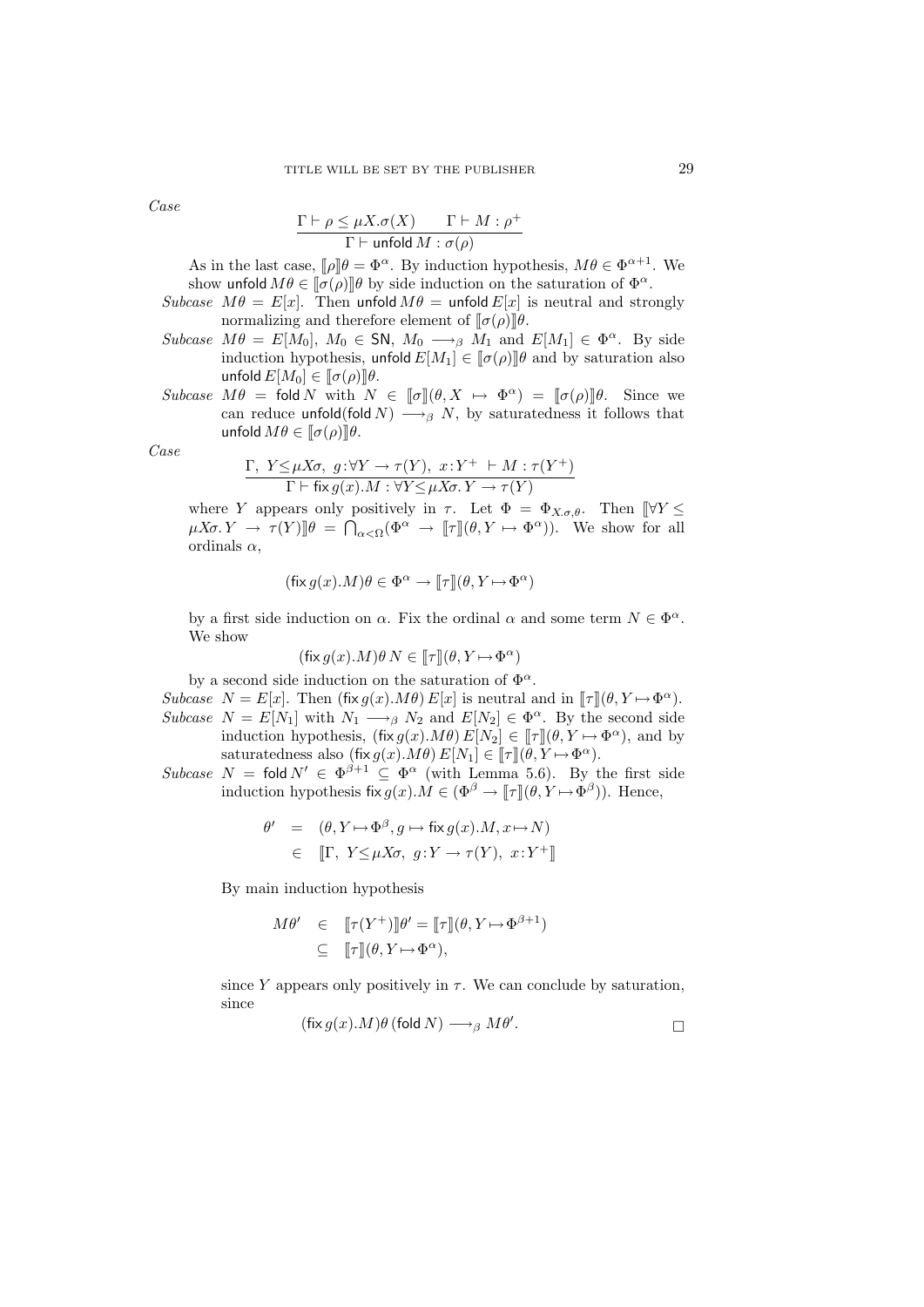Remark 5.11 (Transfinite Induction). The soundness proof for the fixed point rule uses a course-of-value transfinite induction on  $\alpha$ , using the fact that new canonical inhabitants of an inductive datatype are only found at successor iterates (Lemma 5.6). It is quite instructive to consider the less economic proof by a simple transfinite induction. In this case, the base case  $\alpha = 0$  holds since  $\Phi^0$  contains no canonical forms fold N, the step case  $\alpha \rightarrow \alpha + 1$  follows from the main induction hypothesis and the limit case  $\alpha = \lambda$  needs monotonicity of  $[\![\tau(Y)]\!]$  which is ensured by the positivity condition for  $\tau$ .

Corollary 5.12 (Strong Normalization). If  $\Gamma \vdash M : \tau$  then  $M \in SN$ .

*Proof.* By Lemma 3.5 the context  $\Gamma$  is wellformed. This entails that there exists a valuation  $\theta \in [\![\Gamma]\!]$ , as constructed in the proof of Lemma 5.9, which maps all term variables to themselves. Hence  $M\theta = M$ , and by soundness of typing  $M \in \llbracket \tau \rrbracket \theta \subseteq$ SN, since the interpretation of  $\tau$  is saturated.

Remark 5.13 (Type-Based Termination in DML). Xi's [50] more sophisticated type system admits inconsistent contexts  $\Gamma$ . Consequently, strong normalization does not hold although he can prove soundness of typing analogously to our Theorem 5.10. But since in his case, a  $\theta \in \llbracket \Gamma \rrbracket$  as in the last proof does not always exist, he can show normalization only for closed terms (empty  $\Gamma$ ).

Strong normalization excludes infinite reduction sequences. More directly, we can show that each possibly infinite reduction sequence is in fact finite. As a consequence, each well-typed  $\Lambda^+_\mu$ -program reduces to a value.

**Lemma 5.14** (Termination). If  $M \in SN$  and  $M \longrightarrow^{\infty} M'$  then  $M \longrightarrow^* M'$ . *Proof.* By induction on  $M \in SN$  and cases on  $M \longrightarrow^{\infty} M'$ . .

Corollary 5.15 (Reduction to Value). If  $\Gamma \vdash M : \tau$  then  $M \longrightarrow^* V$ .

*Proof.* By Corollary 1.2,  $M \longrightarrow^{\infty} V$ . Since  $M \in SN$  by Corollary 5.12, Lemma 5.14 implies  $M \longrightarrow^* V$ .

## 6. Extensions

Two issues are briefly discussed in this section: The positivity requirement for result types in the recursion rule and approximations of coinductive types. Both topics are treated rather informally and incompletely, more systematic approaches can be found in Pareto [37], Barthe et al. [9] and Abel [3].

### 6.1. On Non-Monotonic Result Types of Recursion

In Section 2 we promised to motivate why we required the result type  $\tau(Y)$  of recursion to be positive in Y. In his first presentation, Giménez  $[23]$  had no such requirement, it was added later [9]. Indeed, if we simply drop the side condition,

$$
\frac{\Gamma, Y \leq \mu X \sigma, g: Y \to \tau(Y), x: Y^+ + M: \tau(Y^+)}{\Gamma \vdash \text{fix } g(x).M: \forall Y \leq \mu X \sigma, Y \to \tau(Y)}
$$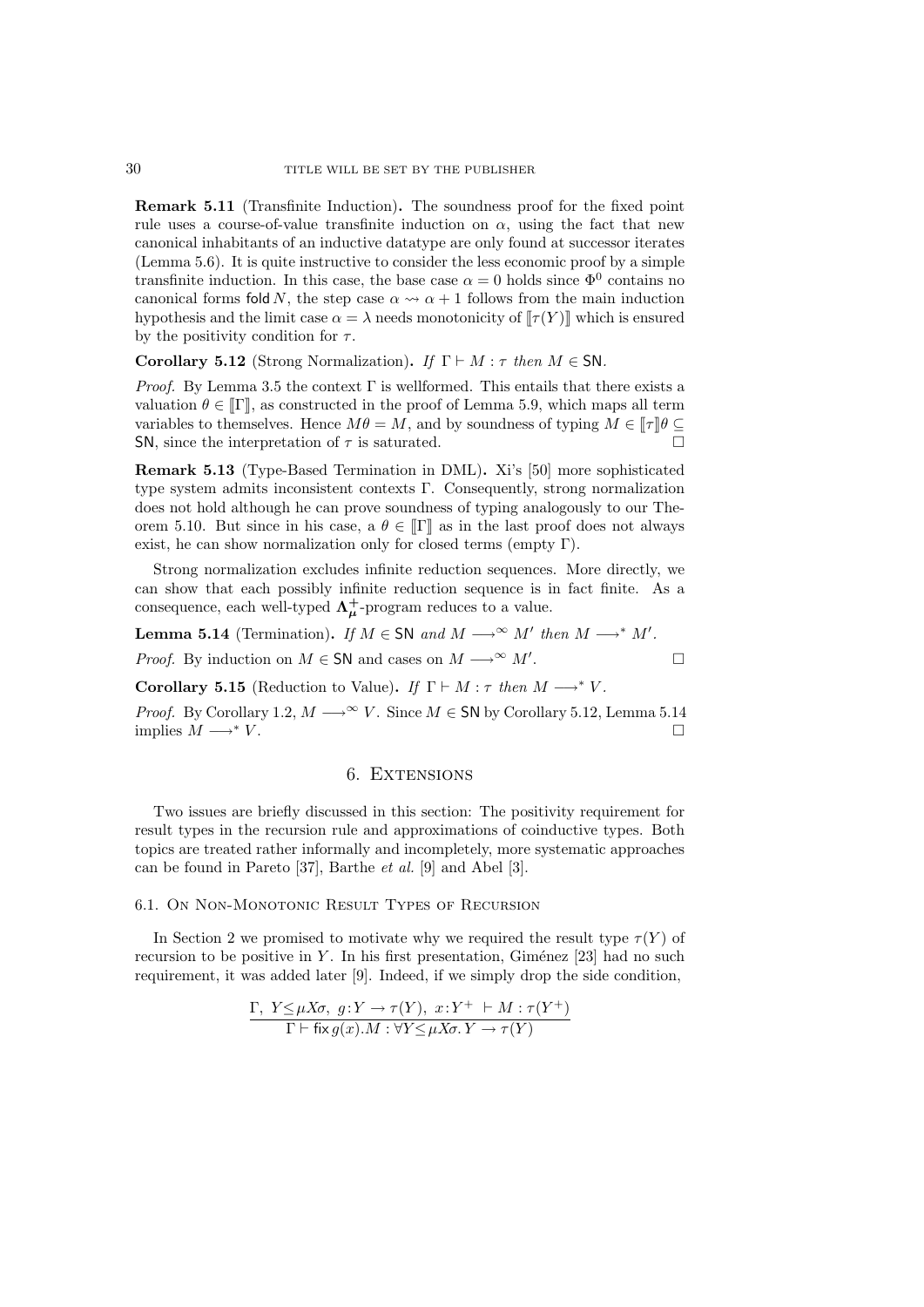we can type non-terminating functions, which we will demonstrate in the following. Recall the type  $\mathsf{Nat} = \mu X. 1 + X$  with the defined constructors Zero and Succ from Section 1. We introduce an abbreviation

\n
$$
\text{maybe} : \quad (1 + \sigma) \to \tau \to (\sigma \to \tau) \to \tau
$$
\n

\n\n $\text{maybe} : \quad \lambda t \lambda b \lambda f.$ \n

\n\n $\text{case } t \text{ of } \text{inl } \Rightarrow b \mid \text{inr } a \Rightarrow f a$ \n

for any types  $\sigma$  and  $\tau$ . For  $\rho \leq$  Nat, we define:

shift : 
$$
(\text{Nat} \rightarrow (1 + \rho^+)) \rightarrow \text{Nat} \rightarrow (1 + \rho)
$$
  
\nshift :=  $\lambda f \lambda n$ . maybe  $(f(\text{Succ } n))$  (inl())  $(\lambda z$ . unfold z)  
\ninc : Nat  $\rightarrow (1 + \text{Nat})$   
\ninc :=  $\lambda n$ . inr (Succ *n*)

The function inc is a fixed-point of shift as we can show by the following reduction sequence:

shift inc 
$$
\longrightarrow^+
$$
  $\lambda n$ . maybe (inr (Succ (Succ n))) (inl()) ( $\lambda z$ . unfold z)  
\n $\longrightarrow^+$   $\lambda n$ . unfold (Succ (Succ n))  
\n $\longrightarrow^+$   $\lambda n$ . inr (Succ n)  
\n= inc

Using shift, we can construct a recursive function g with result type  $\tau(Y) = (\text{Nat} \rightarrow$  $(1 + Y)$   $\rightarrow$  1 which loops on input inc.

> g :  $\forall Y \leq \mathsf{Nat}.\ Y \to (\mathsf{Nat} \to (1+Y)) \to 1$  $g := fix g(.) \cdot \lambda f$ . maybe (f Zero) ()  $(\lambda x.$  maybe (unfold x) ()  $(\lambda y. g y (shift f)))$

This function is well typed, we can infer the following types for some subexpressions:  $(1 \perp V) \rightarrow 1$ 

$$
g : Y \to (\text{Nat} \to (1 + Y)) \to
$$
  
\n
$$
f : \text{Nat} \to (1 + Y^+)
$$
  
\n
$$
x : Y^+
$$
  
\n
$$
y : Y
$$
  
\nshift  $f : \text{Nat} \to (1 + Y)$ 

Hence, the application of the recursive function  $g y$  (shift  $f$ ) is accepted by the type system. By a simple computation,

g Zero inc 
$$
\longrightarrow^+
$$
 g Zero (shift inc)  $\longrightarrow^+$  g Zero inc

and we have created a loop.

What exactly causes non-termination? Not the mere negative occurrence of Y because the type  $\forall Y \leq \mathsf{Nat}$ .  $Y \to (1 + Y) \to 1$  would be unproblematic for terminating recursion (cf. Abel [3]). Only through the presence of an argument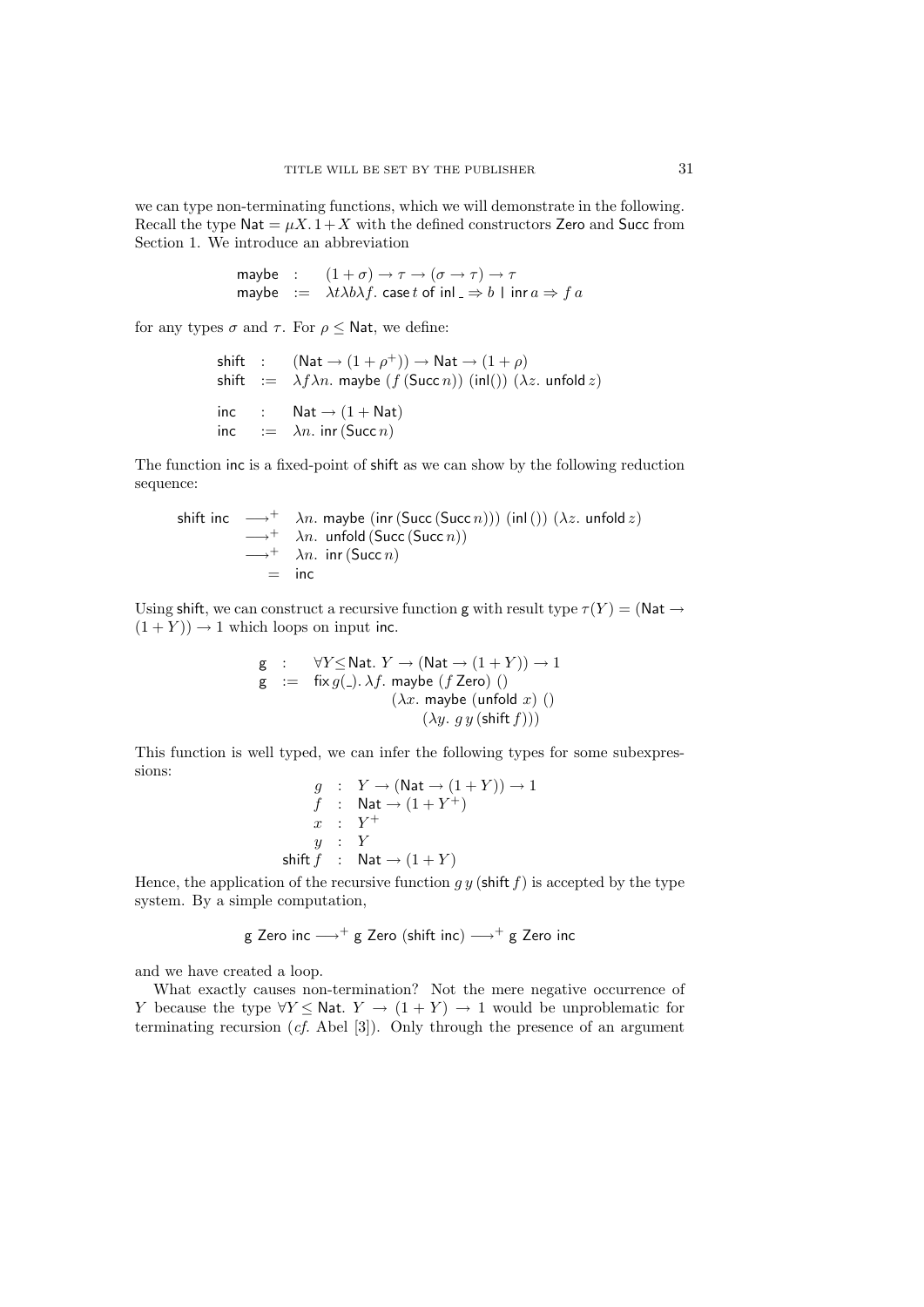f of type Nat  $\rightarrow$   $(1 + Y)$ , arbitrary natural numbers n can "sneak through the back door  $f''$  being declared of type Y on the way and present themselves as safe arguments for recursion.

To be on the safe side, all arguments  $a : \tau'(Y)$  (for  $Y \leq \mu X \sigma$ ) to a recursive function must be *cocontinuous* [3] resp. *overshooting* (in the terminology of Hughes, Pareto and Sabry [28]). This means that for each limit ordinal  $\lambda$ ,

$$
[\![\tau']\!](Y \!\mapsto\! \Phi^\lambda) \subseteq \bigcup_{\alpha < \lambda} [\![\tau']\!](Y \!\mapsto\! \Phi^\alpha),
$$

where  $\Phi = \Phi_{X,\sigma}$ . In our counterexample (where  $\tau'(Y) = \mathsf{Nat} \to (1+Y)$ ), the argument inc violates this requirement for  $\lambda = \omega$ . While inc clearly inhabits the set  $[**Nat** \rightarrow (1 + **Nat**)]$  on the left hand side, it is not member of the right hand side set  $[\mathbb{N}at \to (1+Y)][(Y \to \Phi^{\alpha})$  for any  $\alpha < \omega$ , since  $\Phi^{\alpha}$  contains only codes for the natural numbers  $< \alpha$ .

A systematic treatment of admissible result types of recursion can be found in Pareto's PhD thesis [37], for evaluation of closed terms, and in Abel [3], for evaluation under binders.

#### 6.2. On Coinductive Datatypes

Approximation types have been used to check productivity of infinite structures like streams (cf. Hughes, Pareto and Sabry [28], Amadio and Coupet-Grimal [7], Giménez [23] and Barthe *et al.* [9]). In the following, we demonstrate how to simulate productivity checking for streams in our type system via an encoding of streams as functions over natural numbers.

Streams, being infinite sequences of elements of a fixed type, can—in finitary languages—only be defined by recursion. The dual to termination in the case of functions is *productivity* for streams. It means that at any time, one can unfold a stream and extract its first element, obtaining a remainder which is again productive. What the size is for inductive data is definedness for coinductive structures. If we define  $U$  to be the set of all partial streams of natural numbers,

 $S_n := \{ s \in U \mid s \text{ can be unfolded } n \text{ times } \}$ 

characterizes the streams of definedness n. While the corresponding predicate  $L_n$ for lists is covariant in its argument n (see Section 2), *i.e.*,  $L_n \subseteq L_m$  for  $n \leq m$ , definedness is contravariant:  $S_n \subseteq S_m$  for  $m \leq n$ . The set of *productive* streams  $S = S_{\omega}$  is the bottom element of the approximation chain  $(S_n)$ . Productive streams can be obtained via the induction rule "if  $s \in S_n$  implies  $s \in S_{n+1}$  for all n, then  $s \in S$ ". In the following, we present rules for productive streams which could form an extension of  $\Lambda^+_\mu$ . Later we will show that these rules are admissible in a small extension of our original calculus.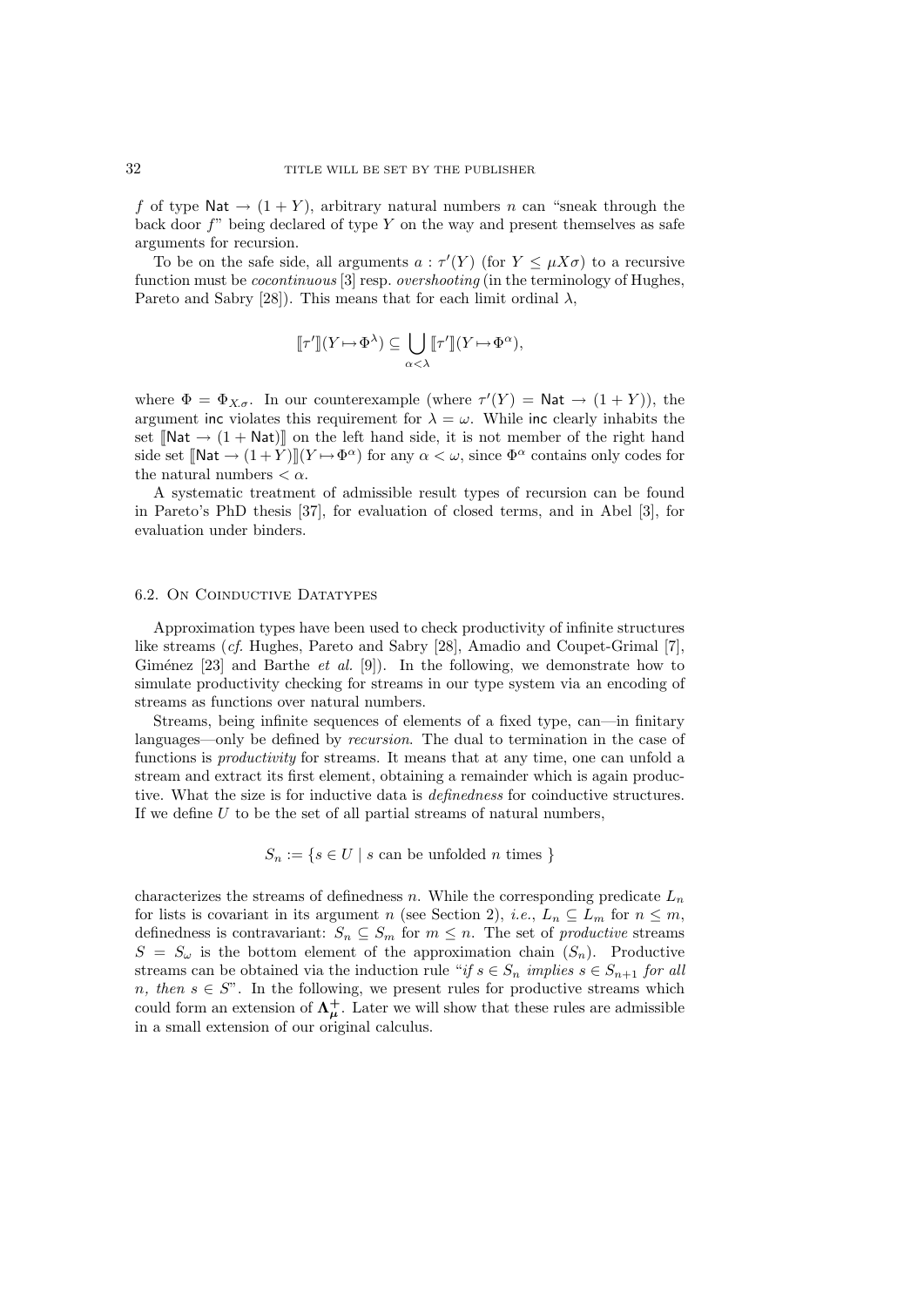Formation.

$$
\frac{\Gamma; \vec{X}; \vec{X'} \vdash \sigma : \text{itype}}{\Gamma; \vec{X}; \vec{X'} \vdash \text{Stream}(\sigma) : \text{itype}} \qquad \frac{\Gamma, Y \geq \text{Stream}(\sigma) \vdash \tau(Y) : \text{type}}{\Gamma \vdash \forall Y \geq \text{Stream}(\sigma) . \tau(Y) : \text{type}}
$$

Subtyping.

$$
Stream(\sigma) \leq \ldots \leq Stream(\sigma)^{++} \leq Stream(\sigma)^{+} \leq Stream(\sigma)
$$
  
Stream( $\sigma$ ) \leq \ldots \leq Y^{++} \leq Y^{+} \leq Y (for  $Y \geq Stream(\sigma)$ )

Elimination.

$$
\overline{\Gamma \vdash \mathsf{hd} : \forall Y \geq \mathsf{Stream}(\sigma).Y^+ \rightarrow \sigma} \qquad \overline{\Gamma \vdash \mathsf{tl} : \forall Y \geq \mathsf{Stream}(\sigma).Y^+ \rightarrow Y}
$$

Introduction.

$$
\overline{\Gamma \vdash \textsf{scons} : \sigma \to \forall Y \, \textcolor{red}{\geq} \, \textsf{Stream}(\sigma).Y \to Y^+}
$$

Recursion.

$$
\frac{\Gamma, Y \geq \text{Stream}(\sigma), g: \tau(Y) \to Y \vdash M : \tau(Y^+) \to Y^+ \qquad Y \text{ pos. in } \tau(Y)}{\Gamma \vdash \text{fix}_2 g.M : \forall Y \geq \text{Stream}(\sigma). \tau(Y) \to Y}
$$

Reduction.

$$
\begin{array}{ll}\n\text{hd (scons } M \ N) & \longrightarrow_{\beta} \quad M \\
\text{tl (scons } M \ N) & \longrightarrow_{\beta} \quad N \\
\text{hd ((fix}_{2} \ g.M) \ N) & \longrightarrow_{\beta} \quad \text{hd ([fix}_{2} \ g.M/g] M \ N) \\
\text{tl ((fix}_{2} \ g.M) \ N) & \longrightarrow_{\beta} \quad \text{tl ([fix}_{2} \ g.M/g] M \ N)\n\end{array}
$$

These rules enable us, for instance, to code the sequence of natural numbers starting at a given  $n$ , and a sorted merging of streams.

nats : 
$$
\forall Y \geq \text{Stream}(\text{Nat}) \cdot \text{Nat} \rightarrow Y
$$
  
\nnats : = fix<sub>2</sub> nats.  $\lambda n$ . scons n (nats (Succ n))  
\nmerge :  $\forall Y \geq \text{Stream}(\text{Nat}) \cdot Y \times Y \rightarrow Y$   
\nmerge : = fix<sub>2</sub> merge.  $\lambda p$ .  
\nlet  $x = \text{hd}(\text{fst } p)$  in  
\nlet  $y = \text{hd}(\text{snd } p)$  in  
\nif  $x < y$  then  $\text{sons } x$  (merge (tl (fst  $p$ ),  $\text{snd } p$ )  
\nelse  $\text{sons } y$  (merge (fst  $p$ ), tl (snd  $p$ ))

We claim that all we need to simulate streams via the definition  $Stream(\sigma) =$ Nat  $\rightarrow \sigma$  in our type system, is a little more liberal handling of subtyping and bounded quantification and a new fixed-point combinator which implements recursion on the second argument. Thus, we extend  $\Lambda^{\dagger}_{\mu}$  by the following rules instead: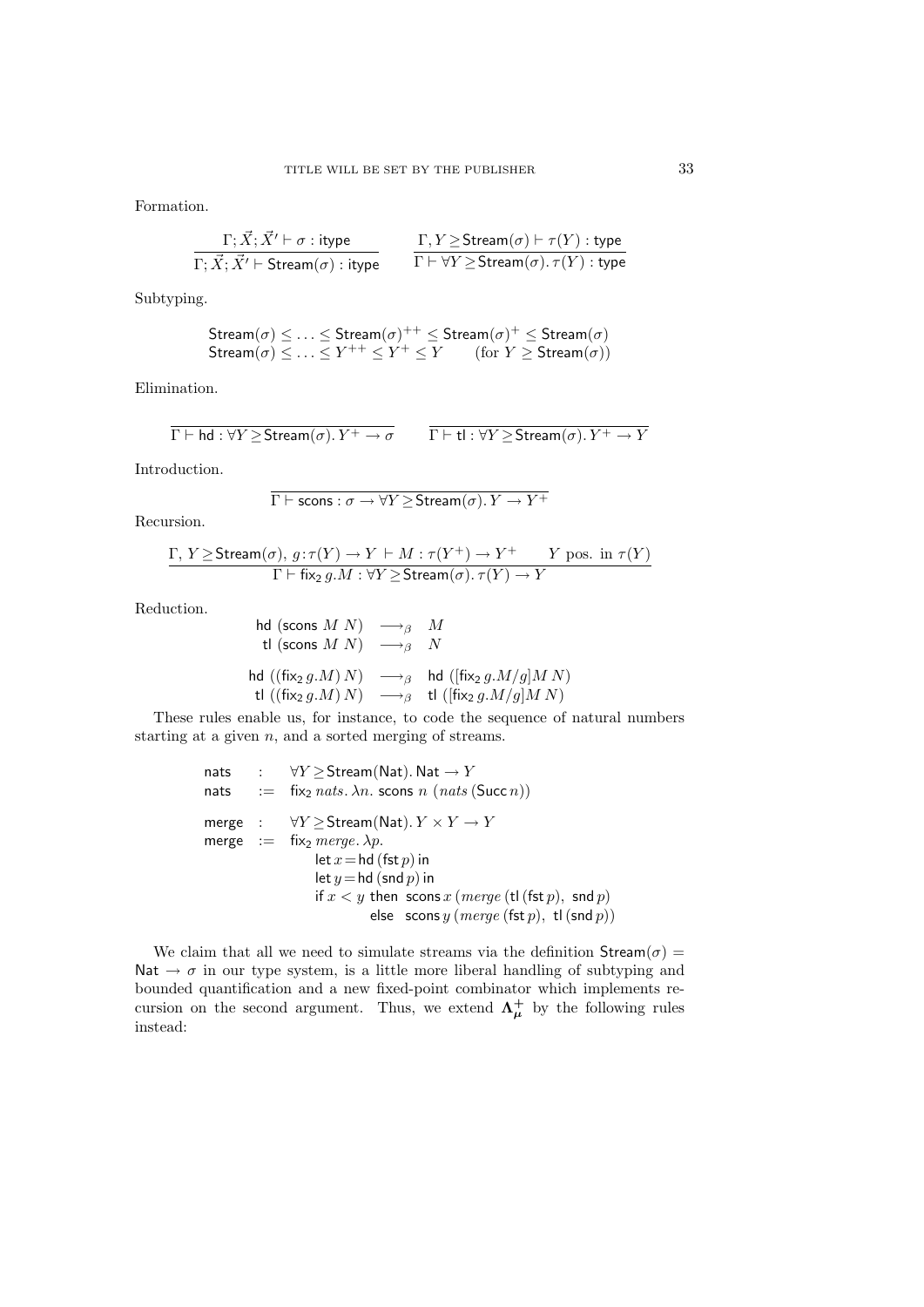Bounded quantification and subtyping.

$$
\frac{\Gamma, X \leq \mu Z \sigma \vdash \tau(X) : \text{type}}{\Gamma \vdash \forall X \leq \mu Z \sigma. \tau(X) : \text{type}} \qquad \frac{\Gamma \vdash \sigma' \leq \sigma \qquad \Gamma \vdash \tau \leq \tau'}{\Gamma \vdash \sigma \rightarrow \tau \leq \sigma' \rightarrow \tau'} \qquad \frac{}{\Gamma \vdash \sigma \leq \sigma}
$$

Recursion on the second argument.

X neg. in 
$$
\tau
$$
  
\nX pos. in  $\tau'$   
\n $\Gamma$ ,  $X \leq \mu Z \sigma$ ,  $g : \tau(X) \to X \to \tau'(X) \vdash M : \tau(X^+) \to X^+ \to \tau'(X^+)$   
\n $\Gamma \vdash \text{fix}_2 g.M : \forall X \leq \mu Z \sigma. \tau(X) \to X \to \tau'(X)$ 

Reduction.

$$
\left(\text{fix}_{2} \, g.M \right) \, N_{1} \, \left(\text{fold} \, N_{2} \right) \quad \longrightarrow_{\beta} \quad \left[\text{fix}_{2} \, g.M/g \right] \! M \, \, N_{1} \, \left(\text{fold} \, N_{2} \right)
$$

To encode streams in the extended  $\Lambda^+_\mu$ , we replace all quantifications  $\forall Y \geq$ Stream( $\sigma$ ) by  $\forall X \leq \mathsf{Nat}$ , all occurrences of  $Y^i$  by  $(X^i \to \sigma)$  and all remaining occurrences of Stream $(\sigma)^i$  by (Nat<sup>i</sup>  $\rightarrow \sigma$ ). The formation rules for streams are immediately valid, and subtyping can be justified using the rule for arrow, for example  $Y^+ \leq Y$ :

$$
\frac{X \le X^+ \qquad \sigma \le \sigma}{(X^+ \to \sigma) \le (X \to \sigma)}
$$

Destructors and the constructor for streams can be defined with the correct typing:

$$
\begin{array}{lll} \mathsf{hd} & : & \forall X {\leq} \mathsf{Nat}. \ (X^+ \to \sigma) \to \sigma \\ \mathsf{hd} & := & \lambda s.\,s\, \mathsf{Zero} \\ \mathsf{tl} & : & \forall X {\leq} \mathsf{Nat}. \ (X^+ \to \sigma) \to X \to \sigma \\ \mathsf{tl} & := & \lambda s \lambda n.\,s\,(\mathsf{Succ}\,n) \\ \mathsf{scons} & : & \sigma \to \forall X {\leq} \mathsf{Nat}. \ (X \to \sigma) \to X^+ \to \sigma \\ \mathsf{scons} & := & \lambda a \lambda s \lambda n.\ \mathsf{maybe} \ (\mathsf{unfold}\,n)\ a\ s \end{array}
$$

In the typing of scons we need the new introduction rule for bounded quantification. The fixed-point combinator for streams is a special case of recursion over the second argument, with  $\tau'(X) = \sigma$ . The polarity conditions are satisfied, since Y positive in  $\tau(Y)$  implies X negative in  $\tau(X \to \sigma)$ . By calculation, we verify the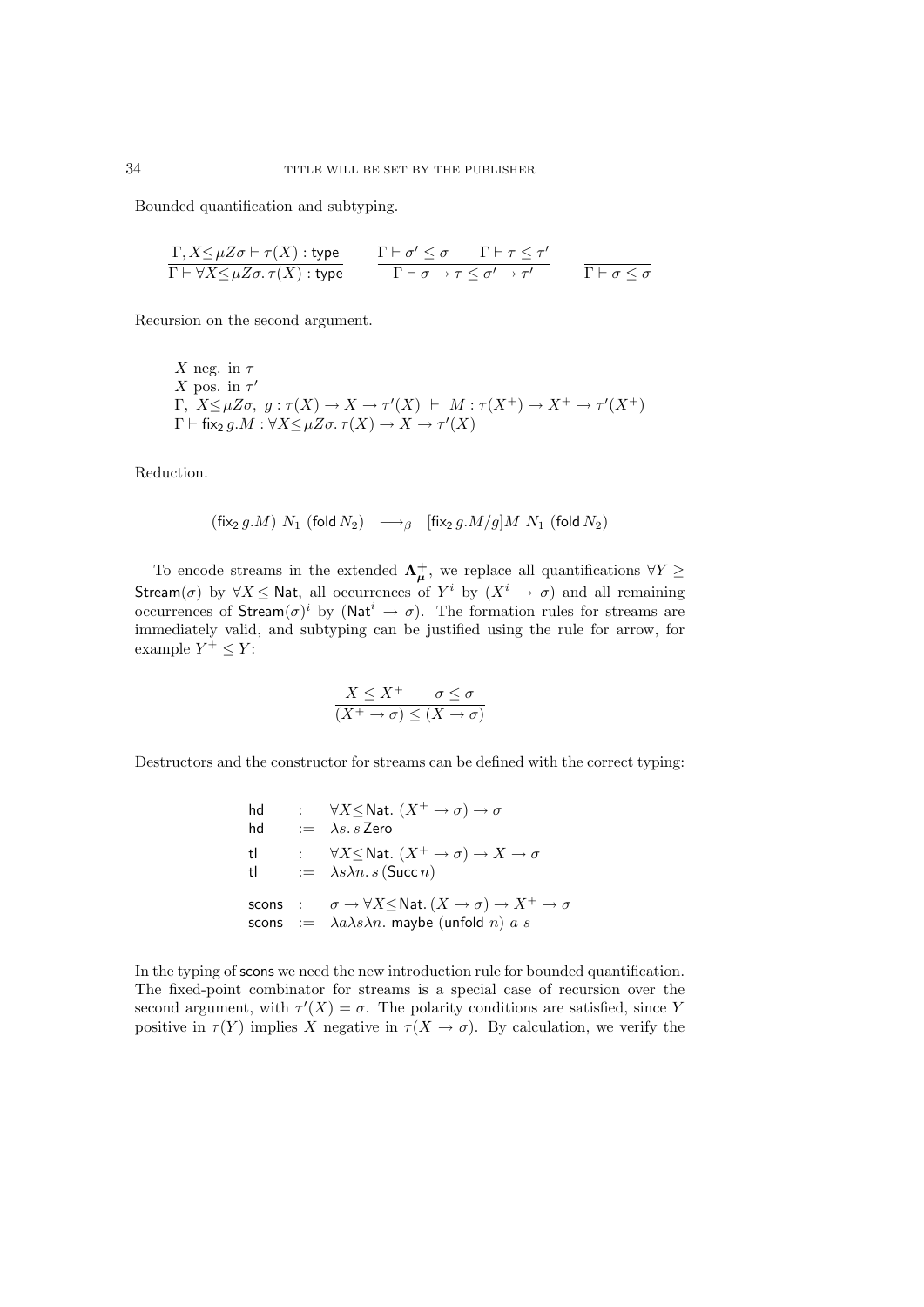computational behavior for streams:

|                                      | $\longrightarrow^+$ M        | hd (scons $M(N) \longrightarrow (\lambda n.$ maybe (unfold n) $M(N)$ Zero                                                                         |
|--------------------------------------|------------------------------|---------------------------------------------------------------------------------------------------------------------------------------------------|
|                                      |                              | tl (scons $M N$ ) $\longrightarrow \lambda n. (\lambda n'.$ maybe (unfold $n'$ ) $M N$ ) (Succ $n$ )<br>$\longrightarrow^+$ $\lambda n$ . N n.    |
|                                      | $\longrightarrow$<br>$=$ $-$ | hd $((fix_2 g.M) N) \longrightarrow ((fix_2 g.M) N)$ Zero<br>$(\lceil \text{fix}_2 g.M/g \rceil M N)$ Zero<br>hd ( $[\text{fix}_2 g.M/g]M N$ )    |
| tl $((fix_2 g.M) N) \longrightarrow$ | $\longrightarrow$            | $\lambda n.$ ((fix <sub>2</sub> g.M) N) (Succ n)<br>$\lambda n.$ ([fix <sub>2</sub> g.M/g]M N) (Succ n)<br>tl ([fix <sub>2</sub> $q.M/q$ ] $MN$ ] |

Reduction is not completely simulated by the encoding since  $t M$  is equal to a lambda-abstraction. But for each axiom  $M \longrightarrow_{\beta} M'$  for streams, M and M' are  $\beta\eta$ -equal in the encoding. The reader is invited to check that the programs for nats and merge also inhabit the translated types.

$$
\begin{array}{lcl} \mathsf{nats} & : & \forall X \leq \mathsf{Nat}.\, \mathsf{Nat} \rightarrow X \rightarrow \mathsf{Nat} \\ \mathsf{merge} & : & \forall X \leq \mathsf{Nat}.\, (X \rightarrow \mathsf{Nat}) \times (X \rightarrow \mathsf{Nat}) \rightarrow X \rightarrow \mathsf{Nat} \end{array}
$$

Summing up, we have managed to justify the use of approximation stages also for coinductive types in the example of streams. We hope that we hereby have provided an easy access to the rules of productivity checking for infinite structures, which are—in the experience of the author—harder to communicate than the rules for termination checking.

# 7. Applications

After establishing soundness, we show the effectiveness of the presented approach in this section. We sketch how the explored principles can be applied in functional programming, theorem proving and, as a specific example, for resource bound certification.

#### 7.1. Functional Programming

Throughout the article we have demonstrated type-based termination on small functional programs already. In the following we present another example which shows that our system can handle mutual recursion, interleaving inductive types, and even non-strictly positive types.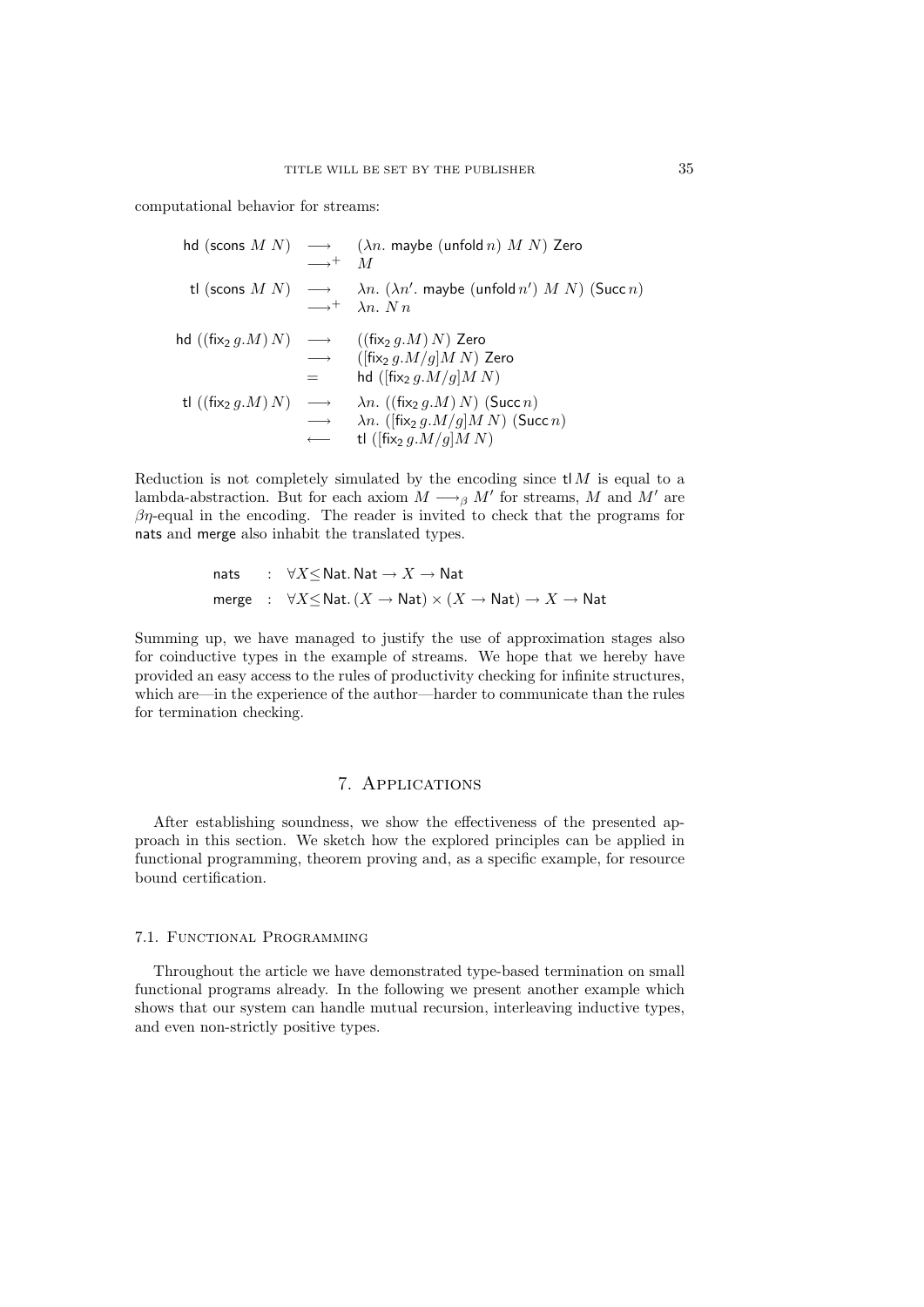We introduce two abbreviations for certain datatypes:  $X$  list for lists over some type X and term for first-order terms with continuations.

$$
X \text{ list } = \mu Y. 1 + X \times Y
$$
  
term =  $\mu X. \text{ int} + \text{ int} \times (X \text{ list}) + ((X \rightarrow 0) \rightarrow 0)$ 

The first-order terms we consider are constructed from variables,  $n$ -ary function symbols and continuations<sup>6</sup>. We have three constructors:

$$
Var : int \rightarrow term
$$
  
Func : int \times term list \rightarrow term  
Mu : ((term \rightarrow 0) \rightarrow 0) \rightarrow term

 $Var(i)$  denotes the *i*th variable,  $Func(i, l)$  the *i*th function symbol applied to the terms of the list  $l$  and

$$
Mu(\lambda a^{\text{term}\to 0}.b^{\text{term}\to 0}t)
$$

the term that stores the current continuation in  $a$ , retrieves a continuation  $b$  and throws the term t at b.

Note that term is the rare example of a *non-strictly positive* type, furthermore term and list are interleaving, also called nested. Nevertheless, our system accepts the following mutually recursive substitution function.

subst : (int → term) → ∀X≤term. X → term subst f (Var(i))<sup>X</sup><sup>+</sup> = f(i) subst f (Func(i, l))<sup>X</sup><sup>+</sup> = Func(i,sl(l <sup>X</sup> list)) where sl : ∀Y ≤X list. Y → term list sl ([])<sup>Y</sup> + = [] sl (t :: ts) Y + = (subst f t<sup>X</sup>) :: sl ts<sup>Y</sup> subst f (Mu(t))<sup>Y</sup> + = Mu (λaterm→<sup>0</sup> . t(<sup>Y</sup> <sup>→</sup>0)→<sup>0</sup> (λr<sup>Y</sup> . a (subst f r<sup>Y</sup> )))

Recursion over interleaving inductive datatypes is most naturally expressed by mutually recursive functions. In our case it is crucial that this mutual recursion is not simultaneous but interleaving, as the approximation of the type of terms  $X \leq$  term must be available with in the inner function sl for the approximation  $Y \leq X$  list. Informally, X contains terms upto a certain height and X list lists of such terms. Hence, Y contains lists of restricted length which consist of terms of bounded height. The typing ensures that the call subst  $ft$  within sl terminates, no call graphs are necessary (cf. Abel and Altenkirch [5] or Lee, Jones and Ben-Amram [30]).

<sup>&</sup>lt;sup>6</sup>The continuations we consider are modeled after the  $\lambda \mu$ -calculus (Parigot [38]), which is very well presented in Bierman [10]. The chosen representation as positive type is derived from Abel [2].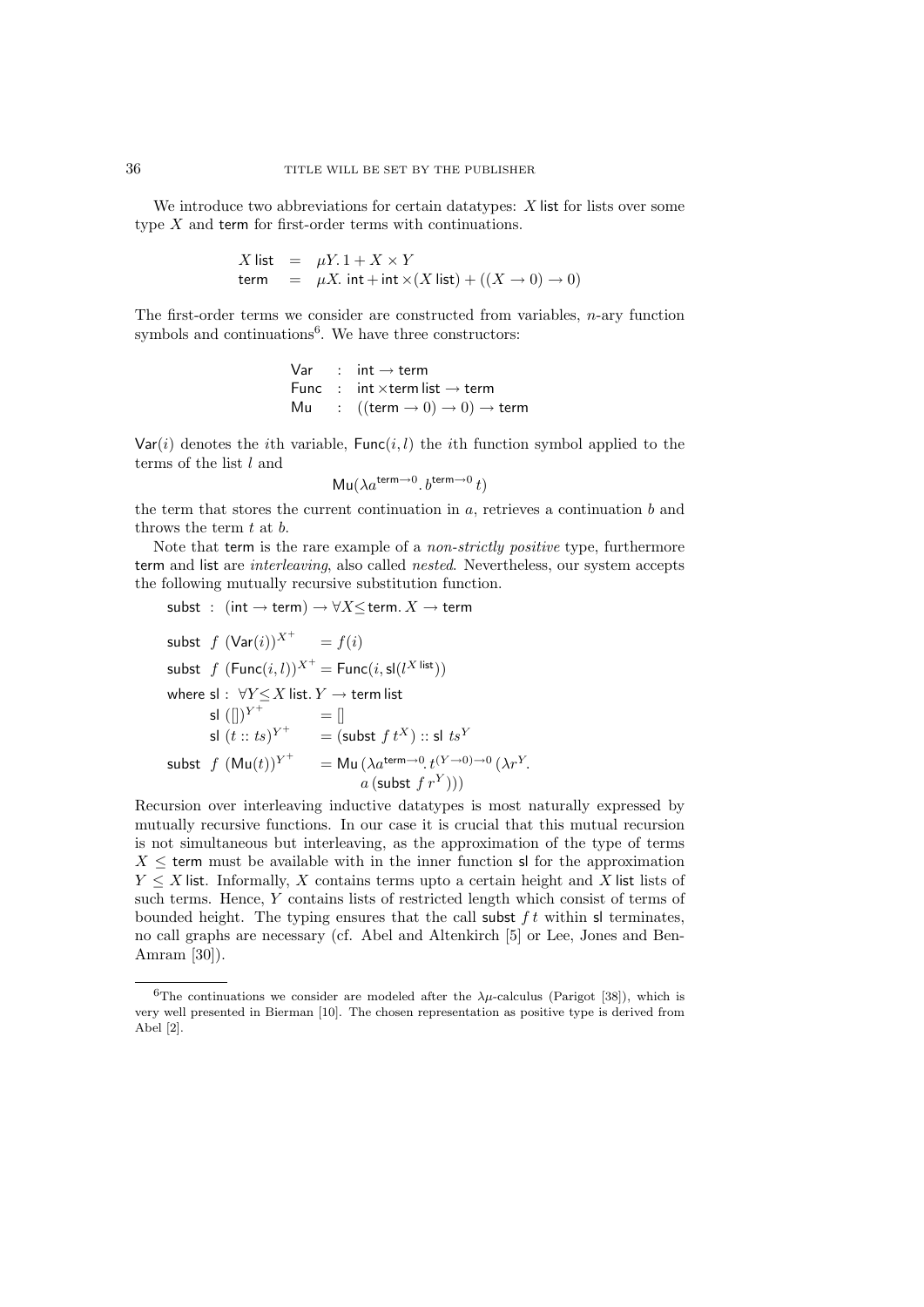The last line encodes substitution for continuations, applying our technique for non-strictly positive types. Here, termination is not obvious at all, also not for measure-based approaches—it is not clear which measure one should use. For sure, termination cannot be checked with the usual untyped notion of the subterm ordering, since  $r$  is no subterm of  $t$ . Type-based termination succeeds since the types provide us with some data flow information which is not available in subterm calculi.

In every-day programming, some functions are not terminating on all inputs. Others may be terminating, but the termination proof may involve complicated arguments and cannot be checked automatically. For that reason, it is desirable to allow both total and partial functions in a program. This can be realized naturally in our system by simply adding the fix-rule of  $\Lambda_{\mu}$  which does not impose any restriction on recursion. In the extended system, functions are total if their typing derivation does not use the liberal fix-rule. To keep efficiency in an implementation of the type system, functions could be tagged as total resp. possibly partial by the compiler.

### 7.2. Theorem Proving

As pointed out in the introduction, the typed-based approach to termination is suitable for theorem provers based on theories with inductive definitions, e.g., Agda [16], Coq [29], and LEGO [43]. However, it needs to be adapted to dependent type theories. A first proposal has been put forth by Blanqui [12]. He combines parts of the approaches of Xi [50], Giménez et al. [9, 23] and Hughes et al. [28] to obtain a type-based termination criterion for the Calculus of Algebraic Constructions.

#### 7.3. Resource Bound Certification

Crary and Weirich [19] describe a language LXres for resource bound certification. To estimate the cost of defined operations they use static cost functions. Technically these cost functions are so-called constructors in their type theory which is based on  $F^{\omega}$ . For type-checking to be decidable, these constructors must be terminating. Currently they are restricted to Mendler-style primitive recursive functions (see Section 2). Our extension could be integrated into their type theory which would strictly increase the expressiveness of their language.

## 8. CONCLUSION

We have presented a method of ensuring termination by types, shown soundness, given an algorithm for type checking and discussed applications besides the intended use in theorem provers. Table 7 gives an overview over the technical results of this article. In Section 4 we have formalized a type checking algorithm which is sound for  $\Lambda^+_\mu$ . Typing of  $\Lambda^+_\mu$  excludes infinite reduction sequences as proven in Section 5. Each  $\Lambda^+_\mu$ -program can also be assigned a  $\Lambda_\mu$ -type which is obtained by erasure (Section 3.3) and guarantees that evaluation does not get stuck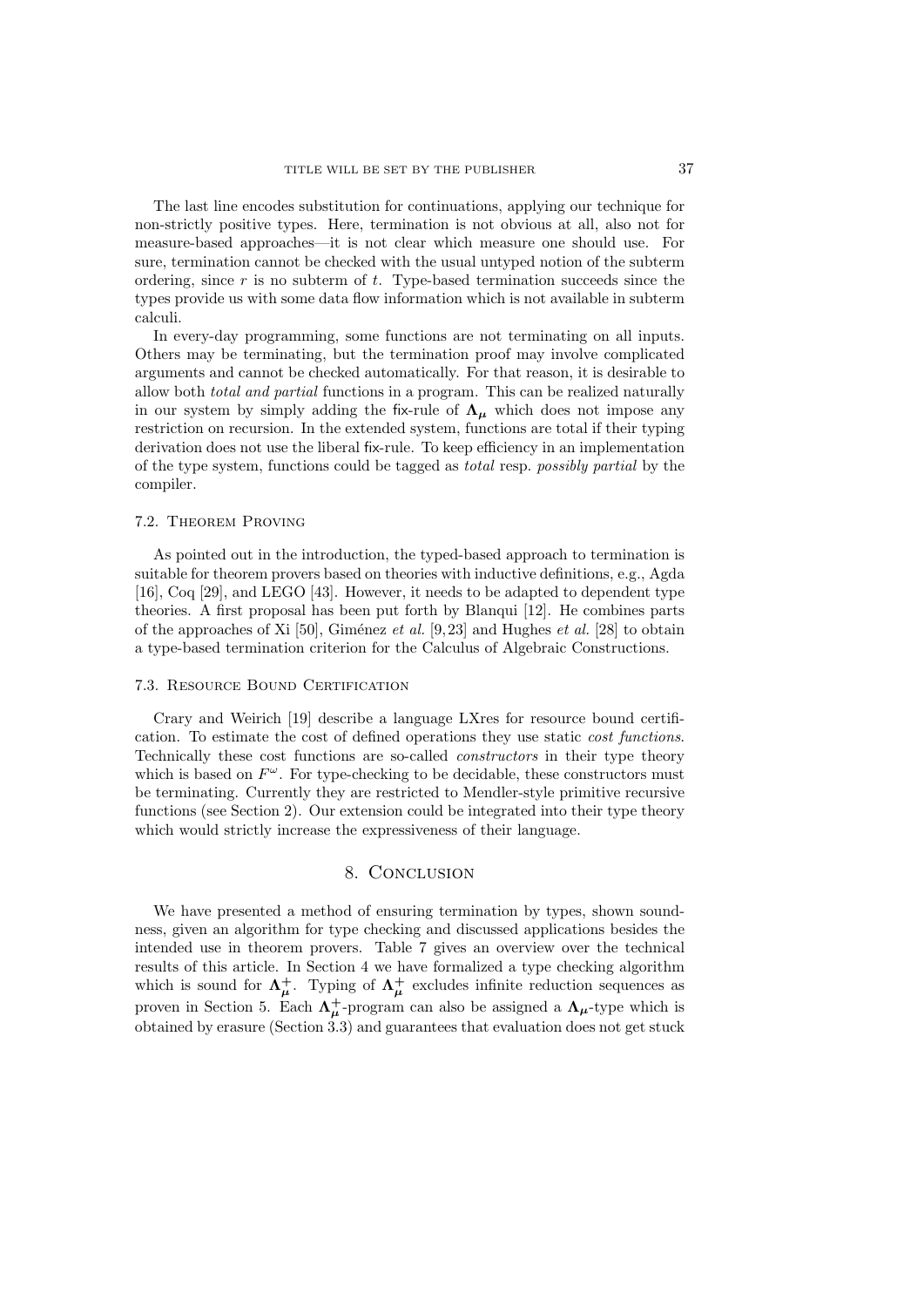

Table 7. Summary of Technical Results.

(Section 1). Putting things together, each type-checkable  $\Lambda^+_\mu$ -program reduces to a value in finite time.

Type based termination combines three program analyses: ordinary type checking, termination checking and what is called reduction checking (Pientka [40]) resp. size checking (Chin and Khoo [15]). We expect that this combination will make implementations of normalizing calculi more succinct, efficient and transparent to the user. However, to give substance to our claim, implementations of type based termination have to be tested in practice.

We conclude with a discussion of related work on sized types and termination.

#### 8.1. HUGHES, PARETO ET AL.

Hughes, Pareto [27] and Sabry [28] use sized types for termination and productivity checking of functional programs. A detailed treatment is given by Pareto in his thesis [37]. His type system refers to approximations of the type of natural numbers as Nati where  $i$  is a size expression. The full type of natural numbers is represented as  $\mathsf{Nat}\,\omega$ . Instead of bounded quantification he uses quantification over size variables, and our next-stage operation  $(\cdot)^+$  is simulated by a successor operation on sizes. For instance, the type  $\mathsf{Nat} \to \forall Y \leq \mathsf{ListN}\, Y \to Y \times Y$  of the pivot function would be written Nat  $\rightarrow \forall i$ . List *i* Nat  $\rightarrow$  List *i* Nat  $\times$  List *i* Nat in his system, where  $i$  is a size variable.

Pareto's type language is more expressive than ours in two aspects: First, since sizes are separated from approximation stages, he can assign, for instance, the precise type  $\forall \alpha$ .  $\forall i$ . List  $i \alpha \rightarrow \mathsf{Nat } i$  to the length function; furthermore, this enables size information for polymorphic functions like map:  $\forall \alpha \forall \beta$ . ( $\alpha \rightarrow \beta$ )  $\rightarrow$  $\forall i.$  List  $i \alpha \rightarrow$  List  $i \beta$ . Secondly, size expressions can contain addition of sizes and multiplication with a constant, thus, a more precise type  $\forall \alpha \forall i$ . List  $i \alpha \rightarrow$  $\forall j$ . List  $(j + 1) \alpha \rightarrow$  List  $(i + j) \alpha$  of the append function is possible. On the other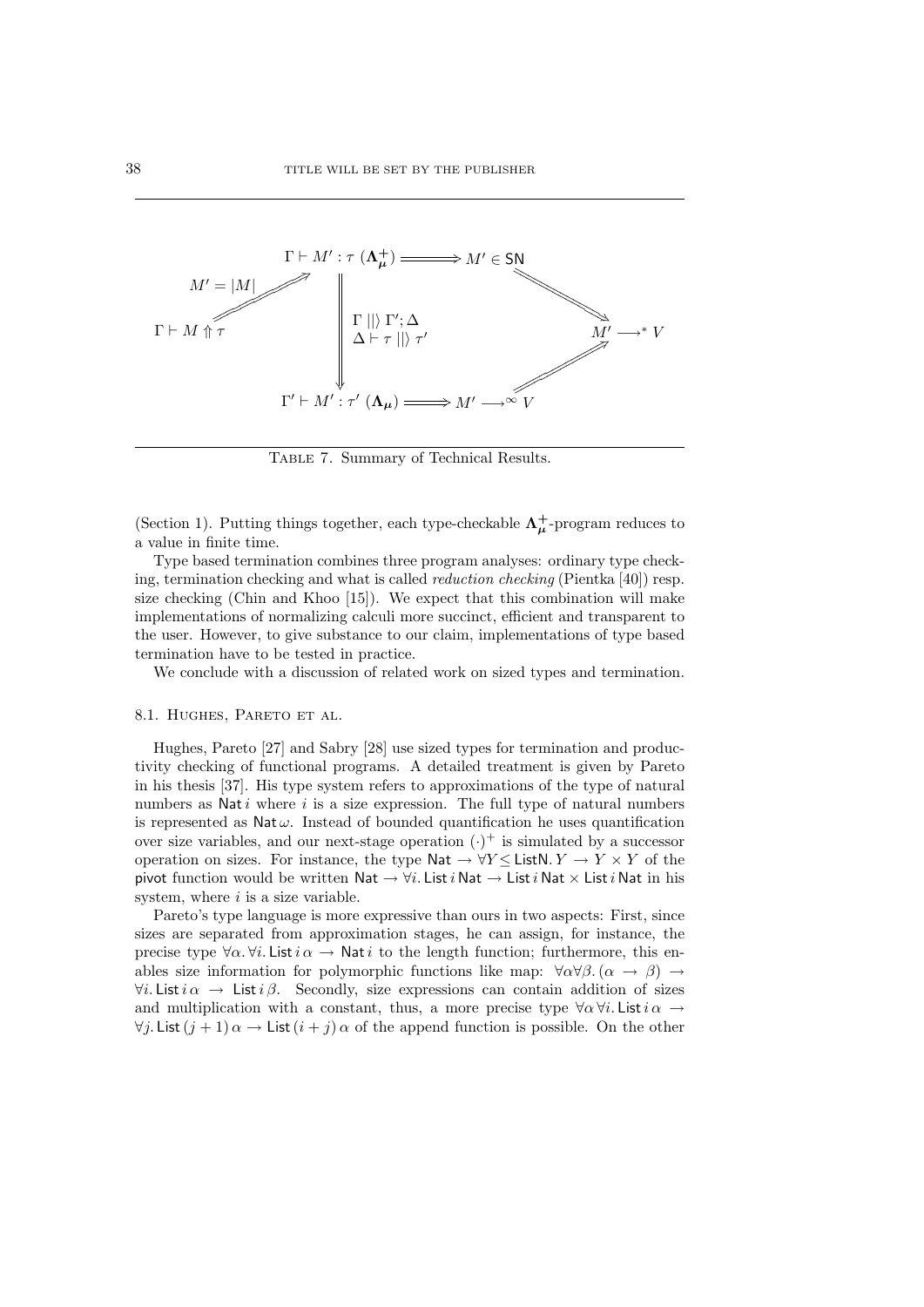hand, since sizes are bounded by ordinal  $\omega$ , he can not treat inductive types with embedded function spaces like Ord (Example 3.6). Also, his semantics is denotational and based on domains, hence he only shows termination for closed programs, whereas we permit evaluation under binders.

Notwithstanding the different interpretations, the formation of recursive functions underlies the same constraints in Pareto's and our approach. Our side condition on the fixed point rule (see Section 6.1) is a restriction of his condition to instantiate a size quantifier  $\forall i$  to the limit ordinal  $\omega$ . He has another side condition on the fixed point rule, the so called *bottom check*. It expresses that the type  $\forall i$ . of a recursive function must, when  $i$  is instantiated to 0, be the universe of all terms in the semantics. In our setting, types of recursive functions are restricted to the shape  $Y \to \tau'(Y)$ , which trivially satisfy the bottom check [37, page 148] for empty types  $Y$  such as the 0th approximation of an inductive type. Our pendant to the bottom check is the base case  $\alpha = 0$  of the transfinite induction over  $\alpha$  in the soundness proof of the fixed point rule (see Remark 5.11).

#### 8.2. GIMÉNEZ ET AL.

Giménez [23] provided the starting point for our work. He describes typebased termination using approximation types for an extension of the Calculus of Constructions, but provides no soundness proof. Showing strong normalization for his method was the original motivation for the present article.

In Gimeting later work with Barthe et al. [9], the formulation of the type system follows Hughes et al.. The set of size expressions is generated by size variables, the successor operation, and the symbol  $\infty$ , denoting the first uncountable ordinal  $\Omega$ . The type system features function types and inductive datatypes, but excludes quantification over size variables, hence one cannot abstract over a size-preserving function (see qsapp' in Section 2.4). Except for bounded quantification, our system embeds into Barthe *et al.*, and they give both a proof of subject reduction and strong normalization. However, they do not describe a type checking algorithm. Thus, their type system is not ready to be used as a termination checker.

#### 8.3. Xi's Dependent ML

Xi [50] considers termination of closed functional programs in DML, a functional language with lightweight dependent types. In contrast to our approach and the approaches described above, the size of a data structure is not determined to be its height, but it can be any integer expression defined by the user. For example, one could define the size of a tree as the total number of nodes, or even the sum of its labels. Recursive functions come with a termination measure which has the form of a lexicographic product of size expressions. His size annotations are exact in contrast to our notion of size which is just an upper bound. Therefore, he does not need subtyping; to compare integer expressions he relies on a constraint solver.

On one hand, due to exact size annotations, Xi can also perform size-checking for accumulation parameters in functions, which is impossible with the approaches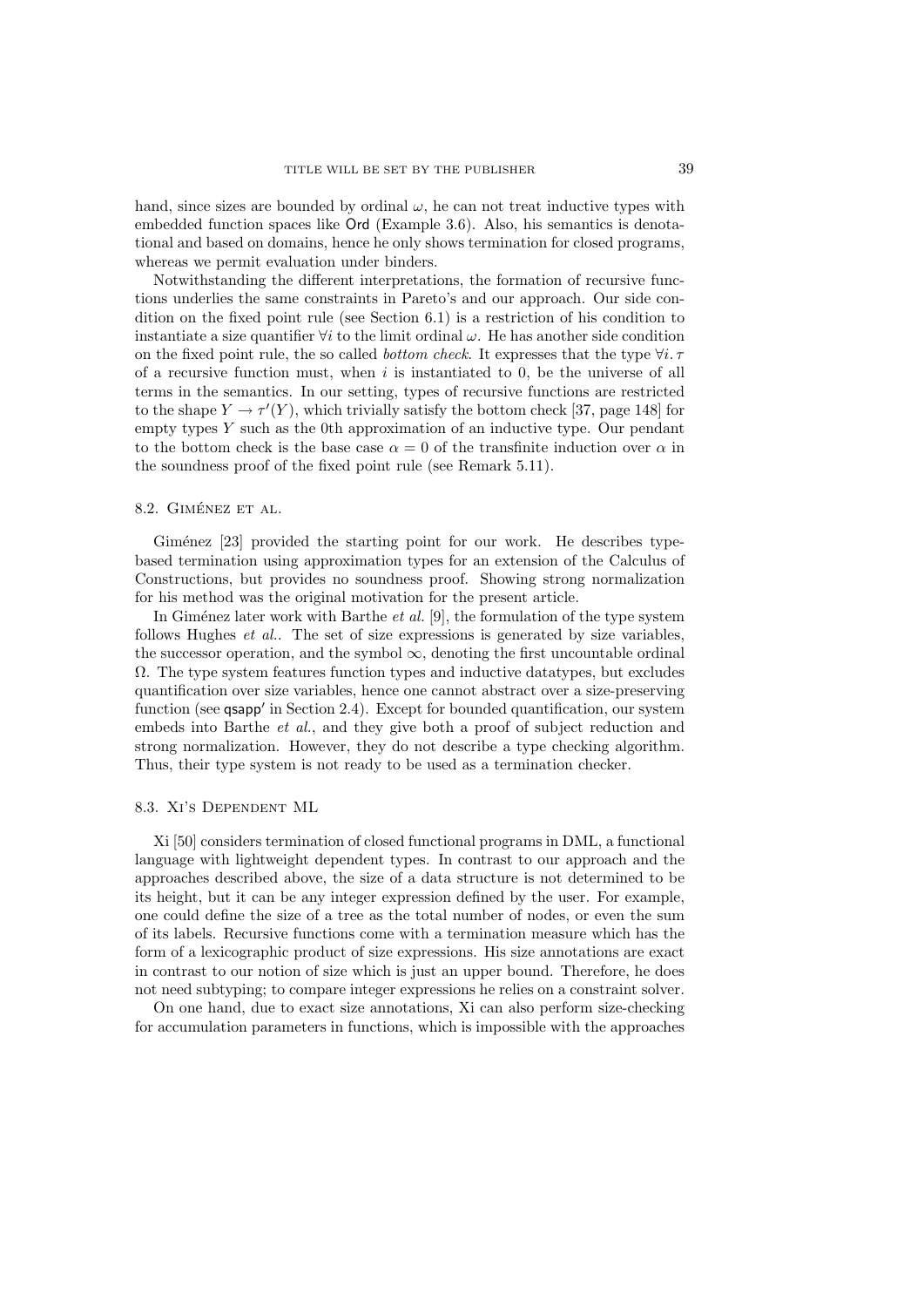mentioned above. This qualifies Xi's approach for practical termination checking of realistic functional programs. On the other hand, since Xi has no ordinal sizes, he can not handle higher-order datatypes like infinite trees which are common in proof theory. This limits the applicability of his approach in theorem provers.

## 8.4. Other Related Work

On termination in general, a vast amount of literature has been published, so we can only give a non-representative overview of work related to ours.

Typed functional programming. In previous work [1] with Thorsten Altenkirch [5], we have described a syntactic check for structurally recursive functions in the context of simple types. We proved termination only for closed terms (no strong normalization). Telford and Turner [45, 46] check termination and productivity of recursive functions by an abstract interpretation. They track size-change on an abstract domain; the power of the approach is comparable to the one presented here. Giesl [22], also with Brauburger [14], generates termination predicates by static analysis of functional programs. Termination can be proven by some external automated theorem prover. Their approach is limited in power only by the theorem prover, hence very flexible, but also quite unpredictable.

Higher-order logic programming. Pientka [40] describes a calculus for termination and reduction checking of logic programs over a higher-order term language. Her calculus is based on the subterm ordering and used in the HOAS theorem prover Twelf [39].

Untyped functional programming. Lee, Jones and Ben-Amram [30] investigate termination of untyped first-order functional programs via size-change graphs. They show that the implicit complexity of termination-checking mutually recursive functions is PSPACE-hard.

Term rewriting. This is the classical area of investigating termination. We accentuate Giesl's work, for example, with Arts, on dependency pairs [8]. Blanqui, Jouannaud and Okada investigate term rewriting for systems with inductive types [13]. In his thesis [11], Blanqui proves strong normalization for the Calculus of Algebraic Constructions with rewrite rules.

The author thanks Thorsten Altenkirch for more than one year of joint work on termination, Thierry Coquand for pointing to Giménez' work, John Hughes and Lars Pareto for a conversation which eventually lead to the counterexample in Section 6, Martin Hofmann, Frank Pfenning and Brigitte Pientka for helpful discussions, and Frédéric Blanqui for encouraging feedback on this article. He is indebted to Ralph Matthes for careful reading of the draft and for conversation and advice which helped overcome unforeseen difficulties in the final preparation phase of this articles. Last but not least, thanks to the anonymous referees for critical remarks which led to a clearer presentation.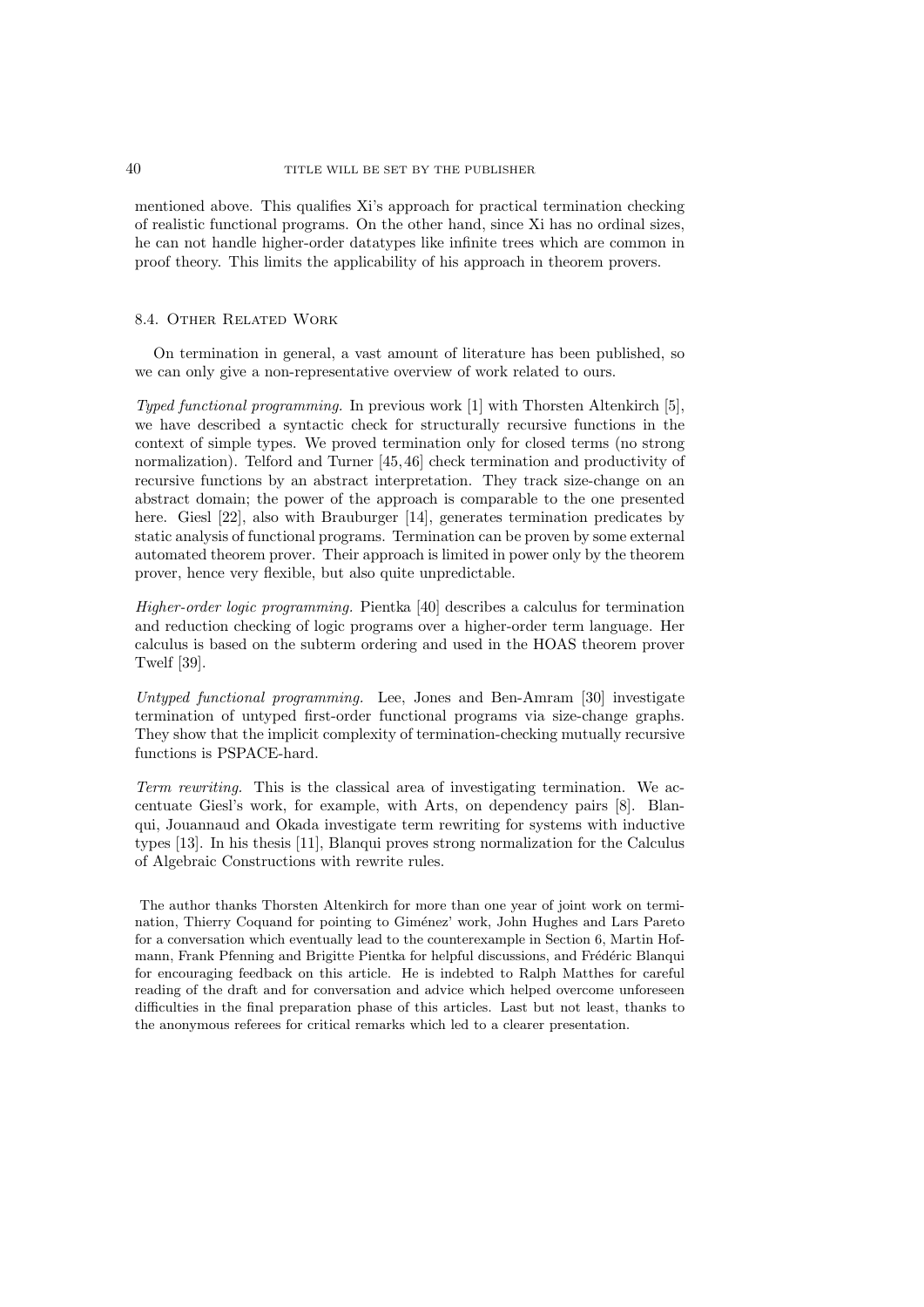#### **REFERENCES**

- [1] A. Abel. Specification and verification of a formal system for structurally recursive functions. In T. Coquand, P. Dybjer, B. Nordström, and J. Smith, editors, Types for Proof and Programs, International Workshop, TYPES '99, volume 1956 of Lecture Notes in Computer Science, pages 1–20. Springer, 2000.
- [2] A. Abel. A third-order representation of the  $\lambda \mu$ -calculus. In S. Ambler, R. Crole, and A. Momigliano, editors, Electronic Notes in Theoretical Computer Science, volume 58. Elsevier Science Publishers, 2001.
- [3] A. Abel. Termination and guardedness checking with continuous types. In M. Hofmann, editor, Typed Lambda Calculi and Applications (TLCA 2003), volume 2701 of Lecture Notes in Computer Science, pages 1–15, Valencia, Spain, June 2003. Springer.
- [4] A. Abel. Soundness of a bidirectional typing algorithm. Twelf code, available on the author's homepage, http://www.tcs.informatik.uni-muenchen.de/˜abel, May 2004.
- [5] A. Abel and T. Altenkirch. A predicative analysis of structural recursion. Journal of Functional Programming, 12(1):1–41, January 2002.
- [6] T. Altenkirch. Constructions, Inductive Types and Strong Normalization. PhD thesis, University of Edinburgh, November 1993.
- [7] R. M. Amadio and S. Coupet-Grimal. Analysis of a guard condition in type theory. In M. Nivat, editor, Foundations of Software Science and Computation Structures, First International Conference, FoSSaCS'98, volume 1378 of Lecture Notes in Computer Science. Springer, 1998.
- [8] T. Arts and J. Giesl. Termination of term rewriting using dependency pairs. Theoretical Computer Science, 236:133–178, 2000.
- [9] G. Barthe, M. J. Frade, E. Giménez, L. Pinto, and T. Uustalu. Type-based termination of recursive definitions. Mathematical Structures in Computer Science, 14(1):1–45, 2004.
- [10] G. M. Bierman. A computational interpretation of the  $\lambda \mu$ -calculus. In L. Brim, J. Gruska, and J. Zlatuska, editors, Proceedings of Symposium on Mathematical Foundations of Computer Science, volume 1450 of Lecture Notes in Computer Science, pages 336–345, Brno, Czech Republic, August 1998.
- [11] F. Blanqui. Type Theory and Rewriting. PhD thesis, Univeristé Paris XI, Sept. 2001.
- [12] F. Blanqui. A type-based termination criterion for dependently-typed higher-order rewrite systems. In V. van Oostrom, editor, Rewriting Techniques and Applications, 15th International Conference, RTA 2004, Aachen, Germany, June 3 – 5, 2004, Proceedings, volume 3091 of Lecture Notes in Computer Science, pages 24–39. Springer, 2004.
- [13] F. Blanqui, J.-P. Jouannaud, and M. Okada. Inductive data type systems. Theoretical Computer Science, 277, 2001.
- [14] J. Brauburger and J. Giesl. Termination analysis for partial functions. In Proceedings of the Third International Static Analysis Symposium (SAS'96), volume 1145 of Lecture Notes in Computer Science, Aachen, Germany, 1996. Springer.
- [15] W.-N. Chin and S.-C. Khoo. Calculating sized types. Higher-Order and Symbolic Computation, 14(2–3):261–300, 2001.
- [16] C. Coquand. Agda. WWW page, 2000. http://www.cs.chalmers.se/˜catarina/agda/.
- [17] T. Coquand. Infinite objects in type theory. In H. Barendregt and T. Nipkow, editors, Types for Proofs and Programs (TYPES '93), volume 806 of Lecture Notes in Computer Science, pages 62–78. Springer, 1993.
- [18] T. Coquand. An algorithm for type-checking dependent types. In Mathematics of Program Construction. Selected Papers from the Third International Conference on the Mathematics of Program Construction (July 17–21, 1995, Kloster Irsee, Germany), volume 26 of Science of Computer Programming, pages 167–177. Elsevier Science, May 1996.
- [19] K. Crary and S. Weirich. Resource bound certification. In Proceedings of the 27th ACM SIGPLAN-SIGACT Symposium on Principles of Programming Languages, pages 184–198, Boston, Massachusetts, USA, January 2000.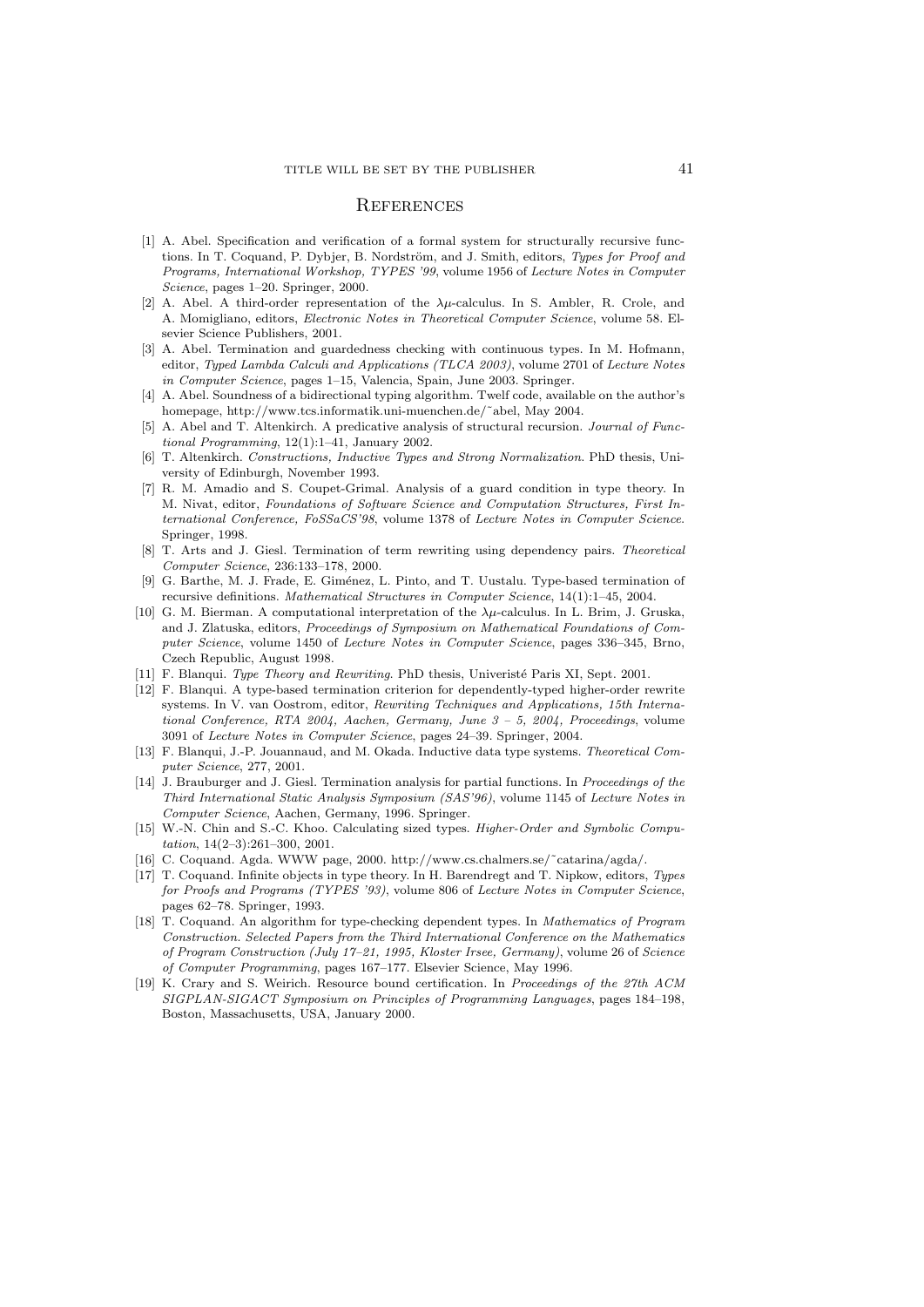- [20] R. Davies and F. Pfenning. Intersection types and computational effects. In Proceedings of the International Conference on Functional Programming (ICFP 2000), pages 198–208, Montreal, Canada, September 2000.
- [21] J. Dunfield and F. Pfenning. Tridirectional typechecking. In N. D. Jones and X. Leroy, editors, 31st Annual Symposium on Principles of Programming Languages (POPL'04), Venice, Italy, pages 281–292. ACM, jan 2004.
- [22] J. Giesl. Termination of nested and mutually recursive algorithms. Journal of Automated Reasoning, 19:1–29, 1997.
- [23] E. Giménez. Structural recursive definitions in type theory. In Automata, Languages and Programming, 25th International Colloquium, ICALP'98, Aalborg, Denmark, July 13-17, 1998, Proceedings, volume 1443 of LNCS, pages 397–408. Springer, 1998.
- [24] C. Haack and J. B. Wells. Type error slicing in implicitly typed, higher-order languages. In Programming Languages and Systems, 12th European Symp. Programming, volume 2618 of Lecture Notes in Computer Science, pages 284–301. Springer, 2003.
- [25] T. Hagino. A typed lambda calculus with categorical type constructors. In D. H. Pitt, A. Poigné, and D. E. Rydeheard, editors, Category Theory and Computer Science, volume 283 of Lecture Notes in Computer Science, pages 140–157. Springer, 1987.
- [26] T. Hallgren. Alfa home page. http://www.math.chalmers.se/˜hallgren/Alfa/, 2003.
- [27] J. Hughes and L. Pareto. Recursion and dynamic data-structures in bounded space: Towards embedded ML programming. In International Conference on Functional Programming (ICFP'99), pages 70–81, 1999.
- [28] J. Hughes, L. Pareto, and A. Sabry. Proving the correctness of reactive systems using sized types. In Symposium on Principles of Programming Languages, pages 410–423, 1996.
- [29] INRIA. The Coq Proof Assistant Reference Manual, version 8.0 edition, April 2004. http://coq.inria.fr/doc/main.html.
- [30] C. S. Lee, N. D. Jones, and A. M. Ben-Amram. The size-change principle for program termination. In ACM Symposium on Principles of Programming Languages (POPL'01), London, UK, January 2001. ACM Press.
- [31] Z. Luo. ECC: An Extended Calculus of Constructions. PhD thesis, University of Edinburgh, 1990.
- [32] R. Matthes. Extensions of System F by Iteration and Primitive Recursion on Monotone Inductive Types. PhD thesis, Ludwig-Maximilians-University, May 1998.
- [33] C. McBride. *Dependently Typed Functional Programs and their Proofs*. PhD thesis, University of Edinburgh, 1999.
- [34] N. P. Mendler. Recursive types and type constraints in second-order lambda calculus. In Proceedings of the Second Annual IEEE Symposium on Logic in Computer Science, Ithaca, N.Y., pages 30–36. IEEE Computer Society Press, 1987.
- [35] N. P. Mendler. Inductive types and type constraints in the second-order lambda calculus. Annals of Pure and Applied Logic, 51(1–2):159–172, 1991.
- [36] R. Milner. A theory of type polymorphism in programming. Journal of Computer and System Sciences, 17:348–375, Aug. 1978.
- [37] L. Pareto. Types for Crash Prevention. PhD thesis, Chalmers University of Technology, 2000.
- [38] M. Parigot.  $\lambda \mu$ -calculus: An algorithmic interpretation of classical natural deduction. In A. Voronkov, editor, Logic Programming and Automated Reasoning: Proc. of the International Conference LPAR'92, pages 190–201. Springer, Berlin, Heidelberg, 1992.
- [39] F. Pfenning and C. Schürmann. System description: Twelf a meta-logical framework for deductive systems. In H. Ganzinger, editor, Proceedings of the 16th International Conference on Automated Deduction (CADE-16), volume 1632 of Lecture Notes in Artificial Intelligence, pages 202–206, Trento, Italy, July 1999. Springer.
- [40] B. Pientka. Termination and reduction checking for higher-order logic programs. In R. Goré, A. Leitsch, and T. Nipkow, editors, Automated Reasoning, First International Joint Conference, IJCAR 2001, volume 2083 of Lecture Notes in Artificial Intelligence, pages 401–415. Springer, 2001.